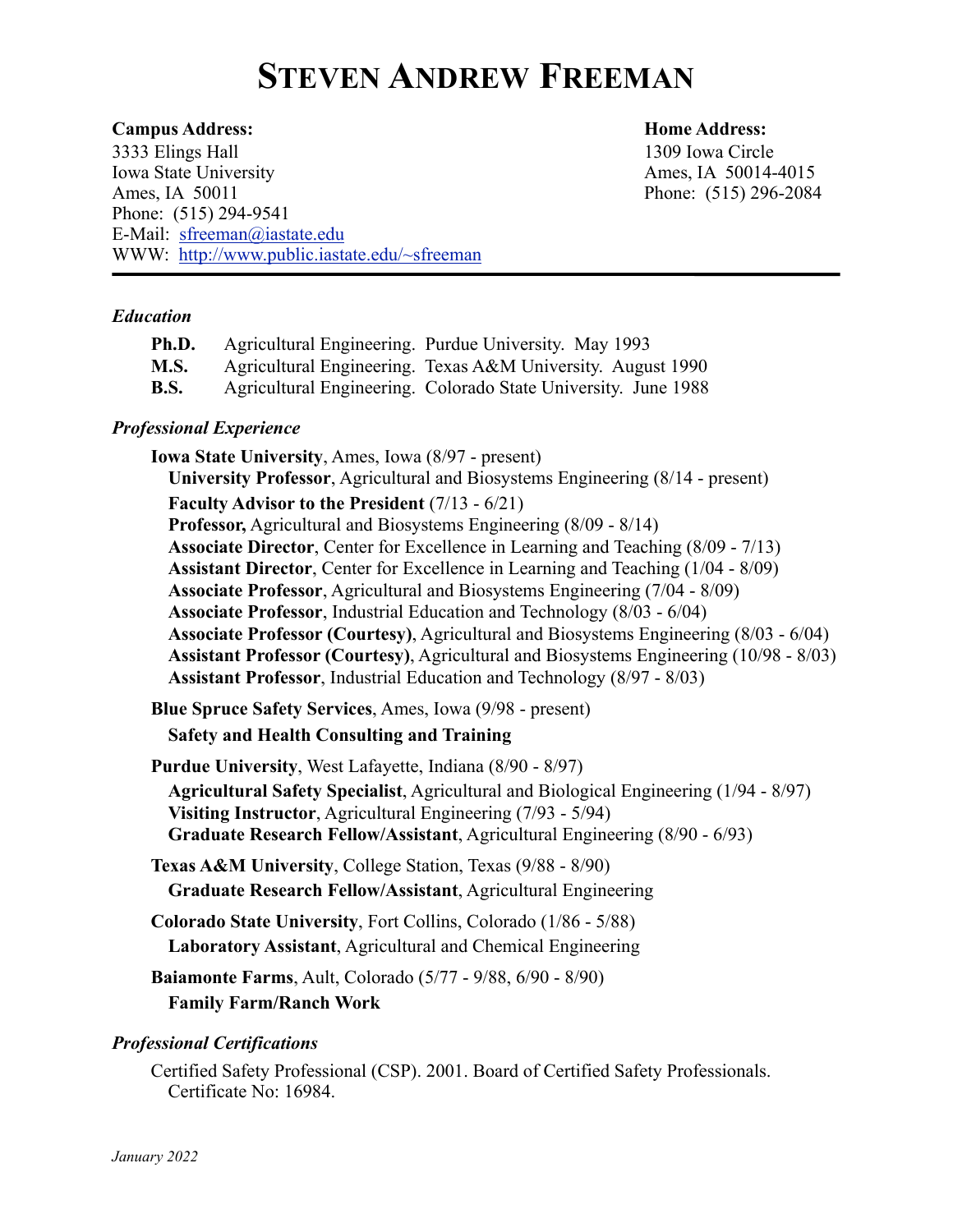- Certified Senior Technology Manager (CSTM). 2005. The Association of Technology, Management, and Applied Engineering. Certificate No: 2015.
- Engineer-in-Training (EIT). 1987. State of Colorado, Board of Registration for Professional Engineers and Professional Land Surveyors. Registration No: 15294.
- Certified instructor for American Red Cross First Aid/CPR/AED Programs. 2002. American Red Cross.

Approved instructor for U.S. Environmental Protection Agency Worker Protection Standard training. 1995. State of Indiana, Office of the Indiana State Chemist.

# *Professional Affiliations*

American Society of Agricultural and Biological Engineers (ASABE) *(1986 - present)* International Society for Agricultural Safety and Health (ISASH) *(1993 - present)* American Society of SafetyProfessionals (ASSP) *(1995 - present)* Association of Technology, Management, and Applied Engineering (ATMAE) *(1998 - present)* American Society for Engineering Education (ASEE) *(1992 - 2021)* Iowa Farm Safety Council *(1997 - 2020)* International Society for the Scholarship of Teaching and Learning (ISSOTL) *(2005 - 2016)* Professional and Organizational Development Network (POD) *(2004 - 2014)* American Association of Higher Education (AAHE) *(2004 - 2005)* National Safety Council (NSC) - Agricultural Division *(1995 - 2003)* Indiana Rural Safety and Health Council (IRSHC) *(1993 - 1998)* Hoosier Safety Council *(1995 - 1997)* Purdue University Cooperative Extension Specialists Association (PUCESA) *(1994 - 1997)* National Society of Professional Engineers (NSPE) *(1987 - 1994)* Indiana Society of Professional Engineers *(1990 - 1994)* Colorado Society of Professional Engineers *(1987 - 1990)*

# *Honors/Awards*

- **Best Paper Award** (2020) for: Utilization of machine learning in analyzing post-incident state of occupational injuries in agro-manufacturing industries, Safety Management and Human Factors division of Applied Human Factors and Ergonomics, [https://doi.org/](https://doi.org/10.1007/978-3-030-50946-0_1) [10.1007/978-3-030-50946-0\\_1](https://doi.org/10.1007/978-3-030-50946-0_1).
- **Distinguished Service Citation** (2020), Epsilon Pi Tau, The International Honorary for Professions in Technology.

**Doctorate Honoris Causa** (2018), Georgian Technical University, Tbilisi, Georgia.

**Faculty Excellence Award** (2017), Association of Technology, Management, and Applied Engineering.

**Distinguished JTMAE Reviewer Service Award** (2016), Association of Technology, Management, and Applied Engineering.

**Wilbur L. Layton Faculty Recognition Award** (2016), Iowa State University Division of Student Affairs.

**ASABE Superior Paper Award** (2015) for: Development of safety decision-making scenario to measure worker safety in agriculture. *Journal of Agricultural Safety and Health* 20(2):91-97.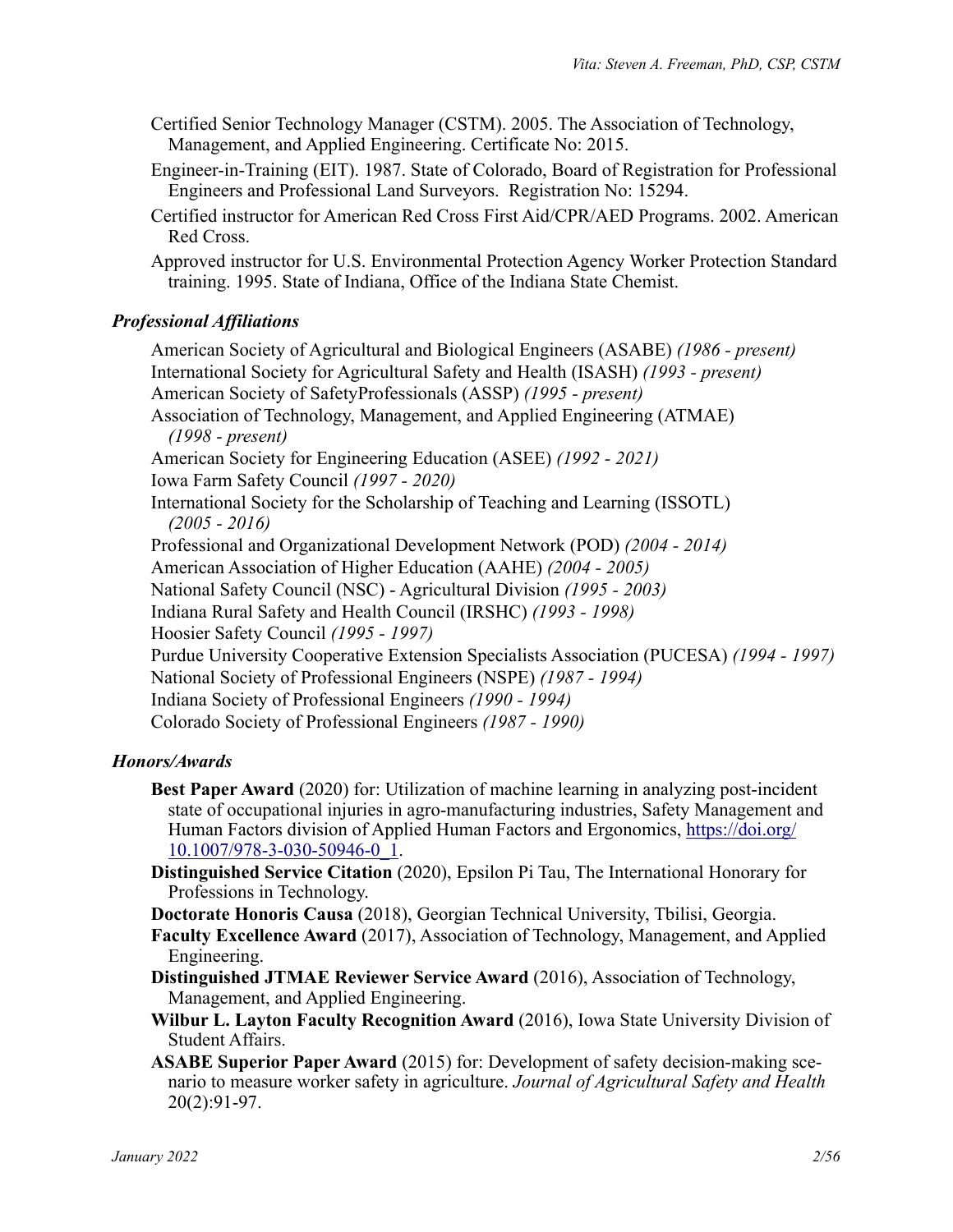- *Outstanding CTER Manuscript* (2013) for: *Exploring the Impact of Work Experience on Part-Time Students' Academic Success in Malaysian Polytechnics*, Association for Career and Technical Education Research.
- **Miller Faculty Fellow** (2013-2014), Iowa State University.
- **Exemplary Contributions and Service Award** (2012), Association of Technology, Management, and Applied Engineering.
- **Laureate Citation** (2012), Epsilon Pi Tau, The International Honorary for Professions in Technology.
- **Gary Hawk Safety Award** (2012), Iowa Occupational Safety and Health Advisory Council.
- **Fulbright Specialist** (2011-2016), Institute of International Education, U.S. Department of State.
- **Outstanding Reviewer** (2011), American Society of Agricultural and Biological Engineers.
- **SENCER Leadership Fellow** (2008-2010), National Center for Science and Civic Engagement, National Science Foundation.
- **Miller Faculty Fellow** (2008-2009), Iowa State University.
- **Learning Community Champion Award** (2008), Iowa State University.
- **2007 Outstanding Industrial Technology Professor Award**, National Association of Industrial Technology.
- **Miller Faculty Fellow** (2007-2008), Iowa State University.
- **Miller Faculty Fellow** (2005-2006), Iowa State University.
- **Exemplary Contributions Award** (2004), National Association of Industrial Technology.
- **President's Award** (2004), National Institute for Farm Safety, Inc.
- **Wakonse Fellow** (2002), Wakonse Foundation on College Teaching, Iowa State University Center for Teaching Excellence.
- **Miller Faculty Fellow** (2001-2002), Iowa State University.
- **College of Education Outstanding Early Achievement in Outreach Commendation** (2001), Iowa State University.
- **ASAE Educational Aids Blue Ribbon** (1997) for: Preventing rural childhood injuries, No. 3. Purdue University Cooperative Extension Service bulletin 4H-839.
- **Breaking New Ground Award** (1997) for services provided to farm families with disabilities, Breaking New Ground Resource Center, Purdue University.
- **ASAE Educational Aids Blue Ribbon** (1996) for: Preventing rural childhood injuries, No. 2. Purdue University Cooperative Extension Service bulletin 4H-831.
- **ASAE Superior Paper Award** (1995) for: Rural assistive technology hypermedia decision support system. *Applied Engineering in Agriculture* 10(6):823-830.
- **ASAE Educational Aids Blue Ribbon** (1995) for: Preventing rural childhood injuries, No. 1. Purdue University Cooperative Extension Service bulletin 4H-823.
- **Frederick N. Andrews Doctoral Fellowship** (1990-1993), Purdue University

**Regent's Fellowship** (1988-1990), Texas A&M University

**Alpha Epsilon**, Honor Society of Agricultural Engineering

**Epsilon Pi Tau**, Honor Society of Industrial Technology

**Gamma Sigma Delta**, Honor Society of Agriculture

**Outstanding College Students of America**

**Golden Key National Honor Society**

**MENSA**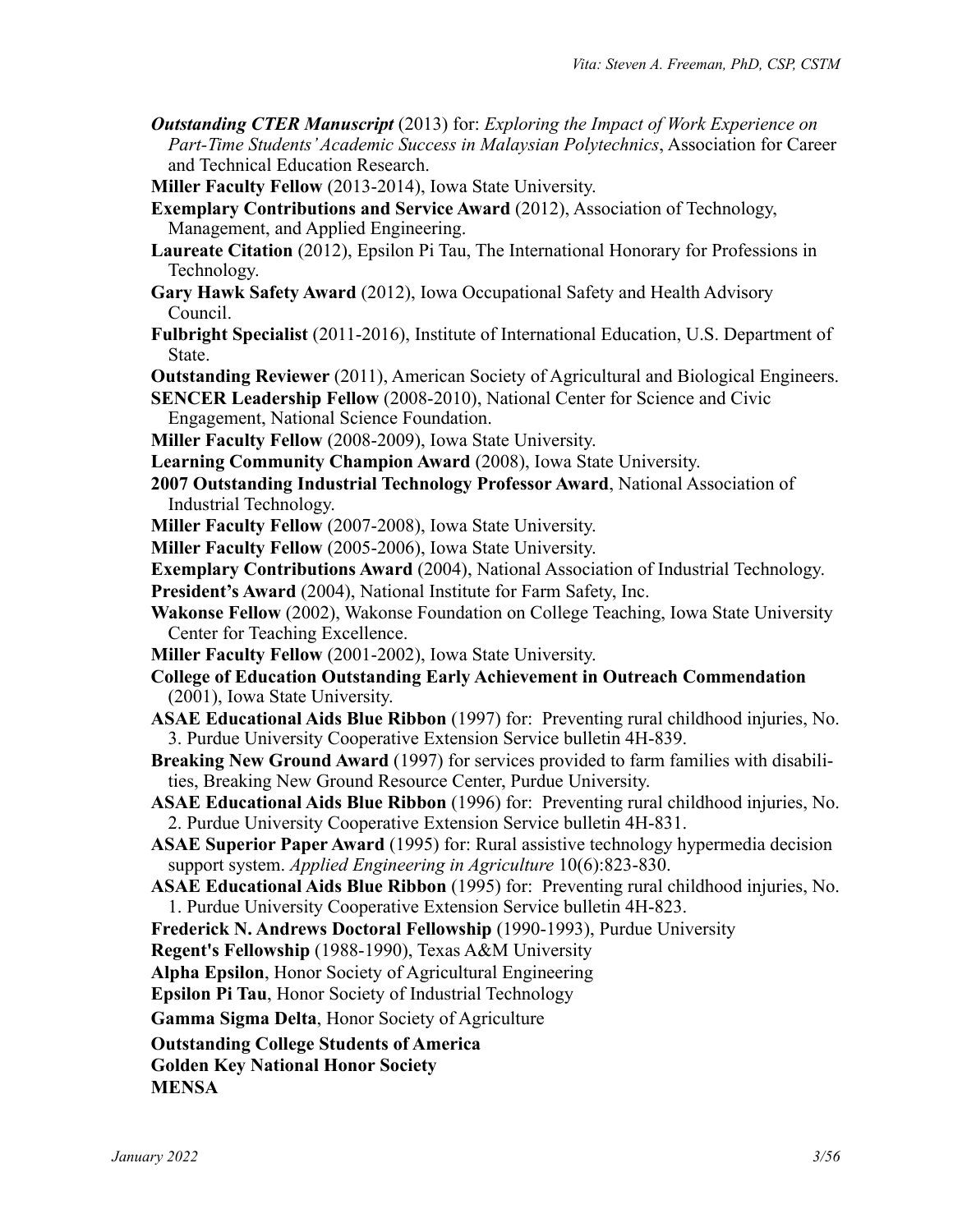# *Publications (n=119)*

## **Refereed Articles (n=58)**

- 1. Ryan, S.J., G.A. Mosher, and **S.A. Freeman**. 2020. Analysis of engineering and engineering technology student strength patterns using StrengthsFinder. *Journal of Technology, Management, and Applied Engineering* 36(2): [http://www.atmae.org/](http://www.atmae.org/resource/resmgr/jtmae/Analysis_of_Engineering_and_.pdf) [resource/resmgr/jtmae/Analysis\\_of\\_Engineering\\_and\\_.pdf.](http://www.atmae.org/resource/resmgr/jtmae/Analysis_of_Engineering_and_.pdf)
- 2. Davoudi Kakhki, F., **S.A. Freeman**, and G.A. Mosher. 2020. Applied machine learning in agro-manufacturing occupational incidents. *Procedia Manufacturing*, 48, 24-30. [https://](https://doi.org/10.1016/j.promfg.2020.05.016) [doi.org/10.1016/j.promfg.2020.05.016](https://doi.org/10.1016/j.promfg.2020.05.016)
- 3. Haughery, J.H., D.R. Raman, J.K. Olson, and **S.A. Freeman**. 2019. Robots, motivation, and academic success. *International Journal of Engineering Education* 35(6A): 1859-1871.
- 4. Davoudi Kakhki, F., **S.A. Freeman**, and G.A. Mosher. 2019. Use of neural networks to identify safety prevention priorities in agro-manufacturing operations within commercial grain elevators. *Applied Sciences* 9(21): 4690, <https://doi.org/10.3390/app9214690>.
- 5. Davoudi Kakhki, F., **S.A. Freeman**, and G.A. Mosher. 2019. Segmentation of severe occupational incidents in agribusiness industries using latent class clustering. *Applied Sciences* 9(18): 3641, <https://doi.org/10.3390/app9183641>**.**
- 6. Davoudi Kakhki, F., **S.A. Freeman**, and G.A. Mosher. 2019. Use of logistic regression to identify factors influencing the post-incident state of occupational injuries in agribusiness operations. *Applied Sciences* 9(17): 3449, <https://doi.org/10.3390/app9173449>.
- 7. Davoudi Kakhki, F., **S.A. Freeman**, and G.A. Mosher. 2019. Evaluating machine learning performance in predicting injury severity in agribusiness industries. *Safety Science* 117: 257-262.
- 8. Davoudi Kakhki, F., **S.A. Freeman**, and G.A. Mosher. 2018. Analyzing large workers' compensation claims using generalized linear models and Monte Carlo simulation. *Safety*  4(4): 57,<https://doi.org/10.3390/safety4040057>.
- 9. Lundy, E.L., C.E. Andresen, **S.A. Freeman**, D.D. Loy, and P.J. Gunn. 2017. Utilization of a modified Delphi method for needs assessment and curriculum revision of a seniorlevel beef systems management course. *NACTA Journal* 61(3): 193-196.
- 10. Boylan-Ashraf, P., **S.A. Freeman**, M.C. Shelley, and O. Keles. 2017. Can students flourish in engineering classrooms?. *Journal of STEM Education: Innovations and Research* 18(1): 16-24.
- 11. Laingen, M.,T. Brumm, **S. Freeman**, M. Shelley, and S. Mickelson. 2016. Workplace competency assessment in experiential learning: A longitudinal comparison of supervisor and student self-assessment ratings across two accreditation cycles. *Journal of Engineering Technology; Washington* 33(2):18-33.
- 12. Marcketti, S.B. and **S.A. Freeman**. 2016. SoTL evidence on promotion and tenure vitas at a research university. *Journal of the Scholarship of Teaching and Learning* 16(5):19-31.
- 13. Boylan-Ashraf, P., **S.A. Freeman**, and M.C. Shelley. 2015. A case for the need of using scaffolding methods in teaching introductory, fundamental engineering mechanics courses. *Journal of STEM Education: Innovations and Research* 16(4):40-46.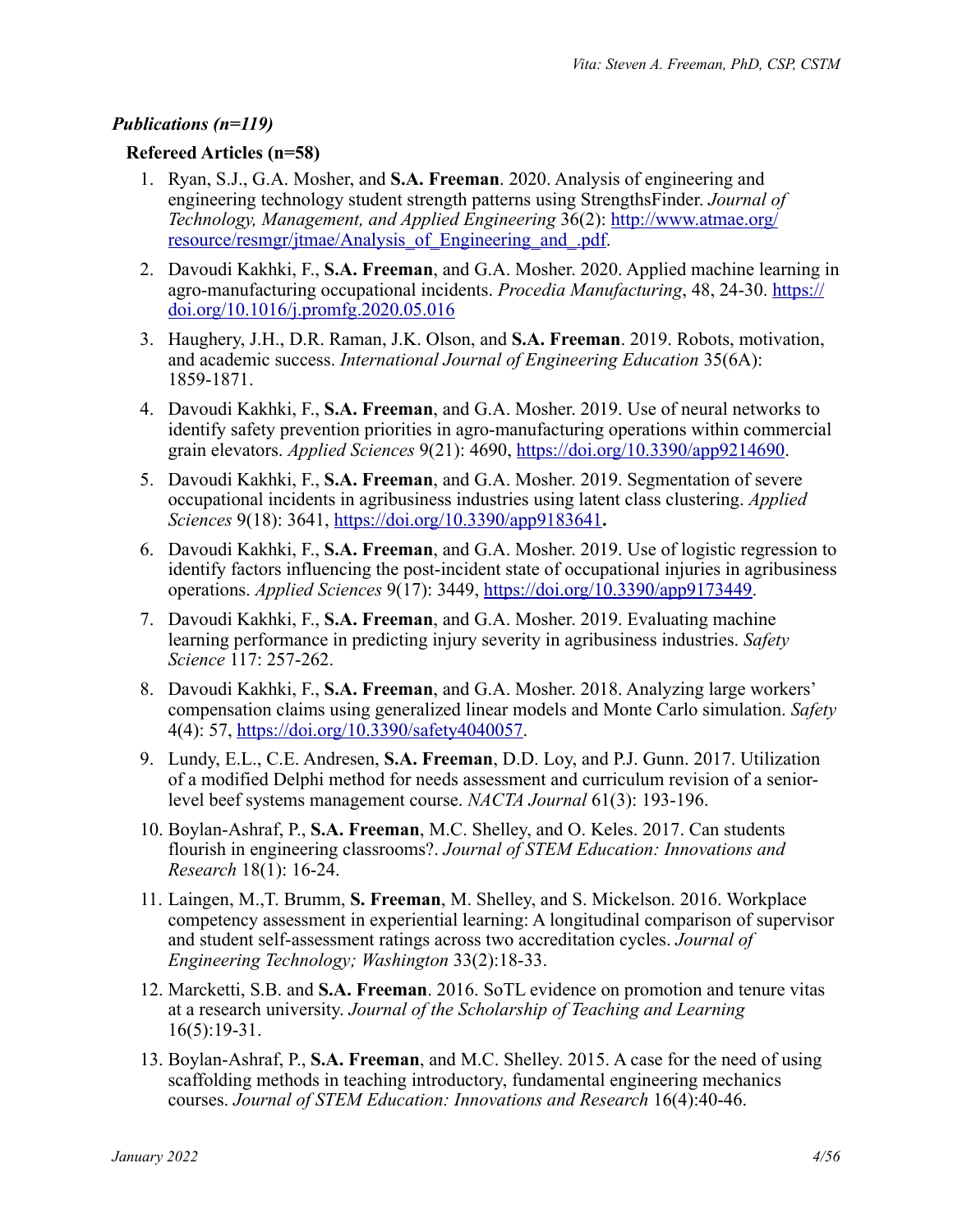- 14. Mosher, G.A., N. Keren, **S.A. Freeman**, and C. R. Hurburgh, Jr. 2014. Development of safety decision-making scenario to measure worker safety in agriculture. *Journal of Agricultural Safety and Health* 20(2):91-97.
- 15. Withers, J.H. and **S.A. Freeman**. 2013. Case study: The importance of the assessment technique in chemical safety training on a college campus. *Journal of SH&E Research*  9(2): 89-93.
- 16. Mosher, G.A., N. Keren, **S.A. Freeman**, and C. R. Hurburgh, Jr. 2013. Measurement of worker perceptions of trust and safety climate in managers and supervisors at commercial grain elevators. *Journal of Agricultural Safety and Health* 19(2): 125-134.
- 17. Saunders, K., T.J. Brumm, C. Brooke, S.K. Mickelson, and **S.A. Freeman**. 2013. Assessing student work to support curriculum development: An engineering case study. *Learning Communities Research and Practice* 1(1): Article 6, [http://](http://washingtoncenter.evergreen.edu/lcrpjournal/vol1/iss1/6) [washingtoncenter.evergreen.edu/lcrpjournal/vol1/iss1/6](http://washingtoncenter.evergreen.edu/lcrpjournal/vol1/iss1/6).
- 18. Withers, J.H., **S.A. Freeman**, and E. Kim. 2012. Learning & retention of chemical safety training information: A comparison of classroom versus computer-based formats on a college campus. *Journal of Chemical Health and Safety* 19(5): 47-55.
- 19. Ibrahim, N., **S.A. Freeman**, and M.C. Shelley. 2012. Exploring the impact of work experience on part-time students' academic success in Malaysian polytechnics. *Career and Technical Education Research* 37(1): 57-74.
- 20. Mosher, G.A., N. Keren, **S.A. Freeman**, and C. R. Hurburgh, Jr. 2012. Management of safety and quality and the relationship with employee decisions in country grain elevators. *Journal of Agricultural Safety and Health* 18(3): 195-215.
- 21. Ibrahim, N., **S.A. Freeman**, and M.C. Shelley. 2011. Identifying predictors of academic success for part-time students at polytechnic institutes in Malaysia. *International Journal of Adult Vocational Education and Technology* 2(4): 1-16.
- 22. Mosher, G.A., **S.A. Freeman**, and C. R. Hurburgh, Jr. 2011. Design of an online course in quality management systems for adult learners. *Journal Industrial Technology* 27(4), [http://www.atmae.org/jit/Articles/Mosher-Design-Online-Quality-](http://www.atmae.org/jit/Articles/Mosher-Design-Online-Quality-Management-100611.pdf)[Management-100611.pdf](http://www.atmae.org/jit/Articles/Mosher-Design-Online-Quality-Management-100611.pdf).
- 23. Cena, L.G., N. Keren, W. Li, A.L. Carriquiry, M.D. Pawlovich, and **S.A. Freeman**. 2011. A bayesian assessment of the effect of highway bypasses in Iowa on crashes and crash rate. Accepted for publication in the *Journal of Safety Research* 42(2011): 241-252.
- 24. Schwab, C.V. and **S.A. Freeman**. 2011. Pilot evaluation of an internet educational module for agricultural safety. *Journal of Extension* 49(3): [www.joe.org](http://www.joe.org).
- 25. Keren, N., **S.A. Freeman**, J.D. Harmon, and C.J. Bern. 2011. Testing the effectiveness of an on-line safety module for engineering students. *International Journal of Engineering Education* 27(2): 284-291*.*
- 26. Laux, C.M., G.A. Mosher, and **S.A. Freeman**. 2010. Factors affecting college students' knowledge and opinions of genetically modified foods. *Journal of Technology Studies*  $36(2): 2-9.$
- 27. Samuel, C., N. Keren, M.C. Shelley, and **S.A. Freeman**. 2009. Frequency analysis of hazardous material transportation incidents as a function of distance from origin to incident location. *Journal of Loss Prevention in the Process Industries* 22(6): 783-790.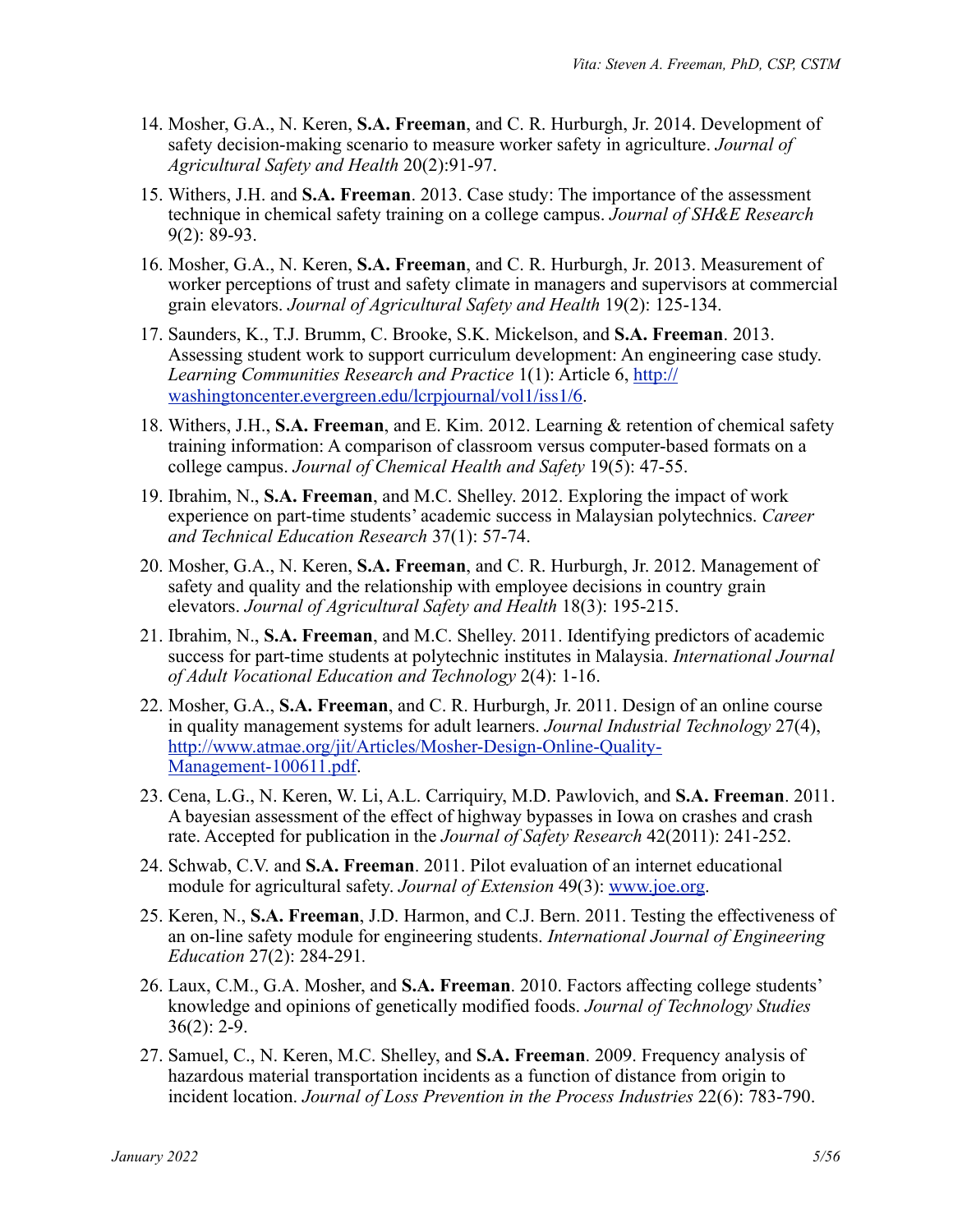- 28. Keren, N., T.R. Mills, **S.A. Freeman**, and M.C. Shelley. 2009. Can level of safety climate predict level of orientation toward safety in a decision making task? *Journal of Safety Science* 47(10): 1312-1323.
- 29. Saunders, K., T.J. Brumm, C. Brooke, S.K. Mickelson, and **S.A. Freeman**. 2009. Assessing student work to support curriculum development: An engineering case study. *Journal of Learning Communities Research* 3(3): 47-62.
- 30. **Freeman, S.A.**, D.W. Field, C.W. Lott, and C.V. Schwab. 2009. Evaluation of the safety content in the National Association of Industrial Technology certification exam. *Journal of Industrial Technology* 25(1), <http://www.atmae.org/jit/Articles/freeman122408.pdf>.
- 31. Sgro, S., D.W. Field, and **S.A. Freeman**. 2008. Oxy-fuel or gas metal arc welding: Which should we be teaching in the classroom. *Journal of Technology Studies* 34(1): 2-11.
- 32. **Freeman, S.A.**, C.V. Schwab, and Q. Jiang. 2008. Quantifying stressors among Iowa farmers. *Journal of Agricultural Safety and Health* 14(4): 431-439.
- 33. Hoffa, D.W. and **S.A. Freeman**. 2008. An evaluation of student performance on traditional vs. synopsis laboratory reports in industrial technology. *International Journal for the Scholarship of Teaching and Learning* 2(1), [http://www.georgiasouthern.edu/](http://www.georgiasouthern.edu/ijsotl/v2n1/articles/Hoffa_Freeman/index.htm) [ijsotl/v2n1/articles/Hoffa\\_Freeman/index.htm](http://www.georgiasouthern.edu/ijsotl/v2n1/articles/Hoffa_Freeman/index.htm).
- 34. Ancar, L.N., **S.A. Freeman**, and D.W. Field. 2007. Professional connections through the Technology Learning Community. *Journal of Technology Studies* 33(2):73-78.
- 35. Hoffa, D.W. and **S.A. Freeman**. 2007. The impact of laboratory report format on student learning. *International Journal of Engineering Education* 23(1):105-113.
- 36. Ancar, L.N., **S.A. Freeman**, and D.W. Field. 2006. Students make personal connections through learning community experiences. *Journal of Learning Communities Research* 1(2): 19-28.
- 37. Hoffa, D.W. and **S.A. Freeman**. 2006. Reducing student writing time and instructor grading time of laboratory reports. *Journal of Industrial Technology* 22(3), [http://](http://www.atmae.org/jit/Articles/hoffa092006.pdf) [www.atmae.org/jit/Articles/hoffa092006.pdf.](http://www.atmae.org/jit/Articles/hoffa092006.pdf)
- 38. **Freeman, S.A.**, C.V. Schwab, and J.L.P. Judge. 2006. An investigation of three physical parameters of PTO entanglements. *Journal of Agricultural Safety and Health* 12(3):191-197.
- 39. Keren, N., **S.A. Freeman**, and C.V. Schwab. 2006. Does SH&E education in high education institutes lead to a change in cognitive patterns among graduates? *Journal of SH&E Research* 3(2), [http://www.asse.org/academicsjournal/documents/](http://www.asse.org/academicsjournal/documents/06summer_keren.pdf) [06summer\\_keren.pdf](http://www.asse.org/academicsjournal/documents/06summer_keren.pdf).
- 40. Field, D.W., **S.A. Freeman**, and M.J. Dyrenfurth. 2004. Holistic assessment of students in undergraduate industrial technology programs. *Journal of Technology Studies* 30(4):78-85.
- 41. **Freeman, S.A.** and D.W. Field. 2004. Student perceptions of Web-based supplemental instruction. *Journal of Technology Studies* 30(4):25-31.
- 42. **Freeman, S.A.** and M.J. Dyrenfurth. 2003. Using peer assessments in team activities. *Journal of Industrial Technology* 20(1), [http://www.atmae.org/jit/Articles/](http://www.atmae.org/jit/Articles/freeman102903.pdf) [freeman102903.pdf](http://www.atmae.org/jit/Articles/freeman102903.pdf).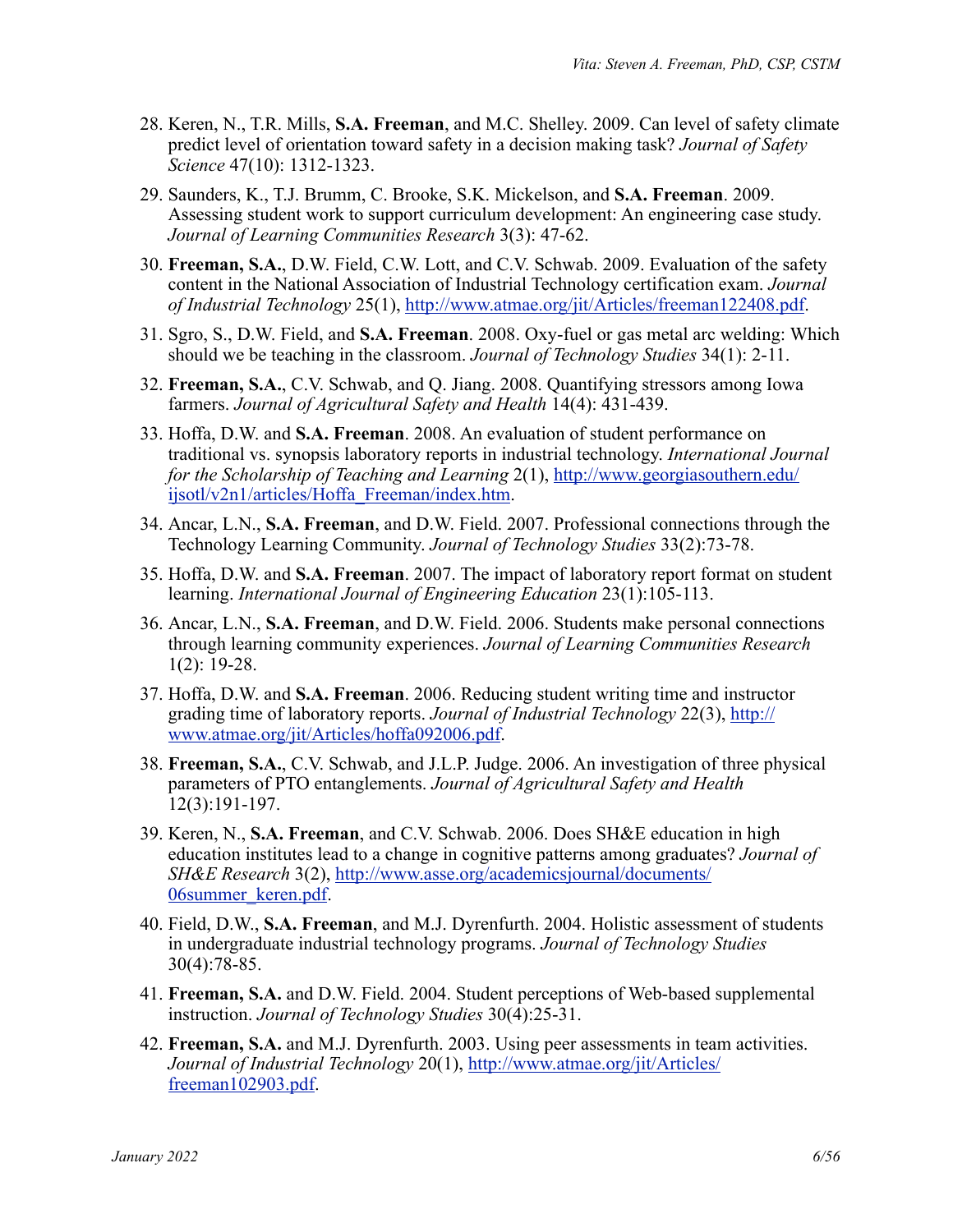- 43. **Freeman, S.A.**, C.V. Schwab, and T. Pollard. 2003. Assessment of Iowa farmers' perceptions about auger safety. *Journal of Agricultural Safety and Health* 9(1):61-74.
- 44. **Freeman, S.A.**, D.W. Field, and M.J. Dyrenfurth. 2001. Using contextual learning to build cross-functional skills in industrial technology curricula. *Journal of Industrial Teacher Education* 38(3): 62-75.
- 45. **Freeman, S.A.**, D.W. Field, and M.J. Dyrenfurth. 2001. Enriching the undergraduate experience through a technology learning community. *Journal of Technology Studies* 27(1):53-58.
- 46. **Freeman, S.A.** and K.M. Embleton. 2000. Enhancing a residential safety course with the development of an online component: A limited case study. *Journal of Industrial Technology* 16(4), <http://www.atmae.org/jit/Articles/freeman082200.pdf>.
- 47. Schwab, C.V., **S.A. Freeman**, and T. Pollard. 2000. Assessment of the condition of Iowa augers, auger-related injuries, and farmers' perceptions about auger-related injuries. *Journal of Agricultural Safety and Health* 6(2):117-129.
- 48. **Freeman, S.A.** 1999. Potential impact of a ROPS retrofit policy in Central Iowa. *Journal of Agricultural Safety and Health* 5(1): 11-18.
- 49. **Freeman, S.A.** and D.W. Field. 1999. Benefits of a cross-functional safety curriculum. *Journal of Industrial Technology* 15(4), [http://www.atmae.org/jit/Articles/free0899.pdf.](http://www.atmae.org/jit/Articles/free0899.pdf)
- 50. **Freeman, S.A.**, S.D. Whitman, and R.L. Tormoehlen. 1998. Baseline childhood farm safety data for Indiana. *Journal of Agricultural Safety and Health* 4(2):119-130.
- 51. **Freeman, S.A.**, K.W. Kelley, D.E. Maier, and W.E. Field. 1998. Review of entrapments in bulk agricultural materials at commercial grain facilities. *Journal of Safety Research* 29(2):123-134.
- 52. **Freeman, S.A.**, S.D. Whitman, R.L. Tormoehlen, and K.M. Embleton. 1997. Internet childhood safety and health resource guide. *Journal of Extension* 35(2): [www.joe.org.](http://www.joe.org)
- 53. **Freeman, S.A.**, K.W. Kelley, D.E. Maier, and W.E. Field. 1997. Entrapments in bulk agricultural materials at North American commercial grain facilities. *bulk solids handling*  17(3):405-406.
- 54. **Freeman, S.A.**, D.D. Jones, and W.E. Field. 1994. Rural assistive technology hypermedia decision support system. *Applied Engineering in Agriculture* 10(6):823-830.
- 55. **Freeman, S.A.** and W.E. Field. 1994. Selection of rural assistive technology using a HyperCard based knowledge system. *Assistive Technology* 6(2):126-133.
- 56. **Freeman, S.A.**, D.A. Brusnighan, and W.E. Field. 1992. Selecting mobility aids for farmers and ranchers with physical disabilities. *Technology and Disability* 1(4):63-76.
- 57. **Freeman, S.A.** and A.D. Whittaker. 1992. An object-oriented methodology for analyzing and allocating resources for field operations. *Applied Engineering in Agriculture* 8(4):525-535.
- 58. **Freeman, S.A.** and P.D. Ayers. 1989. An expert system for tractor selection. *Applied Engineering in Agriculture* 5(2):123-126.

#### **Books, Book Chapters, and Manuals (n=12)**

1. Davoudi Kakhki, F., **Freeman, S.A.**, Mosher, G.A. 2021. Machine learning for occupational slip-trip-fall incidents classification within commercial grain elevators. In: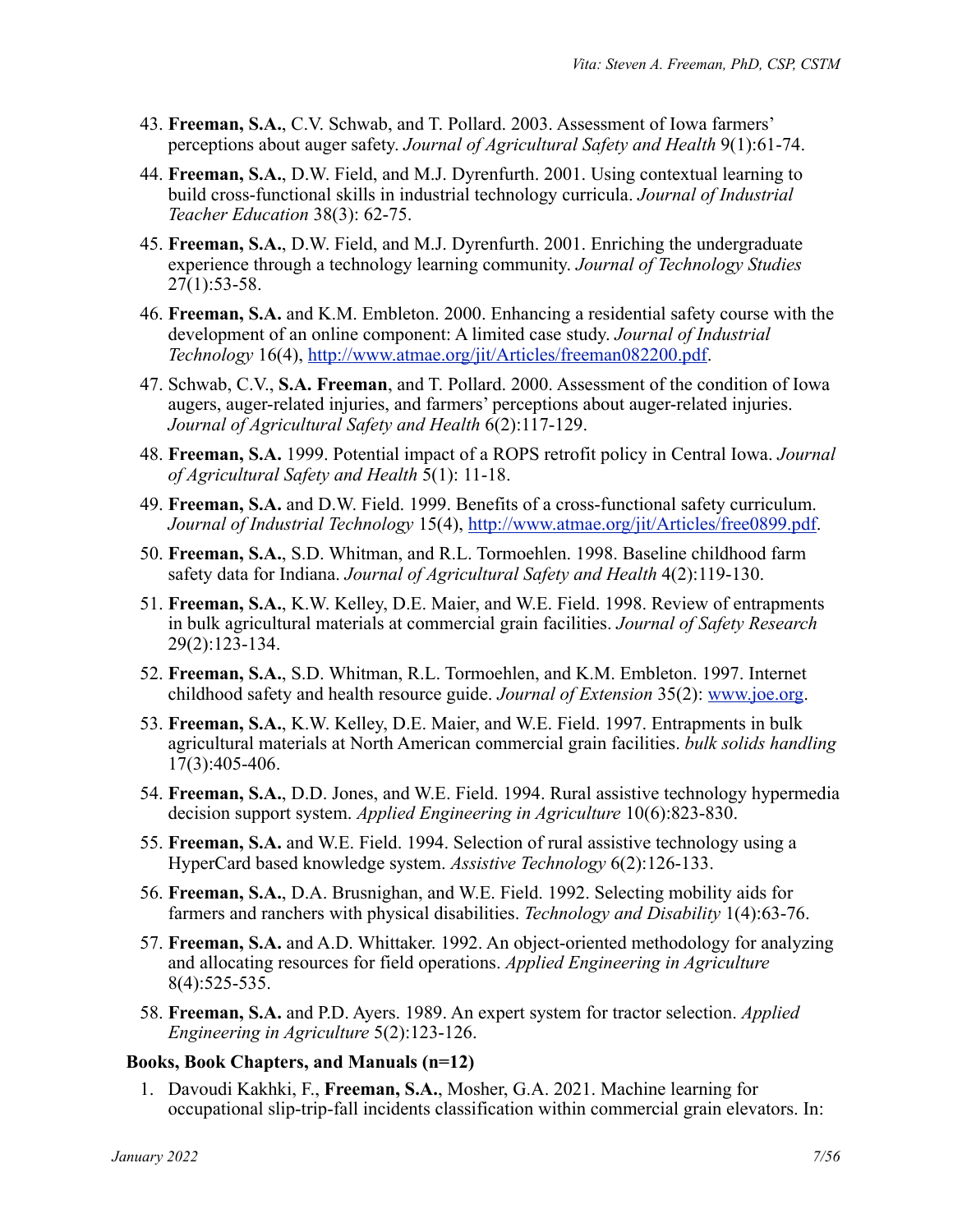P.M. Arezes and R.L. Boring (Eds.), *Advances in Safety Management and Human Performance*. AHFE 2021. Lecture Notes in Networks and Systems vol 262:154-160. Springer. [https://doi.org/10.1007/978-3-030-80288-2\\_18](https://doi.org/10.1007/978-3-030-80288-2_18)

- 2. Davoudi Kakhki, F., **Freeman, S.A.**, Mosher, G.A. 2020. Utilization of machine learning in analyzing post-incident state of occupational injuries in agro-manufacturing industries. In: P. Arezes and R. Boring (Eds.), *Advances in Safety Management and Human Performance*. AHFE 2020. Advances in Intelligent Systems and Computing, vol 1204:3-9. Springer, Cham. [https://doi.org/10.1007/978-3-030-50946-0\\_1](https://doi.org/10.1007/978-3-030-50946-0_1)
- 3. **Freeman, S.A.** 2002. Sun safety. In C.V. Schwab (Ed.), *2003 Progressive Farmer Farm Safety Day Camp Manual*. Birmingham, AL: Progressive Farmer Farm Safety Day Camp Program.
- 4. **Freeman, S.A.** 2001. Sun safety. In C.V. Schwab (Ed.), *Farm Safety Day Camp Manual*. Birmingham, AL: Progressive Farmer Farm Safety Day Camp Program.
- 5. Field, D.W. and **S.A. Freeman**, eds. 1999. *Conversion 2000: Y2K*. Iowa State University: Ames, IA and Manufacturing Extension Partnership: Washington D.C.
- 6. **Freeman, S.A.** and M.J. Dyrenfurth. 1999. Y2K assessment materials (Instructor's Guide, Trainer's Guide, and Participant Workbook). In D.W. Field and S.A. Freeman (Eds.), *Conversion 2000: Y2K*. Iowa State University: Ames, IA and Manufacturing Extension Partnership: Washington D.C.
- 7. Maier, D.E., **S.A. Freeman**, and W.E. Field. 1998. *Don't Go With the Flow: Commercial Grain Storage Rescue Instructor's Guide*. Purdue University (West Lafayette, IN) and National Grain and Feed Foundation (Washington, D.C.).
- 8. **Freeman, S.A.**, S.D. Whitman, and D.R. Doyle, eds. 1995. *Farm Family Safety & Health Workshop Leader's Guide*. Purdue University Cooperative Extension Service bulletin S-90.
- 9. **Freeman, S.A.** and S.D. Whitman, eds. 1995. *Purdue University Farm Employee Safety Training Program*. Purdue University Agricultural Safety and Health Program training manual. Department of Agricultural and Biological Engineering, Purdue University.
- 10. **Freeman, S.A.**, E.J. Sheldon, and W.E. Field. 1994. *Farm & Ranch Safety Management Instructor's Guide*. Moline, IL: Deere & Company Service Publications.
- 11. Sheldon, E.J., **S.A. Freeman** and W.E. Field. 1994. *Farm & Ranch Safety Management Student Guide*. Moline, IL: Deere & Company Service Publications.
- 12. Brusnighan, D.A., M.H. Yearns, W.E. Field, and **S.A. Freeman**, eds. 1994. *Improving Farmstead Accessibility*. West Lafayette, IN: Breaking New Ground.

#### **Refereed Conference Proceedings (n=23)**

- 1. Davoudi Kakhki, F., **S.A. Freeman**, and G.A. Mosher. 2020. Applied machine learning in agro-manufacturing occupational incidents. in *Procedia Manufacturing* 48(2020): 24-30. 48th SME North American Manufacturing Research Conference (Cancelled due to COVID-19).
- 2. Haughery, J.R., G.A. Mosher, and **S.A. Freeman**. 2019. The use of applied engineering in an engineering-dominant culture. In 2019 *ATMAE Conference Proceeding Papers,* Charlotte, NC, 6-8 November.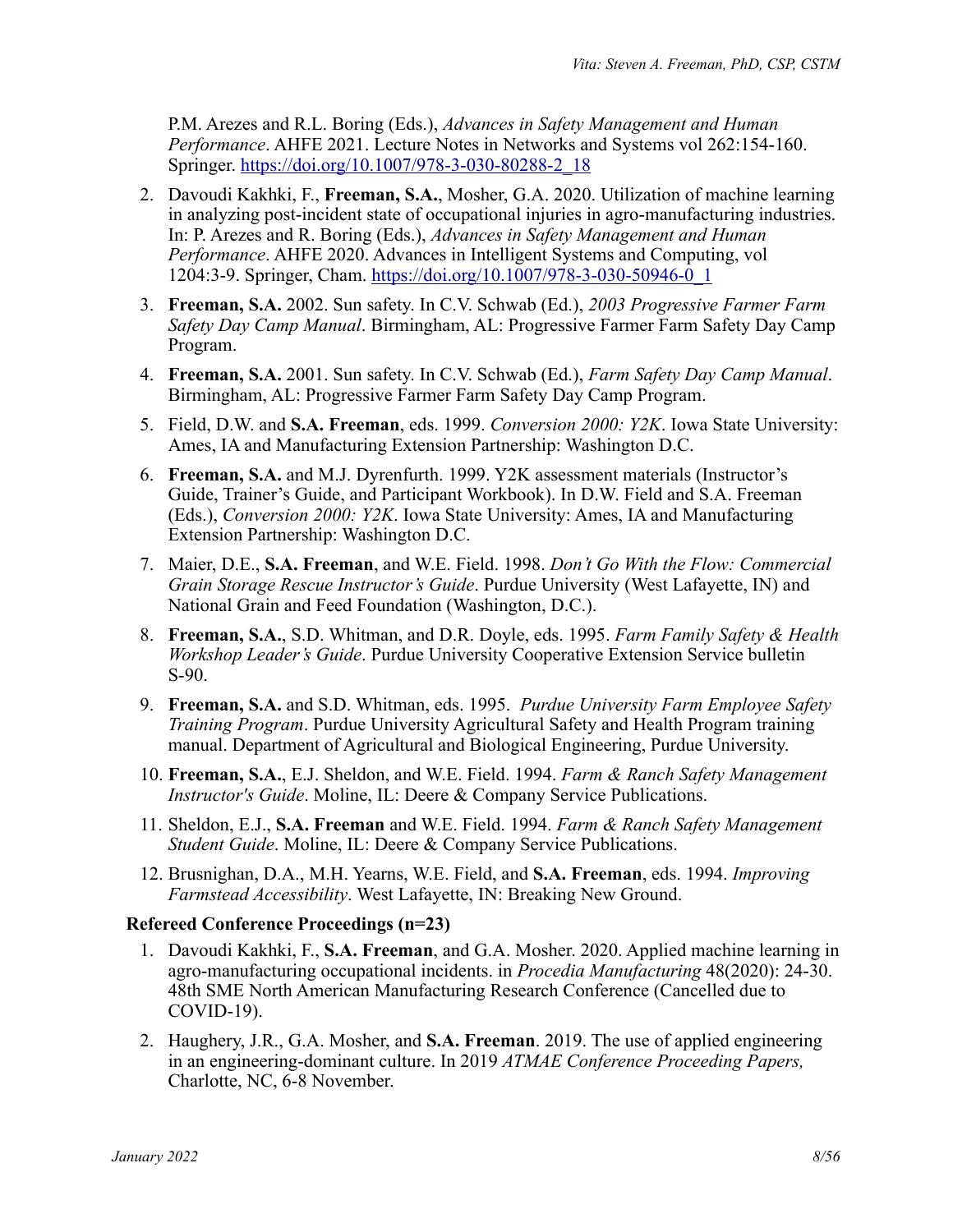- 3. Davoudi Kakhki, F., **S.A. Freeman**, and G.A. Mosher. 2017. Classifying and predicting occupational incidents severity. In *2017 ATMAE Conference Proceeding Papers*. Cincinnati, OH, 1-3 November.
- 4. Laingen, M.A., **Freeman, S.A.**, Brumm, T.J., Shelley, M.C. 2015. Examining the use of engineering internship workplace competency assessments for continuous improvement. In *Proceedings 122nd ASEE Annual Conference & Exposition*. Seattle, WA, 14-17 June.
- 5. Boylan-Ashraf, P.C., **Freeman, S.A.**, Shelley, M.C. 2014. A case for a reform in teaching introductory, fundamental engineering mechanics courses. In *Proceedings 121st ASEE Annual Conference & Exposition*. Indianapolis, IN, 15-18 June.
- 6. Mosher, G., **S.A. Freeman**, D.W. Field, and C.R. Hurburgh. 2009. Development of a quality management course for adult learners using backward design. In *2009 ATMAE Conference Proceeding Papers*. Louisville, KY, 10 - 14 November.
- 7. Hoffa, D.W. and **S. A. Freeman**. 2008. Synopsis laboratory reports: Effects on student learning and curricular benefits. In *Proceedings 2008 ASEE Annual Conference & Exposition*. Pittsburgh, PA, 22 - 25 June.
- 8. Sgro, S. and **S. A. Freeman**. 2008. Teaching critical thinking using understanding by design. In *Proceedings 2008 ASEE Annual Conference & Exposition*. Pittsburgh, PA, 22 - 25 June.
- 9. Carroll, M., D.W. Field, and **S.A. Freeman**. 2005. Industrial experiences for undergraduate students: Comparing and contrasting programs at Eastern Kentucky University and Iowa State University. In *Selected Papers - 38th Annual Convention of the National Association of Industrial Technology*. St. Louis, MO, 16 - 19 November.
- 10. **Freeman, S.A.** and D.W. Field. 2004. Student perceptions of web-based supplemental instruction. In *Selected Papers - 37th Annual Convention of the National Association of Industrial Technology*. Louisville, KY, 20 - 23 October.
- 11. Ancar, L.N., **S.A. Freeman**, and D.W. Field. 2004. Technology learning community: Enhancing traditional undergraduate education. In *Selected Papers - 37th Annual Convention of the National Association of Industrial Technology*. Louisville, KY, 20 - 23 October.
- 12. **Freeman, S.A.** and M.J. Dyrenfurth. 2001. Using peer assessments in team activities. In *Selected Papers - 34th Annual Convention of the National Association of Industrial Technology*. Dearborn, MI, 31 October - 3 November.
- 13. Field, D.W., **S.A. Freeman**, M.J. Dyrenfurth, and D. Hunter. 2001. Program and learner assessment in the technology learning community at Iowa state. In *Selected Papers - 34th Annual Convention of the National Association of Industrial Technology*. Dearborn, MI, 31 October - 3 November.
- 14. **Freeman, S.A.**, D.W. Field, and M.J. Dyrenfurth. 2000. The technology learning community experience at Iowa state university. In *Selected Papers - 33rd Annual Convention of the National Association of Industrial Technology*. Pittsburgh, PA, 1 - 4 November.
- 15. **Freeman, S.A.** and K.M. Embleton. 2000. Student perceptions of web-based supplemental instruction in safety curricula. In *Selected Papers - 33rd Annual Convention of the National Association of Industrial Technology*. Pittsburgh, PA, 1 - 4 November.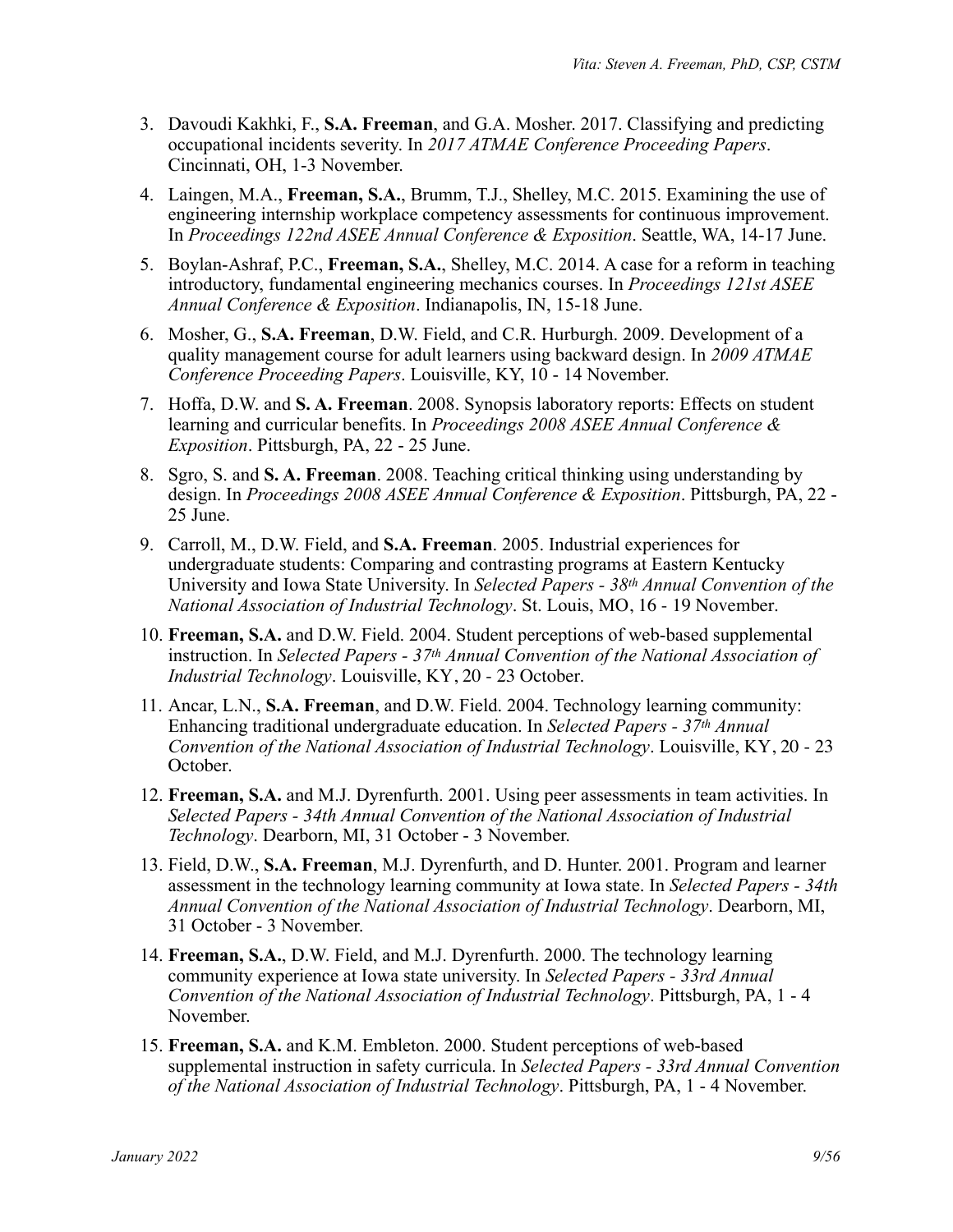- 16. Field, D.W., **S.A. Freeman**, and M.J. Dyrenfurth. 2000. Student progression in technological capability and understanding: a conceptual model for assessment. In *Proceedings 2000 Frontiers in Education Conference*. Kansas City, MO, 18 - 21 October.
- 17. **Freeman, S.A.**, D.W. Field, and M.J. Dyrenfurth. 1999. Opportunities for contextual learning in safety, manufacturing, and training curricula. In *Selected Papers - 32nd Annual Convention of the National Association of Industrial Technology*. Panama City, FL, 17 - 20 November.
- 18. **Freeman, S.A.** and K.M. Embleton. 1999. WebCT Experiences with the on-line delivery of safety curriculum. In *Selected Papers - 32nd Annual Convention of the National Association of Industrial Technology*. Panama City, FL, 17 - 20 November.
- 19. **Freeman, S.A.** and D.W. Field. 1998. Benefits of a cross-functional safety curriculum. In *Selected Papers - 31st Annual Convention of the National Association of Industrial Technology*. Indianapolis, IN, 21 - 24 October.
- 20. **Freeman, S.A.**, S.D. Whitman, and R.L. Tormoehlen. 1996. Internet childhood safety and health resource guide. In *Proc. 6th International Conference on Computers in Agriculture*. Cancun, Mexico, 10 - 14 June.
- 21. **Freeman, S.A.**, W.E. Field, and D.D. Jones. 1994. A case study in knowledge system acceptance. In *Proc. 5th International Conference on Computers in Agriculture*. Orlando, FL, 5 - 9 February.
- 22. **Freeman, S.A.** and W.E. Field. 1992. An information delivery system for rural assistive technology. In *Proc. 4th International Conference on Computers in Agricultural Extension Programs*. Lake Buena Vista, FL, 28 - 31 January.
- 23. **Freeman, S.A.**, T.D. Valco, and A.D. Whittaker. 1990. TEXAS FARMDAY: farm accident risk management & data acquisition system. In *Proc. 3rd International Conference on Computers in Agricultural Extension Programs*. Lake Buena Vista, FL, 31 January - 1 February.

# **Extension Publications (n=6)**

- 1. C.V. Schwab, **S.A. Freeman**, and L. Miller. 2001. Safe farm: lend an ear to hearing protection. Iowa State University Cooperative Extension bulletin PM 1518j.
- 2. **Freeman, S.A.**, C.V. Schwab, and L. Miller. 2000. Safe farm: keep active farmers safe in later life. Iowa State University Cooperative Extension bulletin PM 1841a.
- 3. Whitman, S.D., **S.A. Freeman**, and R.L. Tormoehlen. 1996. Preventing rural childhood injuries, No. 3. Purdue University Cooperative Extension Service bulletin 4H-839.
- 4. Whitman, S.D., **S.A. Freeman**, and R.L. Tormoehlen. 1995. Preventing rural childhood injuries, No. 2. Purdue University Cooperative Extension Service bulletin 4H-831.
- 5. **Freeman, S.A.** and S.D. Whitman. 1995. Preventing rural childhood injuries, No. 1. Purdue University Cooperative Extension Service bulletin 4H-823.
- 6. McVea, T.Z., **S.A. Freeman**, and E.J. Sheldon. 1994. Farming with a respiratory impairment. *Special Breaking New Ground Technical Report - Plowshares #20*. West Lafayette, IN: Breaking New Ground.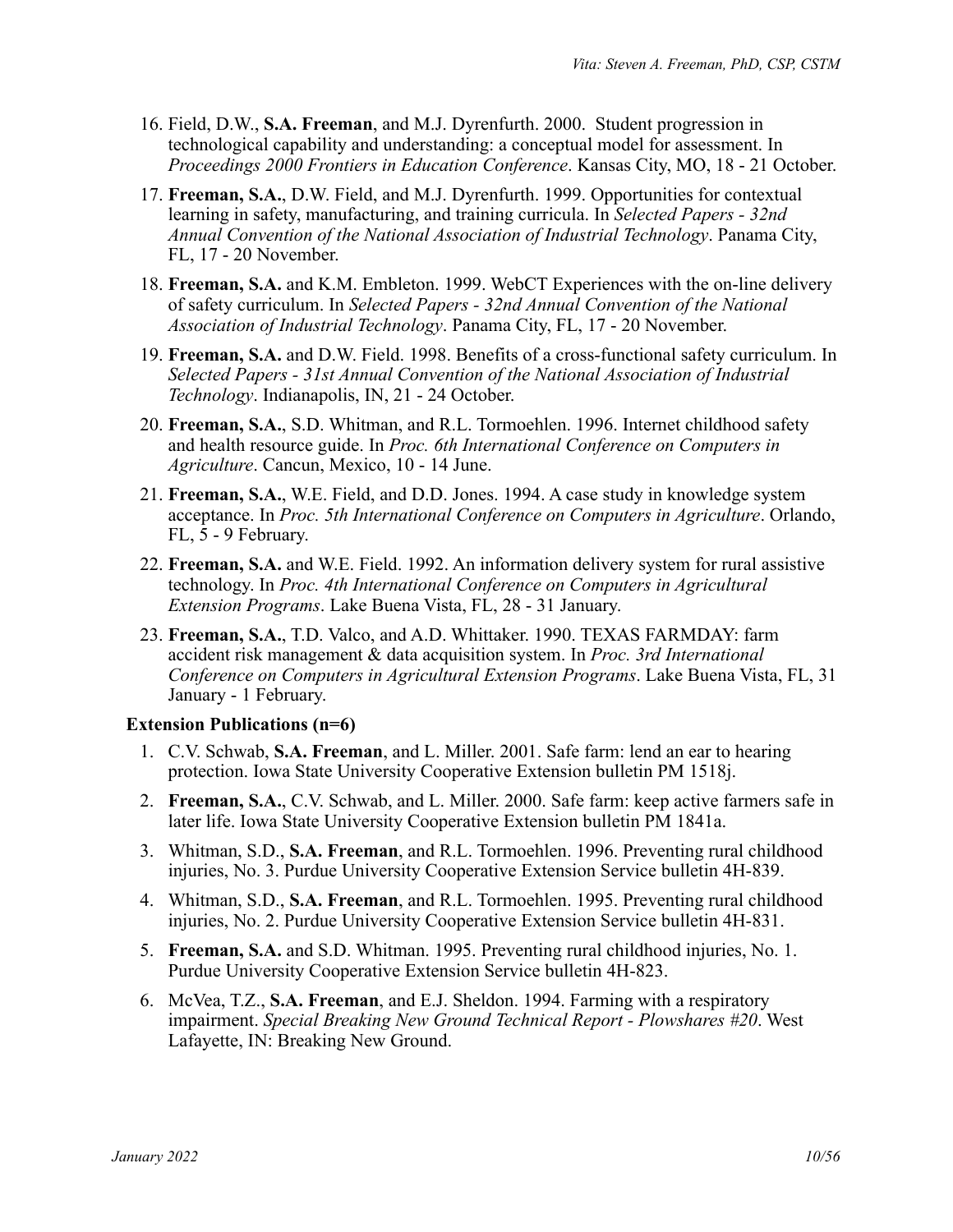### **Technical Papers (n=20)**

- 1. **Freeman, S.A.**, C.V. Schwab, and Q. Jiang. 2007. Quantifying farm stressors. NIFS Paper No. 2007-02. Madison, WI: NIFS.
- 2. Gillette, J.C., T.R. Derrick, C.V. Schwab, **S.A. Freeman**, C.A. Stevermer, and S.A. Meardon. 2007. Evaluation of occupational carrying tasks for farm youth. NIFS Paper No. 2007-03. Madison, WI: NIFS.
- 3. Keren, N., **S.A. Freeman**, and C.V. Schwab. 2006. Does SH&E education in higher education institutes lead to a change in cognitive patterns among graduates? Des Plaines, IL: American Society of Safety Engineers. Safety 2006: American Society of Safety Engineers Annual Professional Development Conference & Exposition. Seattle, WA, 10-14 June.
- 4. **Freeman, S.A.**, C.V. Schwab, and J.L.P. Judge. 2005. An investigation of three physical parameters of PTO entanglements. NIFS Paper No. 2005-05. Madison, WI: NIFS.
- 5. Schwab, C.V., **S.A. Freeman**, and T.J. Brumm. 2003. Pre-professional's perceptions of agricultural hazards and practiced safety behaviors at Iowa State University. NIFS Paper No. 2003-11. Madison, WI: NIFS.
- 6. Schwab, C.V. and **S.A. Freeman**. 2002. Agricultural systems technology preprofessional's perceptions of agricultural hazards and practiced safety behaviors. NIFS Paper No. 2002-02. Columbia, MO: NIFS.
- 7. **Freeman, S.A.** and C.V. Schwab. 2002. The role of volunteer farm safety organizations. NIFS Paper No. 2002-04. Columbia, MO: NIFS.
- 8. **Freeman, S.A.** 1999. Potential impact of a ROPS retrofit policy in central Iowa. ASAE Paper No. 99-7040. St. Joseph, MI: ASAE.
- 9. Schwab, C.V., T. Pollard, **S.A. Freeman**, and S. Marley. 1999. Assessment of Iowa auger-related injuries and farmers' perceptions of safe auger usage. NIFS Paper No. 99-18. Columbia, MO: National Institute for Farm Safety, Inc.
- 10. Whitman, S.D., R.L. Tormoehlen, and **S.A. Freeman**. 1997. A master volunteer program for rural child safety. NIFS Paper No. 97-10. Columbia, MO: NIFS.
- 11. **Freeman, S.A.**, K.W. Kelley, D.E. Maier, and W.E. Field. 1996. Review of entrapments in bulk agricultural materials at commercial grain facilities. ASAE Paper No. 96-5029. St. Joseph, MI: ASAE.
- 12. **Freeman, S.A.**, S.D. Whitman, and C.L. Barrett. 1995. Baseline childhood farm safety data for Indiana. ASAE Paper No. 95-5281. St. Joseph, MI: ASAE.
- 13. **Freeman, S.A.**, E.J. Sheldon, and W.E. Field. 1994. Lessons learned in teaching an undergraduate course in agricultural safety and health. ASAE Paper No. 94-5011. St. Joseph, MI: ASAE.
- 14. **Freeman, S.A.**, W.E. Field, and D.D. Jones. 1993. Knowledge system based delivery of rural assistive technology. ASAE Paper No. 93-3038. St. Joseph, MI: ASAE.
- 15. **Freeman, S.A.** and W.E. Field. 1992. Object-oriented databases for rural assistive technology. ASAE Paper No. 92-3504. St. Joseph, MI: ASAE.
- 16. **Freeman, S.A.**, W.E. Field, and D.D. Jones. 1992. Knowledge system based selection of rural assistive technology. ASAE Paper No. 92-7029. St. Joseph, MI: ASAE.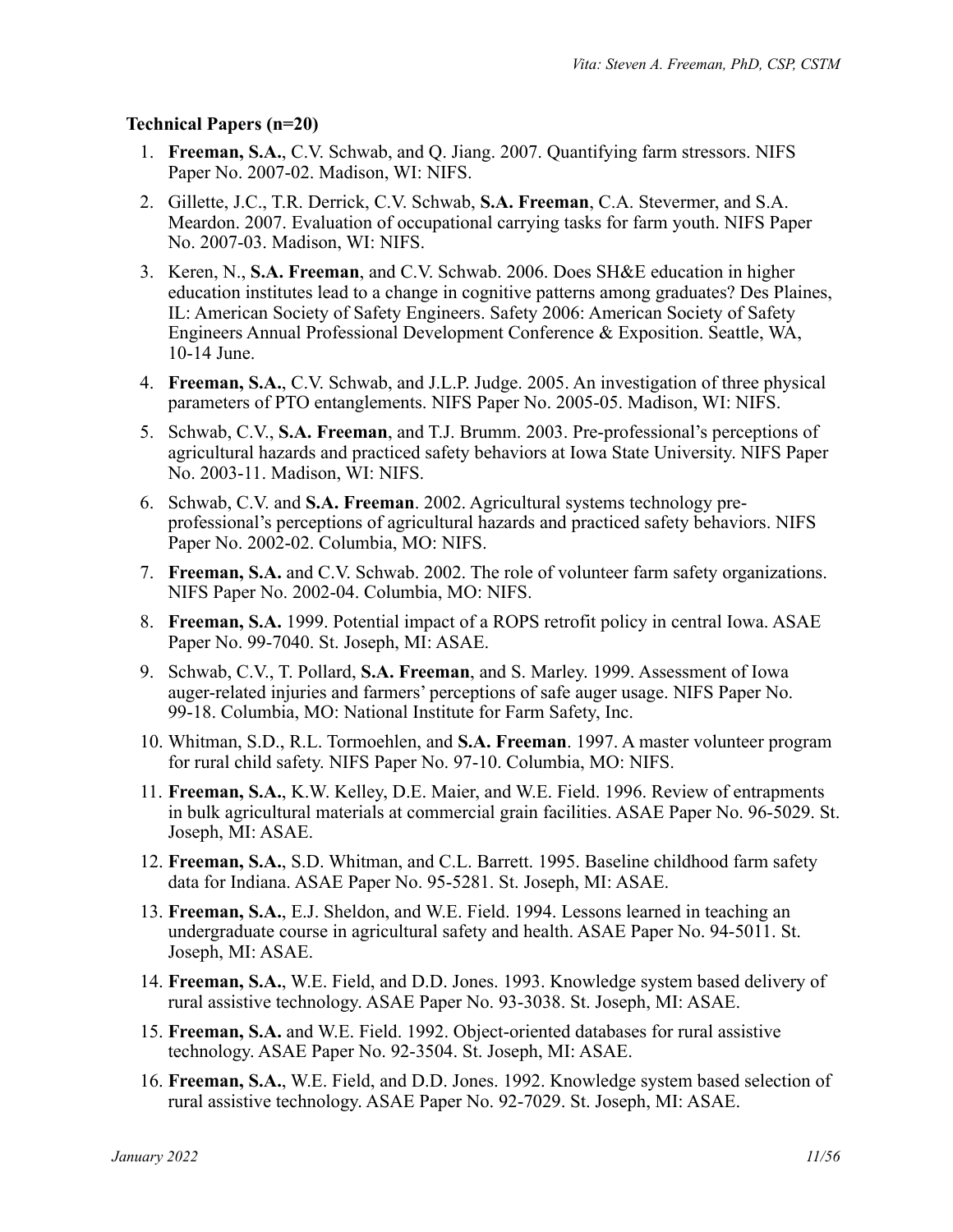- 17. **Freeman, S.A.** and W.E. Field. 1991. An intelligent rural assistive technology database. ASAE Paper No. 91-7503. St. Joseph, MI: ASAE.
- 18. **Freeman, S.A.** and W.E. Field. 1991. Safer selection of rural assistive technology using knowledge systems. ASAE Paper No. 91-5001. St. Joseph, MI: ASAE.
- 19. **Freeman, S.A.**, A.D. Whittaker, and J.M. McGrann. 1990. Machinery management tool for checking the physical constraints of overall farm plans. ASAE Paper No. 90-7022. St. Joseph, MI: ASAE.
- 20. **Freeman, S.A.**, A.D. Whittaker, and J.M. McGrann. 1989. Knowledge-based machinery management aid. ASAE Paper No. 89-7576. St. Joseph, MI: ASAE.

### *Presentations (n=193)*

#### **Invited National and International Presentations (n=45)**

- 1. **Freeman, S.A.** 2020. Scholarship of teaching and learning for engineering faculty. Presented as part of a virtual faculty development program at Mercer University. 14 May.
- 2. **Freeman, S.A.** 2018. Foundations of safety leadership. Presented as part of week-long occupational safety and health training program sponsored by Iowa State University, Georgian Technical University, Georgian Railway Transport College, and Millennium Challenge Corporation. Tbilisi, Georgia, 25-31 May. Overall training lead: **S.A. Freeman**.
- 3. **Freeman, S.A.** 2018. Hearing conservation. Presented as part of week-long occupational safety and health training program sponsored by Iowa State University, Georgian Technical University, Georgian Railway Transport College, and Millennium Challenge Corporation. Tbilisi, Georgia, 25-31 May. Overall training lead: **S.A. Freeman**.
- 4. **Freeman, S.A.** 2018. Control of hazardous energy (lockout/tagout). Presented as part of week-long occupational safety and health training program sponsored by Iowa State University, Georgian Technical University, Georgian Railway Transport College, and Millennium Challenge Corporation. Tbilisi, Georgia, 25-31 May. Overall training lead: **S.A. Freeman**.
- 5. **Freeman, S.A.** 2018. Environmental heat exposure in the workplace. Presented as part of week-long occupational safety and health training program sponsored by Iowa State University, Georgian Technical University, Georgian Railway Transport College, and Millennium Challenge Corporation. Tbilisi, Georgia, 25-31 May. Overall training lead: **S.A. Freeman**.
- 6. **Freeman, S.A.** 2017. Introduction to occupational safety. Presented as part of week-long occupational safety and health training program sponsored by Iowa State University, Georgian Technical University, Georgian Railway Transport College, and Millennium Challenge Corporation. Tbilisi, Georgia, 12-16 June. Overall training lead: **S.A. Freeman**.
- 7. **Freeman, S.A.** 2017. Safety training for performance improvement. Presented as part of week-long occupational safety and health training program sponsored by Iowa State University, Georgian Technical University, Georgian Railway Transport College, and Millennium Challenge Corporation. Tbilisi, Georgia, 12-16 June. Overall training lead: **S.A. Freeman**.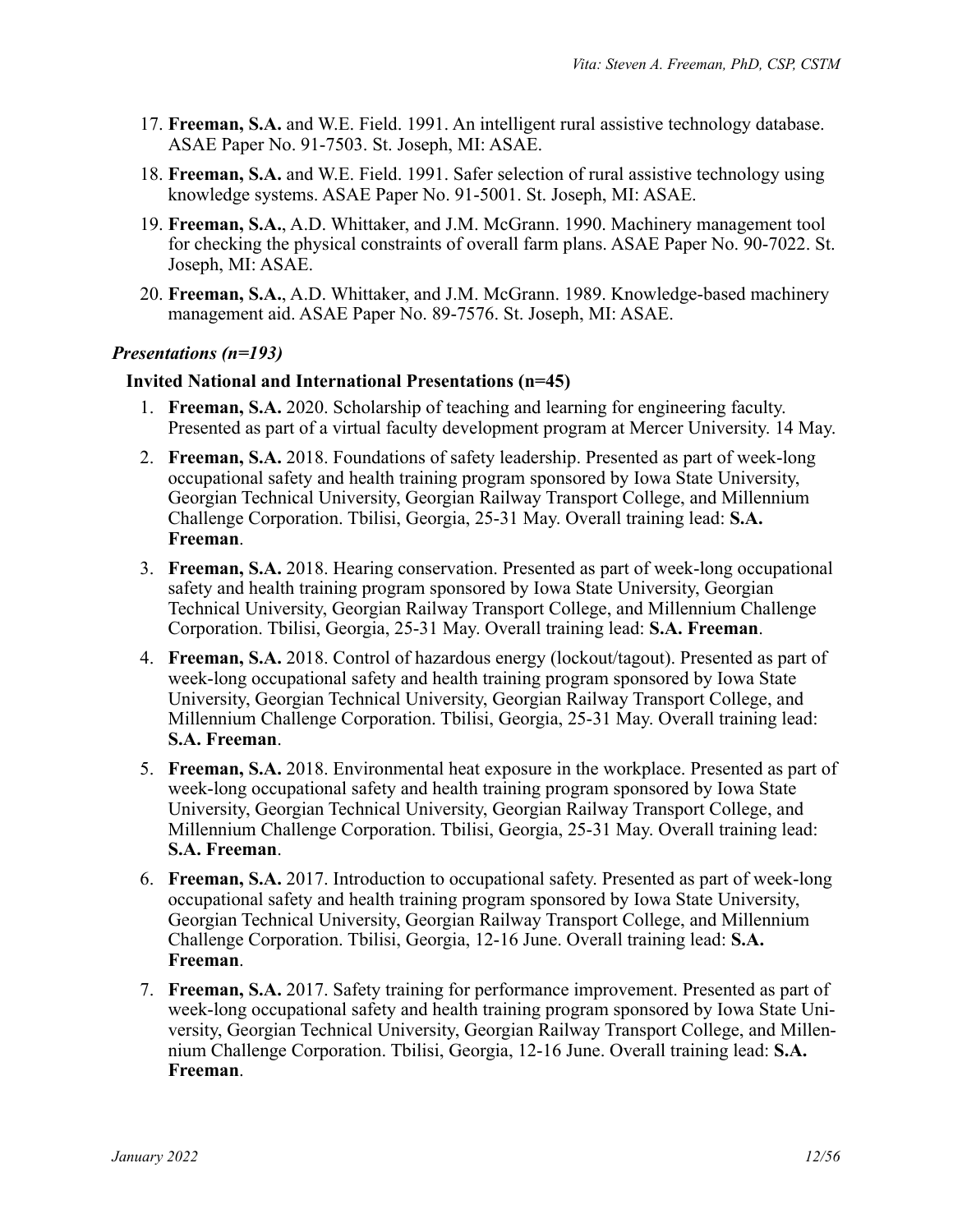- 8. **Freeman, S.A.** 2017. Safety training techniques. Presented as part of week-long occupational safety and health training program sponsored by Iowa State University, Georgian Technical University, Georgian Railway Transport College, and Millennium Challenge Corporation. Tbilisi, Georgia, 12-16 June. Overall training lead: **S.A. Freeman**.
- 9. **Freeman, S.A.** 2012. Classroom assessment techniques to quickly assess student learning. Presented for the Des Moines Area Community College. Des Moines, IA, 30 March.
- 10. **Freeman, S.A.** 2012. Delivering the occupational safety certificate in an online format. Presented for Georgian Technical University. Tbilisi, Republic of Georgia, 13 March.
- 11. **Freeman, S.A.** 2012. The role of university teaching centers in improving engineering education. Presented for Georgian Technical University. Tbilisi, Republic of Georgia, 12 March.
- 12. **Freeman, S.A.** 2012. Learner-centered teaching for engineering and technology. Presented for Georgian Technical University. Tbilisi, Republic of Georgia, 12 March.
- 13. **Freeman, S.A.**, S. Marcketti, G.R. Nonnecke, S.K. Mickelson, and C. Weiner. 2011. Learning community scholarship of teaching and learning. 13th Annual Learning Communities Institute. Ames, IA, 9 May.
- 14. **Freeman, S.A.** and S.K. Mickleson. 2011. Exploring the scholarship of teaching and learning. Presented for the University of Northern Iowa. Cedar Falls, IA, 22 April.
- 15. **Freeman, S.A.** 2009. Turning learning community activities into the scholarship of teaching and learning. 11th Annual Learning Communities Institute. Ames, IA, 11 May.
- 16. **Freeman, S.A.** 2008. Scholarship of teaching and learning. Presented for Nizhyn State University, Nizhyn, Ukraine, 25 September.
- 17. **Freeman, S.A.** 2008. Classroom assessment techniques to assess student learning. Presented for Nizhyn State University, Nizhyn, Ukraine, 24 September.
- 18. **Freeman, S.A.** 2008. Learner-centered teaching. Presented for Nizhyn State University, Nizhyn, Ukraine, 23 September.
- 19. **Freeman, S.A.** 2008. Scholarship of teaching and learning. Presented for the Punjab Agricultural University, Ludhiana, India, 3 June.
- 20. **Freeman, S.A.** 2008. Engaging students using classroom assessment techniques. Presented for the Punjab Agricultural University, Ludhiana, India, 3 June.
- 21. **Freeman, S.A.** 2008. Learner-centered teaching. Presented for the Punjab Agricultural University, Ludhiana, India, 3 June.
- 22. **Freeman, S.A.**, T.J. Brumm, M.T. Mendelson, and G.R. Nonnecke. 2007. Faculty scholarship, recognition, and rewards (panel discussion). 9th Annual Learning Communities Institute: The Adventure Starts Here. Ames, IA, 7 May.
- 23. **Freeman, S.A.** and N. Keren. 2007. The impact of safety education on cognitive patterns among graduates. 2007 Taiwan Association of Engineering Education and Management Meeting, National Changhua University, Changhua City, Taiwan, 9 March.
- 24. **Freeman, S.A.** and N. Keren. 2007. The impact of safety education on cognitive patterns among graduates. Presented for the Department of Industrial Management, National Taiwan University of Science and Technology, Taipei, Taiwan, 8 March.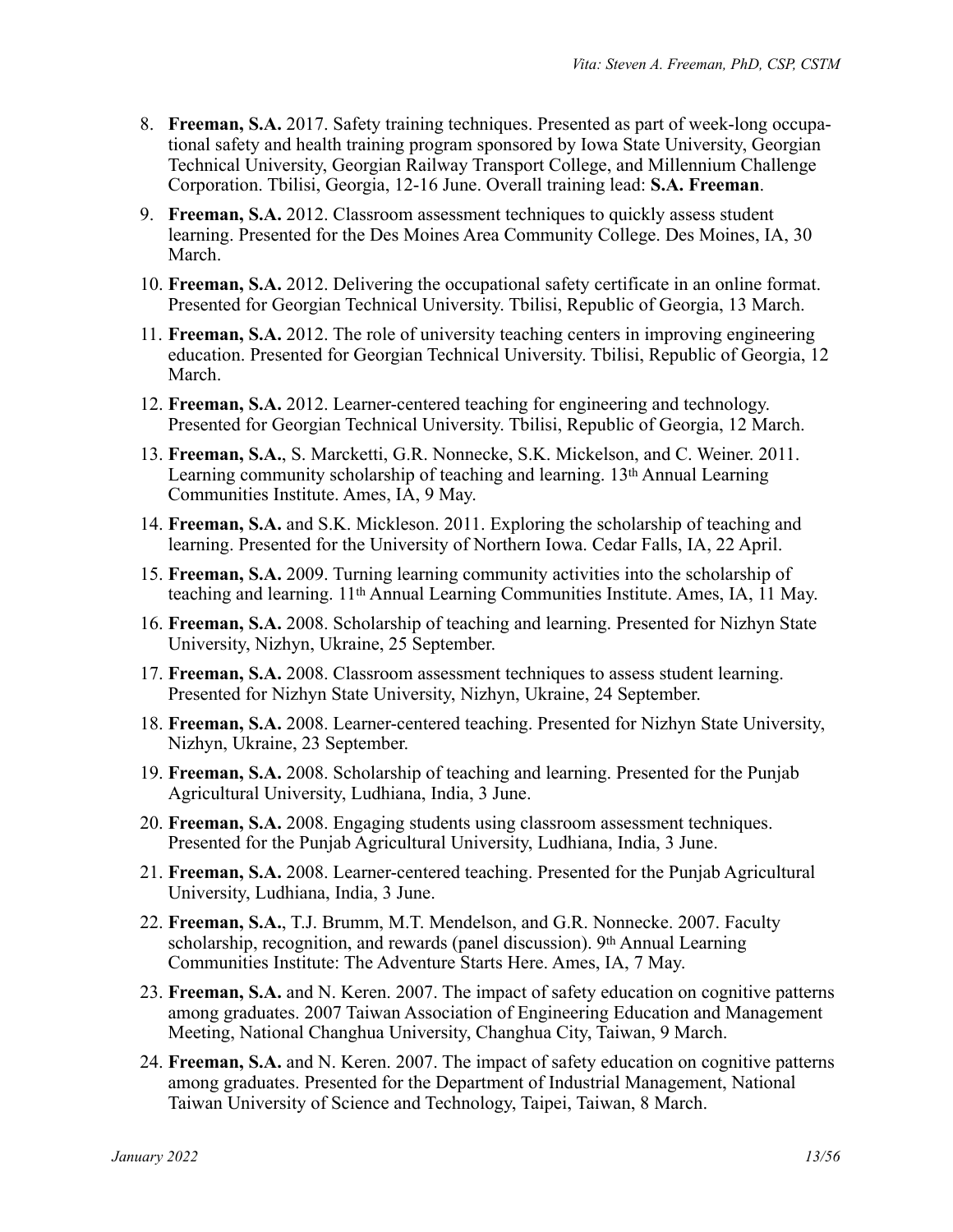- 25. **Freeman, S.A.** and N. Keren. 2007. Does SH&E higher education lead to changes in cognitive patterns among graduates? Presented for the Department of Industrial Education, National Taiwan Normal University, Taipei, Taiwan, 7 March.
- 26. **Freeman, S.A.** and N. Keren. 2007. The effect of consequence severity on decision making processes. Presented for the Institute of Intelligent Information and Communications Technology, Konan University, Kobe, Japan, 5 March.
- 27. **Freeman, S.A.**, T.J. Brumm, J.M. Hauptman, S.K. Mickelson, and G.R. Nonnecke. 2006. Faculty scholarship, recognition, and rewards (panel discussion). 8th Annual Learning Communities Institute: The Adventure Starts Here. Ames, IA, 8 May.
- 28. **Freeman, S.A.** 2006. An investigation of three physical parameters of PTO entanglements. 21st Annual Agricultural Machinery Conference. Cedar Rapids, IA, 2-4 May.
- 29. **Freeman, S.A.** 2006. Using WebCT to supplement engineering and technology courses. Presented for the Georgian Technical University Teaching and Learning Center. Tbilisi, Republic of Georgia, 15, March.
- 30. **Freeman, S.A.** 2005. An investigation of three physical parameters of PTO entanglements. 34th Annual Governor's Safety Conference. Des Moines, IA, 10 November.
- 31. **Freeman, S.A.** 2005. Learner-centered teaching in engineering/technology classrooms. Presented for the Georgian Technical University Teaching and Learning Center. Tbilisi, Republic of Georgia, 19, May.
- 32. **Freeman, S.A.** 2005. Are students learning what I am teaching? Classroom assessment techniques. Presented for the Georgian Technical University Teaching and Learning Center. Tbilisi, Republic of Georgia, 18, May.
- 33. **Freeman, S.A.**, T.J. Brumm, S.J. Carlson, J.M. Hauptman, S.K. Mickelson, and G.R. Nonnecke. 2005. Faculty scholarship, recognition, and rewards (panel discussion). 7th Annual Learning Communities Institute: How to Practice the Art of Student Engagement. Ames, IA, 11 May.
- 34. **Freeman, S.A.**, L.N. Ancar, D.W. Field, C. Keener, and R. Schulte. 2004. Involving industry professionals in the Technology Learning Community. 6th Annual Learning Communities Institute: Ideas in Action. Ames, IA, 9 May.
- 35. Awoniyi, B., M. Benjamin, K. Earnest, and A. Schuttinga. 2004. Supervision of Peer Mentors: Identifying Best Practices. (Expert panel included: S. Mickelson, **S.A. Freeman**, L.N. Ancar, M. Retalik, and C. Cordell). 6th Annual Learning Communities Institute: How to Practice the Art of Student Engagement. Ames, IA, 11 May.
- 36. **Freeman, S.A.** 2003. Quantifying farm stressors. 32nd Governor's Safety Conference. Des Moines, IA, 6 November.
- 37. **Freeman, S.A.** and D.W. Field. 2002. Implementing learning-centered assessment in industrial technology curriculum. Presented as part of Industrial Technology Department Chairs Meeting at the 35th Annual Convention of the National Association of Industrial Technology. Panama City, FL, 8 November.
- 38. **Freeman, S.A.** and K. Cones. 2002. Mentoring the academic (led discussion). 2002 Wakonse Conference on College Teaching. Shelby, MI, 23-28 May.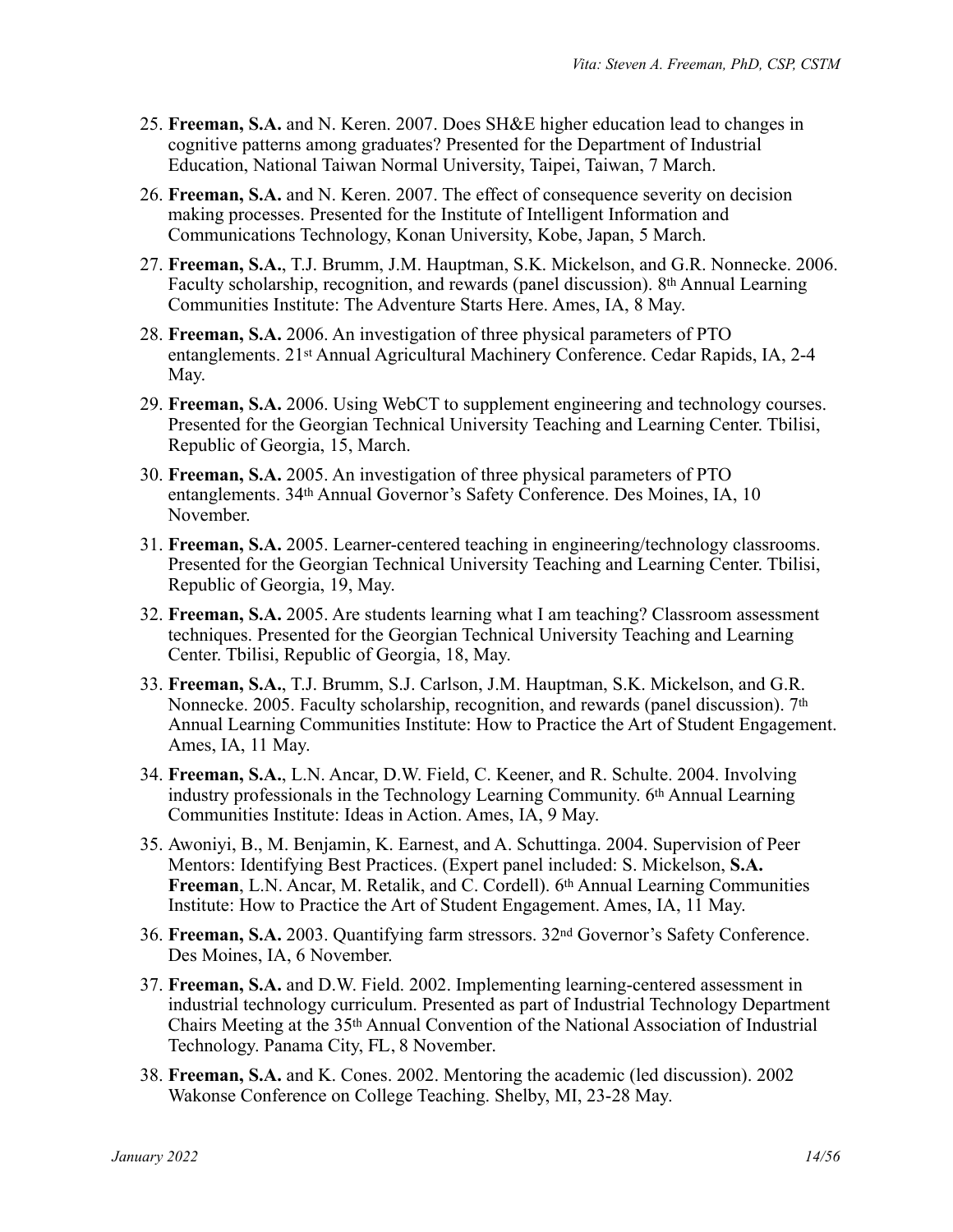- 39. Brooke, C., C.L. Burras, **S.A. Freeman**, S.K. Mickelson, and H.N. Shapiro. 2002. The scholarship of learning communities: A panel discussion of current efforts and possibilities. 4th Annual Learning Communities Institute: Seasons of Success. Ames, IA, 14 May.
- 40. **Freeman, S.A.** 2002. Occupational safety at Iowa State University: Visions of the future. American Society of Safety Engineers, Hawkeye Chapter. Des Moines, IA, 1 April.
- 41. **Freeman, S.A.** 2000. Potential impact of a ROPS retrofit policy in Central Iowa. 29th Governor's Safety Conference. Des Moines, IA, 3 November.
- 42. **Freeman, S.A.** 1997. Don't go with the flow: rescue from flowing grain entrapments in commercial facilities. 1997 NIFS Summer Meeting, Indianapolis, IN, 24 June.
- 43. **Freeman, S.A.** and W.E. Field. 1996. Strategies for rescues from commercial grain storage facilities. 1996 National Safety Council Congress and Exposition, Orlando, FL, 28 October.
- 44. **Freeman, S.A.** 1996. The Internet: a tour on the information super-highway. Presented as part of *Senior Actives - Staying In But Reaching Out*, 1996 ASAE Annual International Meeting, Phoenix, AZ, 16 July.
- 45. **Freeman, S.A.** 1994. Selecting mobility aids for farmers and ranchers with physical disabilities. Presented as part of *Improving Farmstead Accessibility*, 1994 RESNA Meeting Pre-conference Training Workshop, Nashville, TN, 18 June.

#### **Invited Outreach Presentations (15)**

- 1. **Freeman, S.A.** 2008. Hazard Communications. OSHA 10-Hour General Industry Safety Training. Ames, IA, 5 April.
- 2. **Freeman, S.A.** 2007. Developing an effective safety orientation program. Safety & Risk Management Academy. Ames, IA, 26-28 September.
- 3. **Freeman, S.A.** 2007. Time management for safety professionals. Safety & Risk Management Academy. Ames, IA, 26-28 September.
- 4. **Freeman, S.A.** 2007. Safety training for performance improvement. Safety & Risk Management Academy. Ames, IA, 26-28 September.
- 5. **Freeman, S.A.** 2007. Hazard Communications. OSHA 30-Hour General Industry Safety Training. Ames, IA, 22 May.
- 6. **Freeman, S.A.** 2007. Effective safety training. 22nd Annual Agricultural Machinery Conference. Cedar Rapids, IA, 7-9 May.
- 7. **Freeman, S.A.** 2007. Hazard Communications. OSHA 10-Hour General Industry Safety Training. Ames, IA, 16 February.
- 8. **Freeman, S.A.** 2006. Developing an effective safety orientation program. Safety & Risk Management Academy. Ames, IA, 27-29 September.
- 9. **Freeman, S.A.** 2006. Time management for safety professionals. Safety & Risk Management Academy. Ames, IA, 27-29 September.
- 10. **Freeman, S.A.** 2006. Safety training for performance improvement. Safety & Risk Management Academy. Ames, IA, 27-29 September.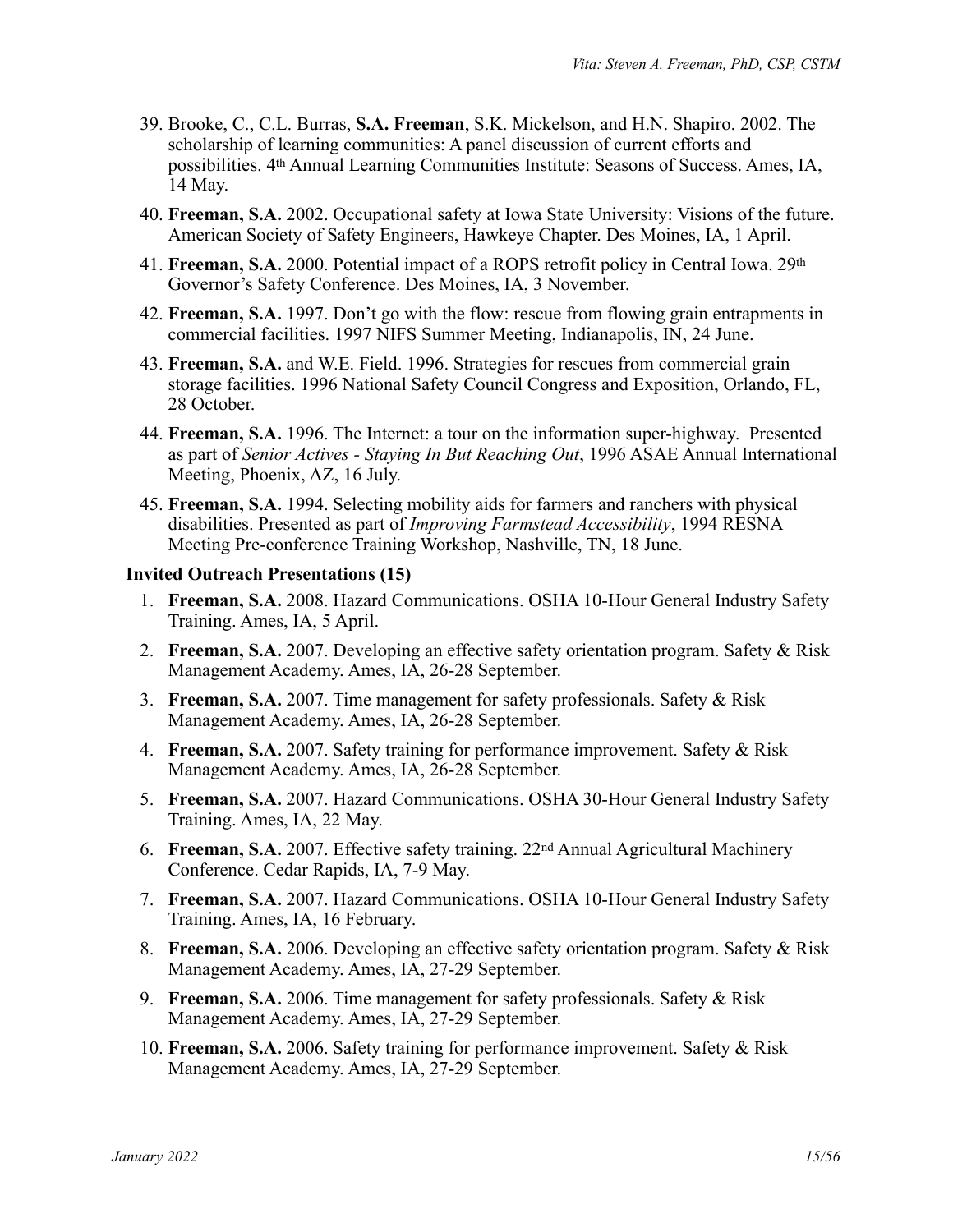- 11. **Freeman, S.A.** 2004. Lightning safety. Presented as part of Construction Site Electrical Safety Issues at the Iowa Electric Cooperatives Momentum is Building 2004. Des Moines, IA, 5 February.
- 12. **Freeman, S.A.** 2000. How can I protect myself from becoming disabled? 2000 Iowa 4-H Youth Conference. Ames, IA, 20-21 June.
- 13. **Freeman, S.A.** 1999. Assessment and project planning. Presented as part of *Support and Remediation for Y2K: A Training Workshop*. Sponsored by Iowa State University, the Small Business Administration, the United States Department of Commerce, and the United States Department of Agriculture. Reno, NV, 3-4 June.
- 14. **Freeman, S.A.** 1999. Assessment and project planning. Presented as part of *Support and Remediation for Y2K: A Training Workshop*. Sponsored by Iowa State University, the Small Business Administration, the United States Department of Commerce, and the United States Department of Agriculture. Dallas, TX, 27-28 May.
- 15. **Freeman, S.A.** 1999. Assessment and project planning. Presented as part of *Support and Remediation for Y2K: A Training Workshop*. Sponsored by Iowa State University, the Small Business Administration, the United States Department of Commerce, and the United States Department of Agriculture. Ames, IA, 13-14 May.

### **National and International Conference Presentations (n=125)**

- 1. Best, R. David, and **S.A. Freeman**. 2021. Quantifying COVID-19 Stressors: A departmental case study. 2021 Annual Conference of the Association of Technology, Management, and Applied Engineering. Orlando, FL, 2-5 November.
- 2. Davoudi Kakhki, F., **S.A. Freeman**, and G.A. Mosher. 2021. Identifying risk profiles of occupational incidents among agribusiness workers. 2021 Annual Conference of the Association of Technology, Management, and Applied Engineering. Orlando, FL, 2-5 November.
- 3. Davoudi Kakhki, F., **S.A. Freeman**, and G.A. Mosher. 2021. Machine learning for occupational slip-trip-fall incidents classification within commercial grain elevators. 2021 International Conference on Applied Human Factors and Ergonomics. Virtual Conference, 25-29 July.
- 4. Davoudi Kakhki, F., **S.A. Freeman**, and G.A. Mosher. 2020. Utilization of machine learning in analyzing post-incident state of occupational injuries in agro-manufacturing industries. 11th International Conference of Applied Human Factors and Ergonomics. Virtual Conference, 16-20 July.
- 5. Davoudi Kakhki, F., **S.A. Freeman**, and G.A. Mosher. 2019. Factors affecting medical costs of occupational disease-related injuries in agribusiness operations. 2019Annual Conference of the Association of Technology, Management, and Applied Engineering. Charlotte, NC, 6-8 November.
- 6. Davoudi Kakhki, F. and **S.A. Freeman**. 2019. Project-based learning pedagogical approach in manufacturing technology: a case study. 2019Annual Conference of the Association of Technology, Management, and Applied Engineering. Charlotte, NC, 6-8 November.
- 7. Haughery, J.R., G.A. Mosher, and **S.A. Freeman**. 2019. The use of applied engineering in an engineering-dominant culture. 2019Annual Conference of the Association of Technology, Management, and Applied Engineering. Charlotte, NC, 6-8 November.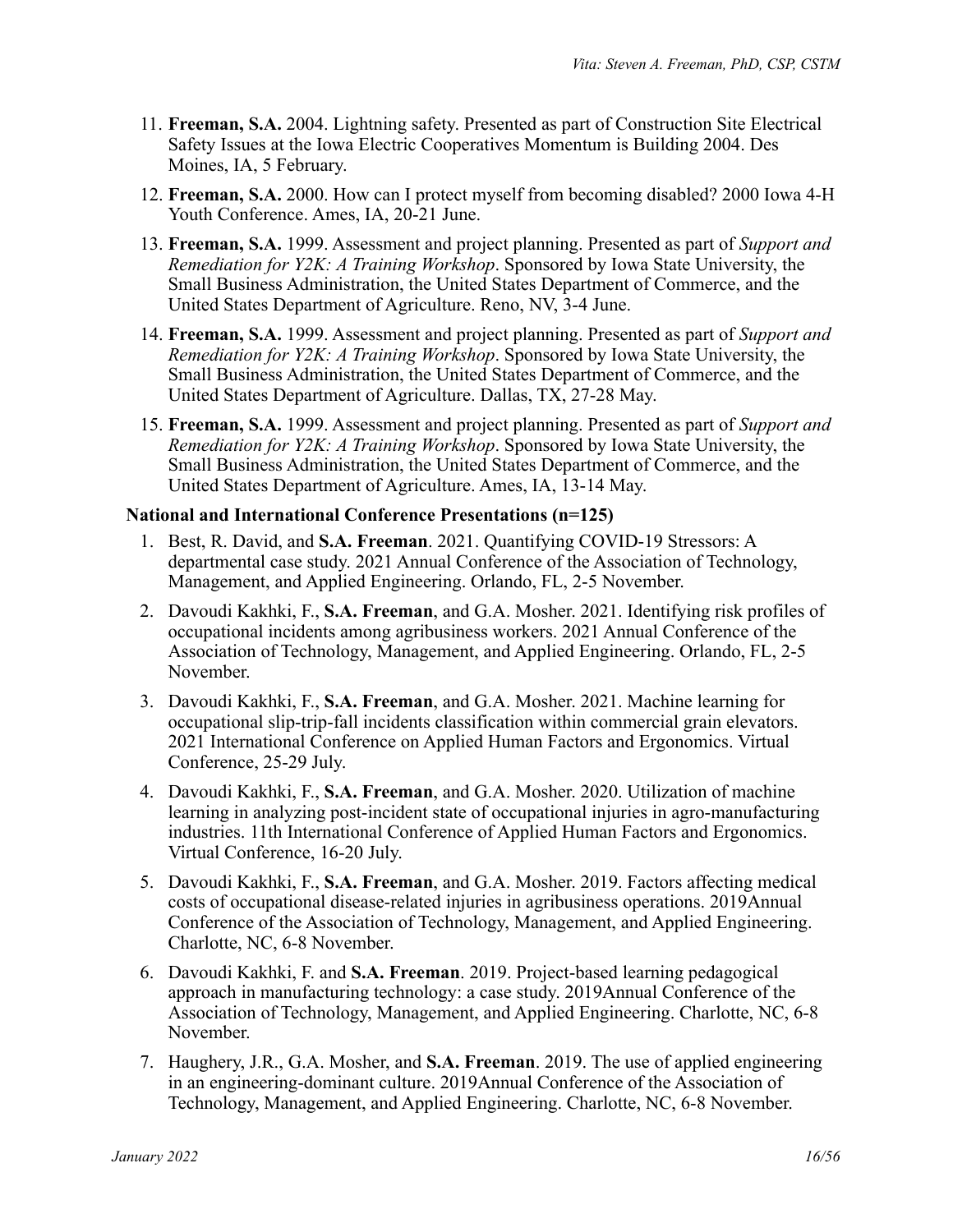- 8. Davoudi Kakhki, F., **S.A. Freeman**, and G.A. Mosher. 2018. Development of a quantitative risk model for industrial occupational incidents. 2018Annual Conference of the Association of Technology, Management, and Applied Engineering. Kansas City, MO, 7-9 November.
- 9. Haughery, J.R., G.A. Mosher, and **S.A. Freeman**. 2018. Case study of the coexistence of ATMAE and ABET accredited programs in an engineering department. 2018Annual Conference of the Association of Technology, Management, and Applied Engineering. Kansas City, MO, 7-9 November.
- 10. Davoudi Kakhki, F., **S.A. Freeman**, and G.A. Mosher. 2017. Classifying and predicting occupational incidents severity using workers' compensation data. 2017 Annual Conference of the Association of Technology, Management, and Applied Engineering. Cincinnati, OH, 1-3 November.
- 11. Haughery, J.R., D.R. Raman, **S.A. Freeman**. 2017. First-year mechatronic experiences: Towards predicting student motivation. 2017 Annual Conference of the Association of Technology, Management, and Applied Engineering. Cincinnati, OH, 1-3 November.
- 12. Davoudi Kakhki, F., **S.A. Freeman**, and S. Bell. 2017. A quantitative evaluation of students' learning outcomes in principle of injury prevention online course. 2017 Annual Conference of the Association of Technology, Management, and Applied Engineering. Cincinnati, OH, 1-3 November.
- 13. Davoudi Kakhki, F., **S.A. Freeman**, and G.A. Mosher. 2017. Analyzing fatalities and injuries in U.S. agricultural confined space related incidents. 2017 Annual Conference of the International Society of Agricultural Safety and Health. Logan, UT, 25-29 June.
- 14. Harvey, M., J. Haughery, S. Ramaswamy, **S.A. Freeman**, and G.A. Mosher. 2016. Examining students' perceptions of helpfulness from asynchronous supplemental video modules in a hybrid technology course. 2016 Annual Conference of the Association of Technology, Management, and Applied Engineering. Orlando, FL, 2-5 November.
- 15. Bell, S.D., M. Harvey, and **S.A. Freeman**. 2016. Military veterans affinity group program: A proactive intervention for transition to higher education. 2016 Annual Conference of the Association of Technology, Management, and Applied Engineering. Orlando, FL, 2-5 November.
- 16. Haughery, J.R., D.R. Raman, **S.A. Freeman**, A. Kaleita, J. Olsen, and R. Martin. 2016. Quantitative analysis of mechatronics and student motivation in a first-year applied engineering course: preliminary results. 2016 Annual Conference of the Association of Technology, Management, and Applied Engineering. Orlando, FL, 2-5 November.
- 17. Harvey, M., **S.A. Freeman**, G.A. Mosher, and C.V. Schwab. 2015. Analysis of critical thinking skills of upper division technology students. 2015 Annual Conference of the Association of Technology, Management, and Applied Engineering. Pittsburgh, PA, 11-14 November.
- 18. Simpson, S.A., **S.A. Freeman**, and G.A. Mosher. 2015. Evaluating employees' perceptions of trust and safety climate in the university laboratory environment over twolevels of management. 2015 Annual Conference of the Association of Technology, Management, and Applied Engineering. Pittsburgh, PA, 11-14 November.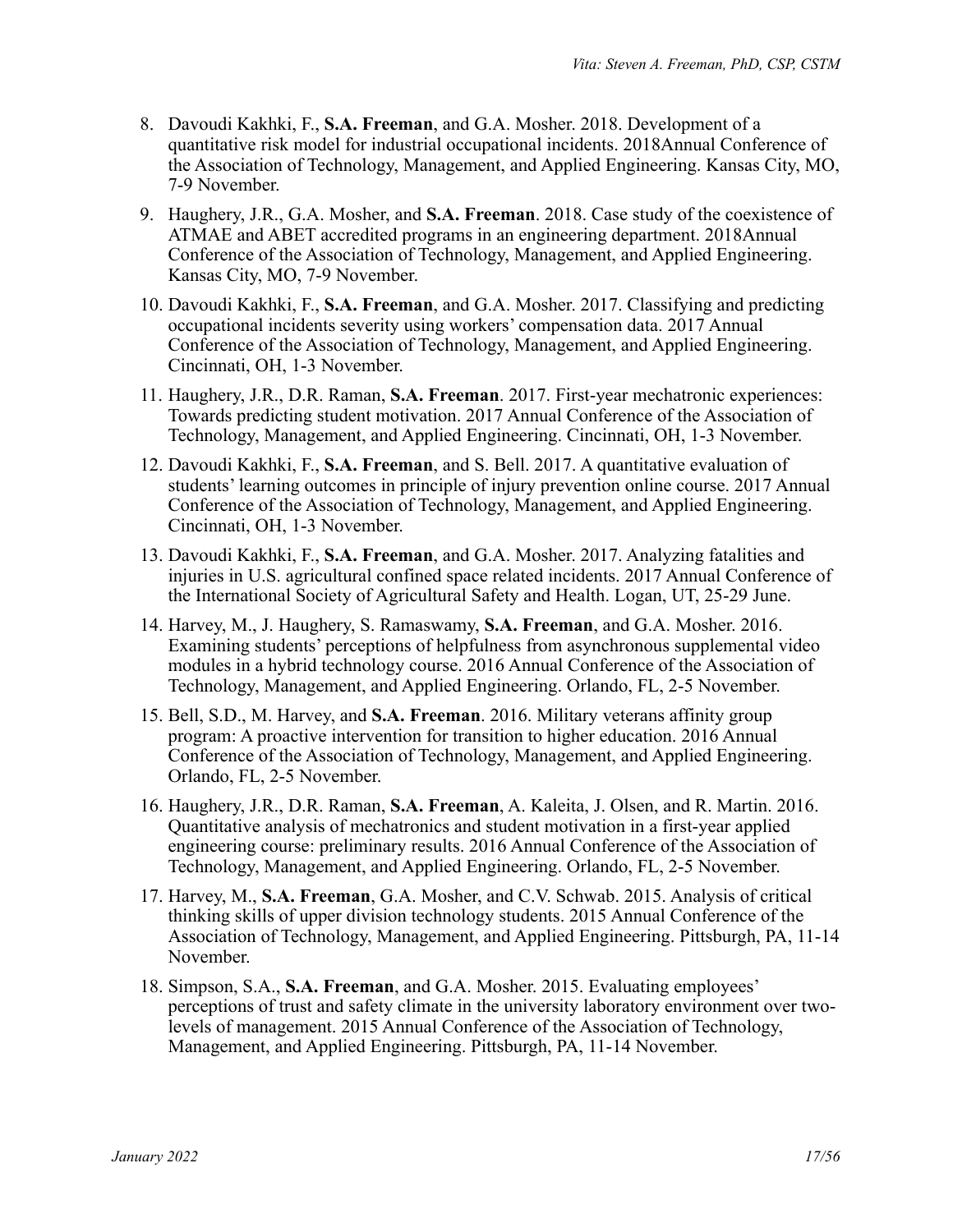- 19. T Marcketti, S. and **S.A. Freeman**. 2015. SoTL evidence on promotion and tenure vitas: Five years of evidence. 40th Annual Conference of the Professional and Organizational Development Network in Higher Education. San Francisco, CA, 4-8 November.
- 20. Laingen, M.A., **Freeman, S.A.**, Brumm, T.J., Shelley, M.C. 2015. Examining the use of engineering internship workplace competency assessments for continuous improvement. 122nd ASEE Annual Conference & Exposition. Seattle, WA, 14-17 June.
- 21. Harvey, M., **S.A. Freeman**, G.A. Mosher, and C.V. Schwab. 2014. Assessment and characterization of the critical thinking skills of upper division technology students. 2014 Annual Conference of the Association of Technology, Management, and Applied Engineering. St. Louis, MO, 19-22 November.
- 22. Harvey, M. and **S.A. Freeman**. 2014. Factors Impacting Leadership in Logistics Operations. 2014 Annual Conference of the Association of Technology, Management, and Applied Engineering. St. Louis, MO, 19-22 November.
- 23. Simpson, S.A. and **S.A. Freeman**. 2014. Evaluating employees' trust of their organizational leadership and safety climate in the university laboratory environment. 2014 Annual Conference of the Association of Technology, Management, and Applied Engineering. St. Louis, MO, 19-22 November.
- 24. Leptien, J., S. Marcketti, **S.A. Freeman**, and A.M. VanDerZanden. 2014. Leveraging a fellowship program in support of faculty success. 39th Annual Conference of the Professional and Organizational Development Network in Higher Education. Dallas, TX, 5-9 November.
- 25. Harvey, M., **S.A. Freeman**, G.A. Mosher, and C.V. Schwab. 2014. Results and applications of the critical thinking assessment test (CAT) administered to technology capstone course students. 2014 Conference of the International Society for the Scholarship of Teaching and Learning. Quebec City, Quebec, Canada, 22-55 October.
- 26. Boylan-Ashraf, P.C., **Freeman, S.A.**, Shelley, M.C. 2014. A case for a reform in teaching introductory, fundamental engineering mechanics courses. 121st ASEE Annual Conference & Exposition. Indianapolis, IN, 15-18 June.
- 27. Ramaswamy, S., G.A. Mosher, and **S.A. Freeman**. 2013. Quality and safety perceptions of undergraduate STEM students. 2013 Annual Conference of the Association of Technology, Management, and Applied Engineering. New Orleans, LA, 20-23 November.
- 28. **Freeman, S.A.** 2013. The scholarship of teaching and learning for ATMAE faculty. 2013 Annual Conference of the Association of Technology, Management, and Applied Engineering. New Orleans, LA, 20-23 November.
- 29. **Freeman, S.A.**, J. Leptien, and A.M. VanDerZanden. 2013. New faculty mentoring for teaching success. 38th Annual Conference of the Professional and Organizational Development Network in Higher Education. Pittsburgh, PA, 7-10 November.
- 30. **Freeman, S.A.** 2013. SoTL in university promotion and tenure decisions. 2013 Conference of the International Society for the Scholarship of Teaching and Learning. Raliegh, NC, 2-5 October.
- 31. **Freeman, S.A.** 2013. SoTL as part of an institutional strategic plan. 2013 Lilly Conference on College & University Teaching - West. Pomona, CA, 14-16 March.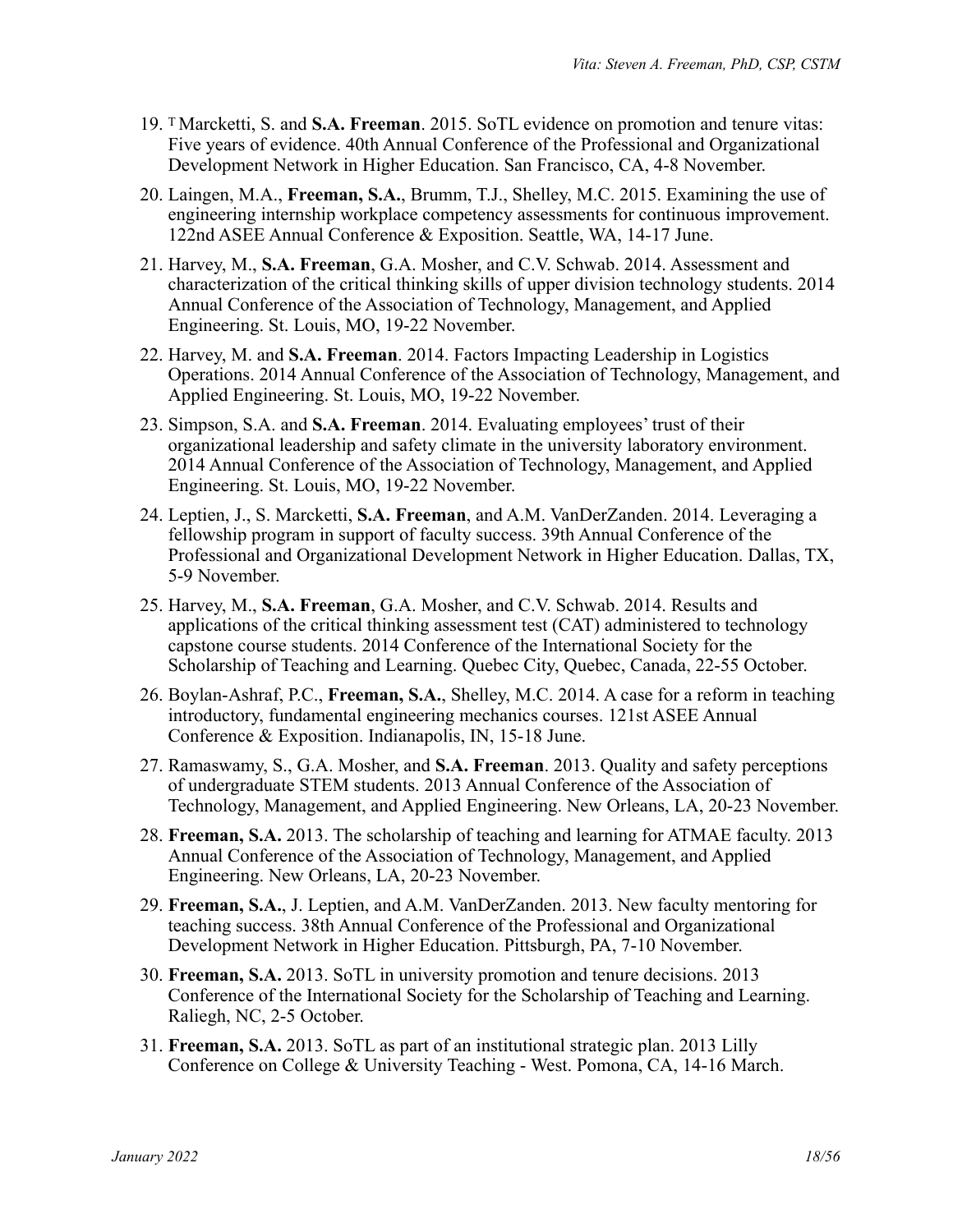- 32. Field, D.W. and **S.A. Freeman**. 2012. Mini-seminar: A Pareto perspective of submissions to the Journal of Technology, Management, and Applied Engineering. 2012 Annual Conference of the Association of Technology, Management, and Applied Engineering. Nashville, TN, 14-17 November.
- 33. Keren, N. and **S.A. Freeman**. 2012. Evaluating program outcomes via decision making simulations. 2012 Annual Conference of the Association of Technology, Management, and Applied Engineering. Nashville, TN, 14-17 November.
- 34. **Freeman, S.A.**, H.S. Bender, and A.M. VanDerZanden. 2012. SoTL professional development for doctoral students. 2012 Conference of the International Society for the Scholarship of Teaching and Learning. Hamilton, Ontario, Canada, 24-27 October.
- 35. Mosher, G.A. and **S.A. Freeman**. 2011. Teaching large courses using online technologies: Lessons learned and future challenges. 2011 Annual Conference of the Association of Technology, Management, and Applied Engineering. Cleveland, OH, 9-12 November.
- 36. **Freeman, S.A.**, S.K. Mickelson, and A.M. VanDerZanden. 2011. SoTL as part of institutional strategic plan. 2011 Conference of the International Society for the Scholarship of Teaching and Learning. Milwaukee, WI, 20-23 October.
- 37. VanDerZanden, A.M, **S.A. Freeman**, and S.K. Mickelson. 2011. Focusing faculty programming to illustrate and support SoTL. 2011 Conference of the International Society for the Scholarship of Teaching and Learning. Milwaukee, WI, 20-23 October.
- 38. **Freeman, S.A.**, A.M. VanDerZanden, and S.K. Mickelson. 2010. Refocusing teaching center efforts and SoTL activities in times of economic challenge. 2010 Conference of the International Society for the Scholarship of Teaching and Learning. Liverpool, UK, 19-22 October.
- 39. VanDerZanden, A.M, **S.A. Freeman**, and S.K. Mickelson. 2010. Changing new faculty programming in response to need and economic challenge. 2010 Conference of the International Society for the Scholarship of Teaching and Learning. Liverpool, UK, 19-22 October.
- 40. Mosher, G., N. Keren, and **S.A. Freeman**. 2009. Do employee trust levels affect safety decision-making? 1st Annual Conference of the Association of Technology, Management, and Applied Engineering. Louisville, KY, 10-14 November.
- 41. Mosher, G., **S.A. Freeman**, and D.W. Field. 2009. Development of a quality management course for adult learners using backward design. 1st Annual Conference of the Association of Technology, Management, and Applied Engineering. Louisville, KY, 10-14 November.
- 42. Keren, N. and **S.A. Freeman**. 2009. Utilizing decision making simulations to assess student competencies. 1st Annual Conference of the Association of Technology, Management, and Applied Engineering. Louisville, KY, 10-14 November.
- 43. Fazarro, D., **S.A. Freeman**, and C. Patrick. 2009. Workshop #5: Scholarly publishing: Overcoming the fear factor and how to be productive in the field. 1st Annual Conference of the Association of Technology, Management, and Applied Engineering. Louisville, KY, 10-14 November.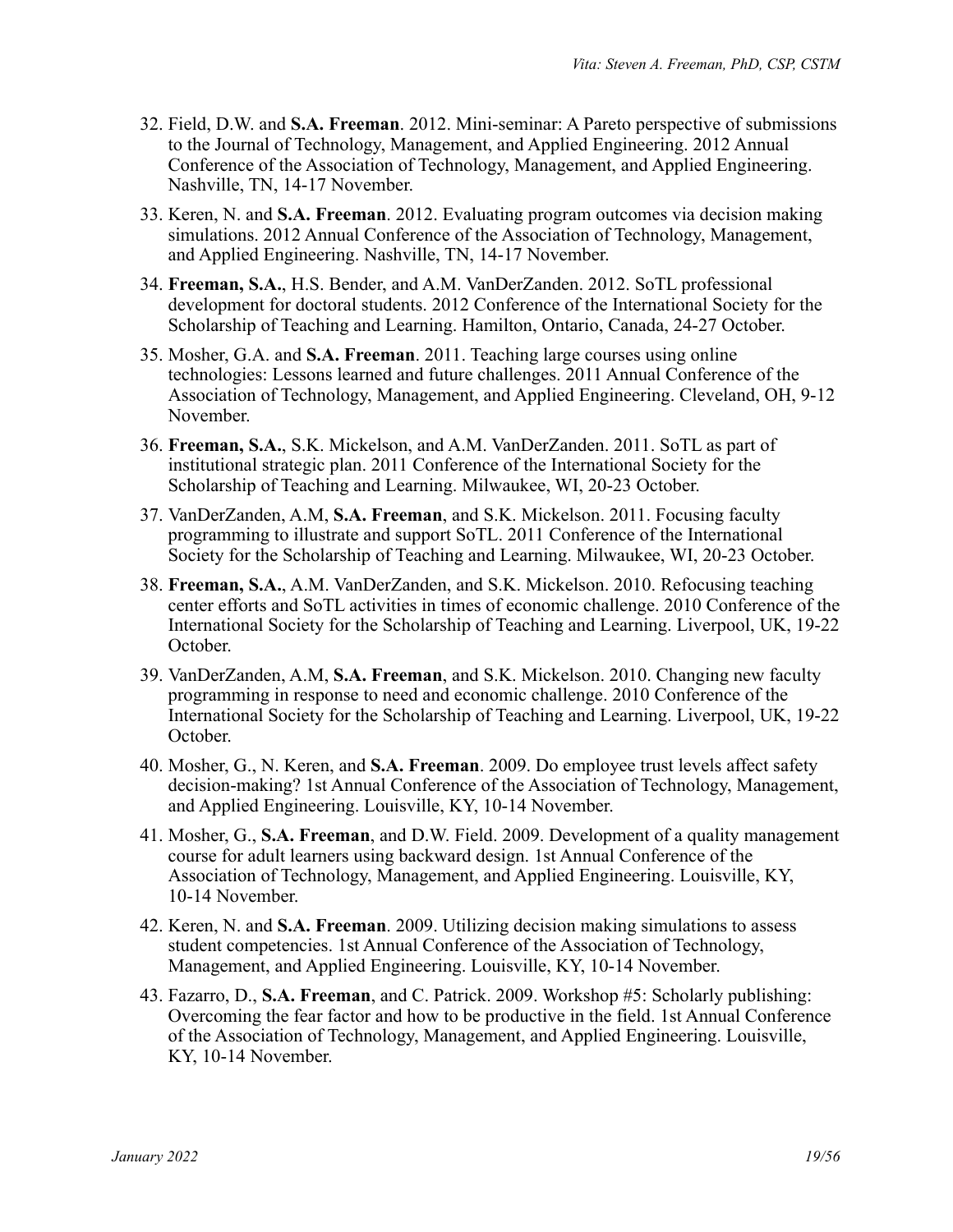- 44. Keren, N. and **S.A. Freeman**. 2009. Risk of secondary injury induced by the implementation of assistive technology. 1st Annual Conference of the Association of Technology, Management, and Applied Engineering. Louisville, KY, 10-14 November.
- 45. **Freeman, S.A**., S.L. Carlson and S.K. Mickelson. 2009. Institutionalizing SoTL as part of the promotion and tenure process at Iowa State University. 2009 Conference of the International Society for the Scholarship of Teaching and Learning. Bloomington, IN, 21-25 October.
- 46. **Freeman, S.A**. 2009. Improved agricultural engineering instruction: The role of university teaching centers. 4th International Conference of Energy Efficiency and Agricultural Engineering. Rousse, Bulgaria, 1-3 October.
- 47. Laux, C., G. Mosher and **S.A. Freeman**. 2009. Factors affecting college students' knowledge and opinions of genetically modified foods. IAMA 19th Annual Food and Agribusiness World Forum and Symposium. Budapest, Hungary, 20-21 June.
- 48. Nonnecke, G.R., K.P. Saunders, and **S.A. Freeman**. 2009. Action research methods to assess service learning: The Ugandan school garden case study. 2009 NACTA/SERD Conference. Stillwater, OK, 17-20 June.
- 49. Nonnecke. G.R., G. Marquis, L. Burras, **S.A. Freeman**, K. Saunders, R. Kanwar, and D. Acker. 2009. Cultivating new leaders in global agriculture undergraduate experiential learning to develop multiple perspectives. 2009 NACTA/SERD Conference. Stillwater, OK, 17-20 June.
- 50. Mosher, G., N. Keren. and **S.A. Freeman**. 2008. Role of trust in safety-related workplace decisions. 41st Annual Convention of the National Association of Industrial Technology. Nashville, TN, 18-22 November.
- 51. Keren, N., **S.A. Freeman**, and J.O. Wright. 2008. Simulation to identify relationships between organizational factors and safe behavior. 41st Annual Convention of the National Association of Industrial Technology. Nashville, TN, 18-22 November.
- 52. Sgro, S., **S.A. Freeman**, and D.W. Field. 2008. Helping students build critical and creative thinking skills through the Understanding by Design approach. 41st Annual Convention of the National Association of Industrial Technology. Nashville, TN, 18-22 November.
- 53. Schwab, C.V., **S.A. Freeman**, and T.J. Brumm. 2008. Putting NAIT's outcome assessment accreditation model into practice. 41st Annual Convention of the National Association of Industrial Technology. Nashville, TN, 18-22 November.
- 54. Field, D.W., **S.A. Freeman**, and N. Keren. 2008. Safety issues in nanotechnology manufacturing. 41st Annual Convention of the National Association of Industrial Technology. Nashville, TN, 18-22 November.
- 55. **Freeman, S.A.**, J. Diers, and K. Saunders. 2008. ISU SoTL institute: A focused faculty development initiative to enhance student learning. 2008 Conference of the International Society for the Scholarship of Teaching and Learning. Edmonton, Alberta, Canada, 16 - 19 October.
- 56. **Freeman, S.A.**, C. Brooke, and S.K. Mickelson. 2008. Enhancing undergraduate education through faculty fellowships. 2008 Conference of the International Society for the Scholarship of Teaching and Learning. Edmonton, Alberta, Canada, 16 - 19 October.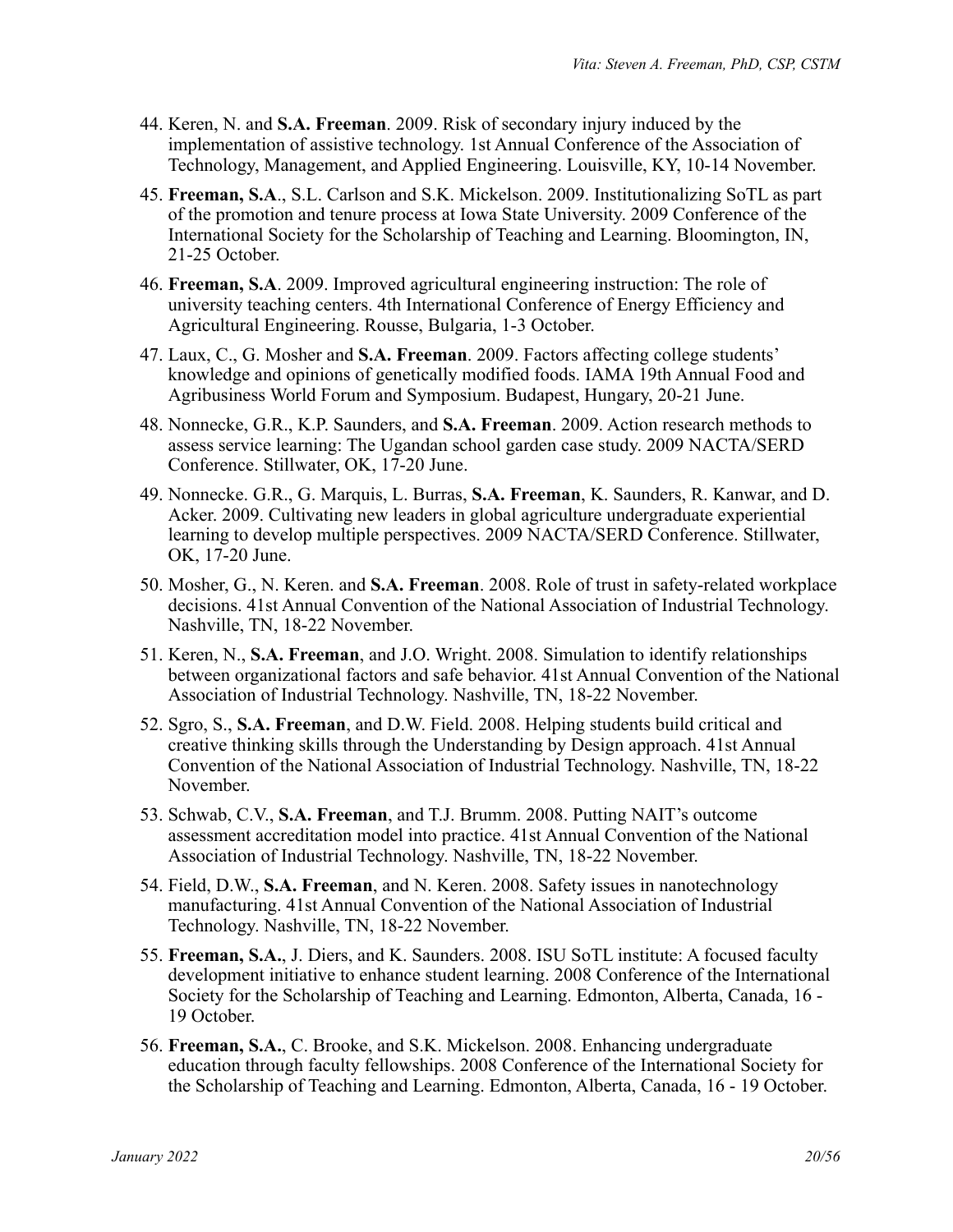- 57. **Freeman, S.A.** and D.W. Hoffa. 2008. Synopsis laboratory reports: Effects on student learning and curricular benefits. 2008 ASEE Annual Conference & Exposition. Pittsburgh, PA, 22 - 25 June.
- 58. Sgro, S. and **S. A. Freeman**. 2008. Teaching critical thinking using understanding by design. 2008 ASEE Annual Conference & Exposition. Pittsburgh, PA, 22 - 25 June.
- 59. Hunt, C.R., **S.A. Freeman**, and J. Sheen. 2007. Safety performance measurement: Practical application and techniques for assessment and evaluation. 40th Annual Convention of the National Association of Industrial Technology. Panama City Beach, FL, 24 - 27 October.
- 60. **Freeman, S.A.**, C.V. Schwab, and Q. Jiang. 2007. Quantifying farm stressors. 2007 National Institute for Farm Safety, Inc. Annual Meeting and Conference. Penticton, British Columbia, CA, 24 - 28 June.
- 61. Gillette, J.C., T.R. Derrick, C.V. Schwab, **S.A. Freeman**, C.A. Stevermer, and S.A. Meardon. 2007. Evaluation of occupational carrying tasks for farm youth. 2007 National Institute for Farm Safety, Inc. Annual Meeting and Conference. Penticton, British Columbia, CA, 24 - 28 June.
- 62. Hunt, C.R., **S.A. Freeman**, and J. Sheen. 2006. Reducing amputation injuries via machine safeguarding. 39th Annual Convention of the National Association of Industrial Technology. Cleveland, OH, 15 - 18 November.
- 63. Mills, T.R., N. Keren, and **S.A. Freeman**. 2006. Safety climate in manufacturing environments. 39th Annual Convention of the National Association of Industrial Technology. Cleveland, OH, 15 - 18 November.
- 64. Keino, L., **S.A. Freeman** and C. Hausafus. 2006. Integrating learning portfolios across the curriculum: Faculty Experiences. 3rd Annual Conference of the International Society for the Scholarship of Teaching and Learning. Washington, D.C., 9 - 12 November.
- 65. Hoffa, D.W. and **S.A. Freeman**. 2006. An evaluation of student performance on traditional vs. synopsis laboratory reports in industrial technology. 3rd Annual Conference of the International Society for the Scholarship of Teaching and Learning. Washington, D.C., 9 - 12 November.
- 66. **Freeman, S.A.** and H. Dangel. 2006. Policies and procedures for supporting the scholarship of teaching and learning at research universities. 3rd Annual Conference of the International Society for the Scholarship of Teaching and Learning. Washington, D.C., 9 - 12 November.
- 67. **Freeman, S.A.** and L.W. Zachary. 2006. Engineering SENCER Initiatives at Iowa State University. 2006 SENCER Summer Institute. Santa Clara, CA, 4-7 August.
- 68. **Freeman, S.A.**, L.W. Zachary, B.L. Steward, and S.K. Ong. 2006. SENCER Engineering: Engineering for Sustainability and Development. 2006 SENCER Summer Institute. Santa Clara, CA, 4-7 August.
- 69. Keren, N., **S.A. Freeman**, and C.V. Schwab. 2006. Does SH&E higher education lead to changes in cognitive patterns among graduates? Safety 2006: American Society of Safety Engineers Annual Professional Development Conference & Exposition. Seattle, WA, 10-14 June.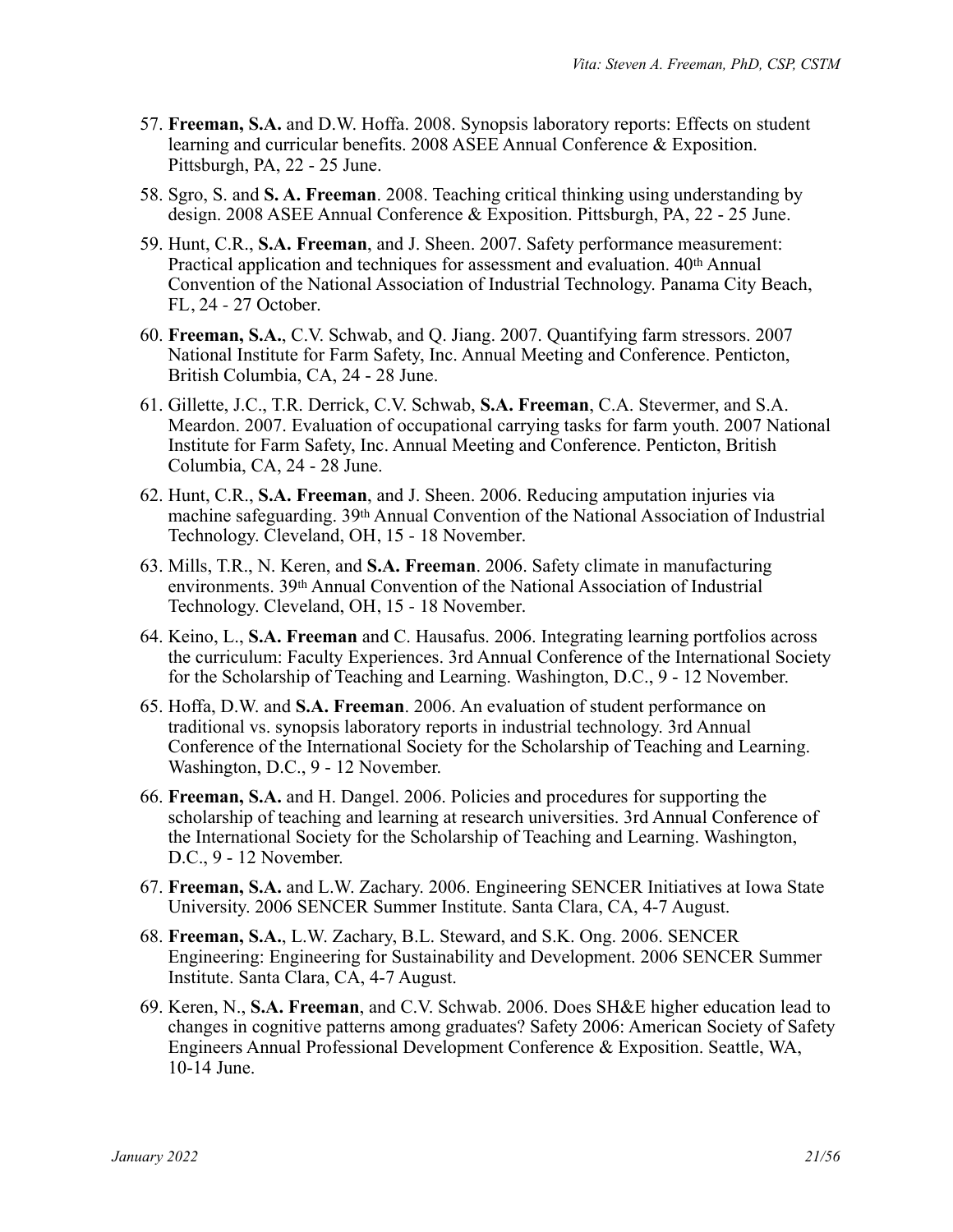- 70. Schroeder, C., **S.A. Freeman**, C. Brooke, L. Baron-Nixon, and C. Bolinn. 2006. Maturation of campus-based SoTL programs: Defining features for thriving with momentum. 2006 CASTL Colloquium on the Scholarship of Teaching and Learning. Madison, WI, 1 -2 April.
- 71. Hill-Lott, C., **S.A. Freeman**, and D.W. Field, C. Hill-Lott. 2005. A critical evaluation of the content area coverage for safety in the NAIT certification exam. 38th Annual Convention of the National Association of Industrial Technology. St. Louis, MO, 16 - 19 November.
- 72. Field, D.W., **S.A. Freeman**, and W. Davis. 2005. When best practices in distance education and project management converge. 38th Annual Convention of the National Association of Industrial Technology. St. Louis, MO, 16 - 19 November.
- 73. Field, D.W., **S.A. Freeman**, and M. Carroll. 2005. Industrial experiences for undergraduate students: Comparing and contrasting programs at Eastern Kentucky University and Iowa State University. To be presented at 38th Annual Convention of the National Association of Industrial Technology. St. Louis, MO, 16 - 19 November.
- 74. Brooke, C., B.J. Allen, S.L. Carlson, and **S.A. Freeman**. 2005. The role of the provost's office in integrating SOTL into the work of a research university. 2nd Annual Conference of the International Society for the Scholarship of Teaching and Learning. Vancouver, British Columbia, Canada, 14 - 16 October.
- 75. Payette, P., W. Schlegel, **S.A. Freeman**, C. Bolinn, and J. Robinson. 2005. Strategies for cultivating a SoTL campus culture. 2nd Annual Conference of the International Society for the Scholarship of Teaching and Learning. Vancouver, British Columbia, Canada, 14 - 16 October.
- 76. Hoffa, D.W. and **S.A. Freeman**. 2005. An evaluation of laboratory styles and the effect on student learning. 2nd Annual Conference of the International Society for the Scholarship of Teaching and Learning. Vancouver, British Columbia, Canada, 14 - 16 October.
- 77. **Freeman, S.A.**, C.V. Schwab, and J.L.P. Judge. 2005. An investigation of three physical parameters of PTO entanglements. 2005 National Institute for Farm Safety, Inc. Annual Meeting and Conference. Wintergreen, VA, 26 - 30 June.
- 78. Brooke, C. and **S.A. Freeman**. 2004. Cultural change to support the scholarship of teaching and learning. 29th Annual Conference of the Professional and Organizational Development Network in Higher Education. Montreal, Quebec, Canada, 4 - 7 November.
- 79. **Freeman, S.A.**, D.W. Field, and J.O. Wright. 2004. Training institute for professional development and certification. 37th Annual Convention of the National Association of Industrial Technology. Louisville, KY, 20 - 23 October.
- 80. **Freeman, S.A.** and D.W. Field. 2004. Student perceptions of web-based supplemental instruction. 37th Annual Convention of the National Association of Industrial Technology. Louisville, KY, 20 - 23 October.
- 81. Field, D.W., **S.A. Freeman**, and J.O. Wright. 2004. Safety auditing for performance improvement. 37th Annual Convention of the National Association of Industrial Technology. Louisville, KY, 20 - 23 October.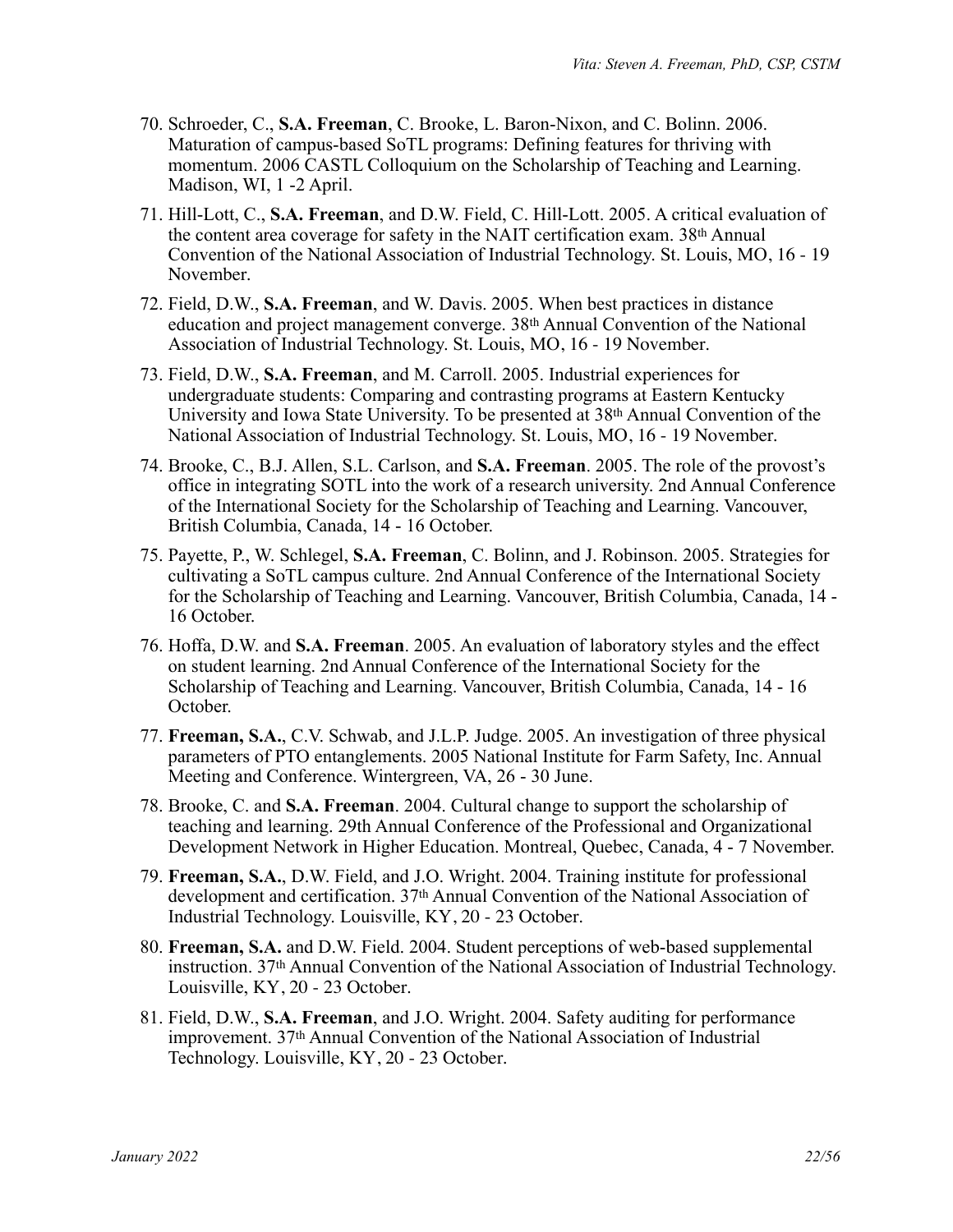- 82. Ancar, L.N., **S.A. Freeman**, and D.W. Field. 2004. Technology learning community: Enhancing traditional undergraduate education. 37th Annual Convention of the National Association of Industrial Technology. Louisville, KY, 20 - 23 October.
- 83. **Freeman, S.A.**, C.V. Schwab, and P.E. Patterson. 2004. Quantifying farm stressors pilot study. 2004 National Institute for Farm Safety, Inc. Annual Meeting and Conference, Key Stone, CO, 20-24 June.
- 84. **Freeman, S.A.** 2003. Safety issues among agricultural workers using assistive technology. 36th Annual Convention of the National Association of Industrial Technology. Nashville, TN, 19 - 22 November.
- 85. Schwab, C.V., **S.A. Freeman**, and T.J. Brumm. 2003. Pre-professional's perceptions of agricultural hazards and practiced safety behaviors at Iowa State University. 2003 National Institute for Farm Safety, Inc. Annual Meeting and Conference, Windsor, Ontario, Canada, 22-26 June.
- 86. **Freeman, S.A.** 2002. Application of peer assessments in base groups. 22nd Annual Lilly Conference on College Teaching. Oxford, OH, 21 - 24 November.
- 87. **Freeman, S.A.** 2002. Is alcohol abuse an occupational safety issue? 35th Annual Convention of the National Association of Industrial Technology. Panama City, FL, 6 - 9 November.
- 88. **Freeman, S.A.** and D.W. Field. 2002. Implementing learning-centered assessment in industrial technology curriculum. 35th Annual Convention of the National Association of Industrial Technology. Panama City, FL, 6 - 9 November.
- 89. Kornegay, A.L., **S.A. Freeman**, and D.W. Field. 2002. Learning communities: Does involvement affect minority student outcomes? 35th Annual Convention of the National Association of Industrial Technology. Panama City, FL, 6 - 9 November.
- 90. **Freeman, S.A.** and C.V. Schwab. 2002. The role of volunteer farm safety organizations: A case study of the Iowa farm safety council. 2002 National Institute for Farm Safety, Inc. Annual Meeting and Conference, Ponte Vedra Beach, FL, 23-27 June.
- 91. Schwab, C.V. and **S.A. Freeman**. 2002. Agricultural systems technology preprofessional's perceptions of agricultural hazards and practiced safety behaviors. 2002 National Institute for Farm Safety, Inc. Annual Meeting and Conference, Ponte Vedra Beach, FL, 23-27 June.
- 92. **Freeman, S.A.** 2001. Incorporating service learning into an upper division safety course. 34th Annual Convention of the National Association of Industrial Technology. Dearborn, MI, 31 October - 3 November
- 93. **Freeman, S.A.** and M.J. Dyrenfurth. 2001. Using peer assessments in team activities. 34th Annual Convention of the National Association of Industrial Technology. Dearborn, MI, 31 October - 3 November.
- 94. Field, D.W., **S.A. Freeman**, and M.J. Dyrenfurth. 2001. Program and learner assessment in the technology learning community at Iowa State. 34th Annual Convention of the National Association of Industrial Technology. Dearborn, MI, 31 October - 3 November.
- 95. **Freeman, S.A.**, D.W. Field, and M.J. Dyrenfurth. 2000. The technology learning community experience at Iowa State University. 33rd Annual Convention of the National Association of Industrial Technology. Pittsburgh, PA, 1 - 4 November.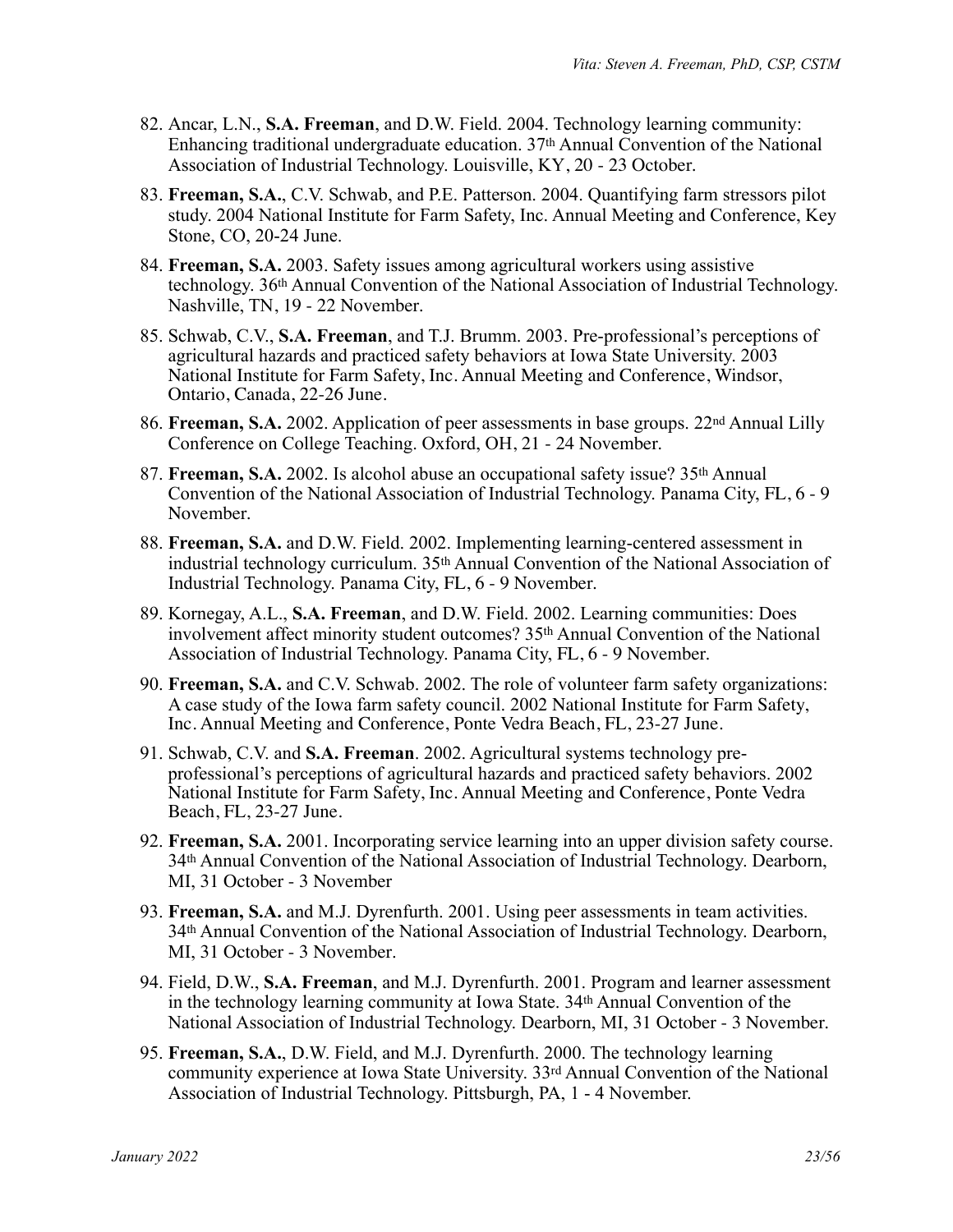- 96. **Freeman, S.A.** 2000. Student perceptions of web-based supplemental instruction in safety curricula. 33rd Annual Convention of the National Association of Industrial Technology. Pittsburgh, PA, 1 - 4 November.
- 97. Dyrenfurth, M.J. and **S.A. Freeman**. 2000. Student progression in technological capability and understanding: a conceptual model for assessment. 2000 Frontiers in Education Conference. Kansas City, MO, 18 - 21 October.
- 98. **Freeman, S.A.** 1999. WebCT Experiences with the on-line delivery of safety curriculum. 32nd Annual Convention of the National Association of Industrial Technology. Panama City, FL, 17 - 20 November
- 99. **Freeman, S.A.**, D.W. Field, and M.J. Dyrenfurth. 1999. Opportunities for contextual learning in safety, manufacturing, and training curricula. 32nd Annual Convention of the National Association of Industrial Technology. Panama City, FL, 17 - 20 November
- 100.Bradshaw, L.L. and **S.A. Freeman**. 1999. Electricity/electronics for occupational safety majors. 32nd Annual Convention of the National Association of Industrial Technology. Panama City, FL, 17 - 20 November
- 101.**Freeman, S.A.** 1999. Potential impact of a ROPS retrofit policy in Central Iowa. 1999 American Society of Agricultural Engineers/Canadian Society of Agricultural Engineers Annual International Meeting. Toronto, Ontario, Canada, 18-21 July.
- 102.**Freeman, S.A.** and D.W. Field. 1998. Benefits of a cross-functional safety curriculum. 31st Annual Convention of the National Association of Industrial Technology. Indianapolis, IN, 21 - 24 October.
- 103.**Freeman, S.A.** 1998. Tracking sales of tractors without ROPS in central Iowa. 1998 National Institute for Farm Safety, Inc. International Summer Conference, Winnipeg, Manitoba, Canada, 21-25 June.
- 104.**Freeman, S.A.** 1996. Farm safety efforts at Purdue University. National Pork Producers Farm Safety Workshop, Chicago, IL, 30 December.
- 105.**Freeman, S.A.** 1996. Review of entrapments in bulk agricultural materials at commercial grain facilities. 1996 American Society of Agricultural Engineers Annual International Meeting, Phoenix, AZ, 14-18 July.
- 106.**Freeman, S.A.** 1996. Summary of grain entrapments in commercial facilities. Workshop on Strategies for Rescues from Grain Storage Facilities, Lafayette, IN, 17-18 April.
- 107.**Freeman, S.A.** 1995. Baseline childhood farm safety data for Indiana. 1995 American Society of Agricultural Engineers Annual International Meeting, Chicago, IL, 18-23 June.
- 108.**Freeman, S.A.** and S.D. Whitman. 1995. Childhood safety survey of Indiana farmers. Child & Adolescent Rural Injury Control Conference, Middleton, WI, 8-9 March.
- 109.**Freeman, S.A.** and S.D. Whitman. 1994. Careful country safety materials for teaching childhood farm safety. Agricultural Safety & Health: Detection, Prevention & Intervention, Columbus, OH, 24-26 August.
- 110.Whitman, S.D. and **S.A. Freeman**. 1994. Improving your rural business with the ADA. Agricultural Safety & Health: Detection, Prevention & Intervention. 1994, Columbus, OH, 24-26 August.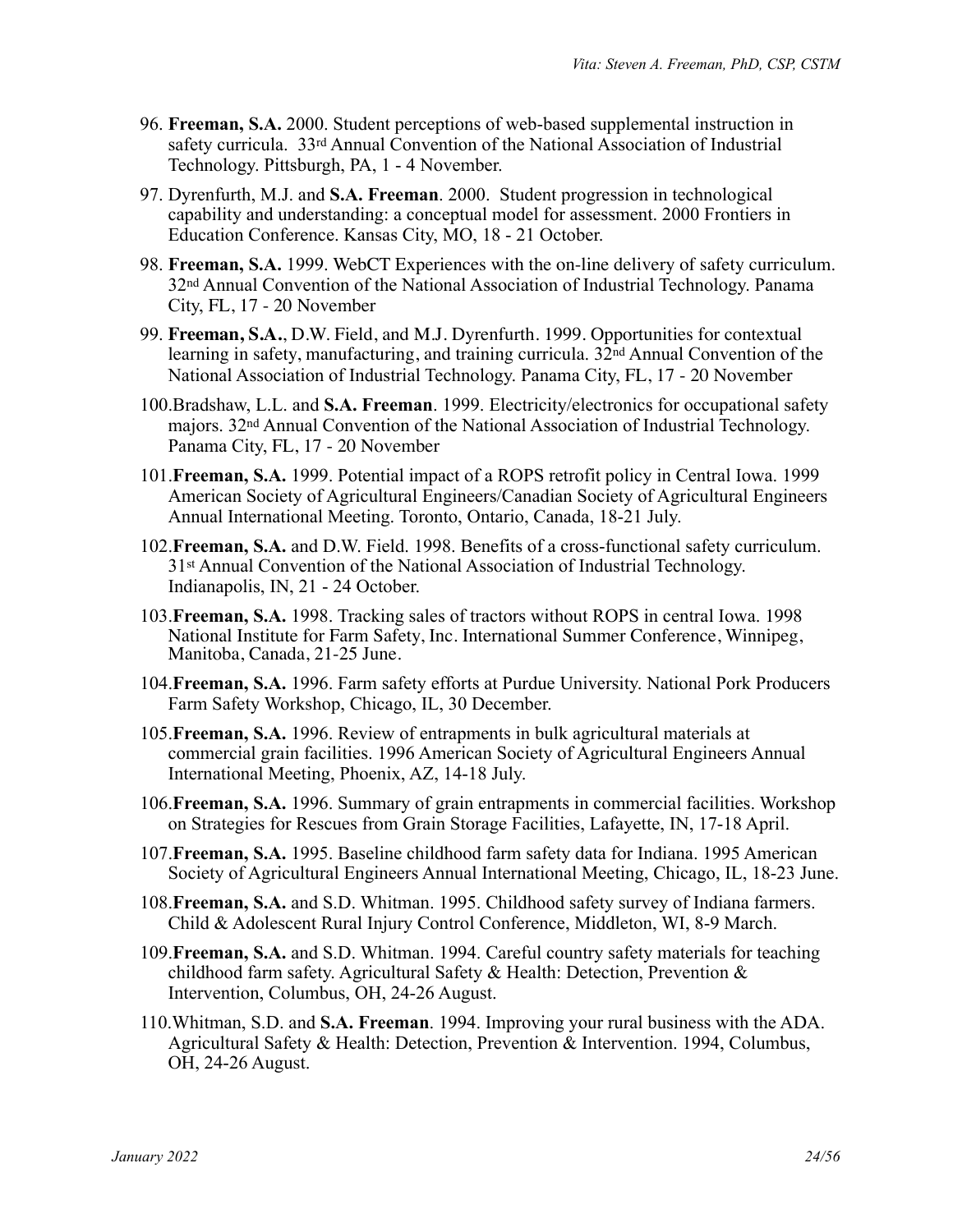- 111.**Freeman, S.A**. 1994. Lessons learned in teaching an undergraduate course in agricultural safety and health. 1994 American Society of Agricultural Engineers International Summer Meeting, Kansas City, MO, 19-22 June.
- 112.**Freeman, S.A.** 1994. A case study in knowledge system acceptance. 5th International Conference on Computers in Agriculture. Orlando, FL, 5 - 9 February.
- 113.**Freeman, S.A.** 1993. Knowledge system based delivery of rural assistive technology. 1993 American Society of Agricultural Engineers International Summer Meeting, Spokane, WA, 20-23 June.
- 114.Sheldon, E.J. and **S.A. Freeman**. 1993. Lesson plans and materials for undergraduate agricultural safety and health course. 1993 National Institute for Farm Safety, Inc. Summer Meeting, Coeur d'Alene, ID, 13-17 June.
- 115.**Freeman, S.A.** 1992. Object-oriented databases for rural assistive technology. 1992 American Society of Agricultural Engineers International Winter Meeting, Nashville, TN, 15-18 December.
- 116.**Freeman, S.A.** 1992. Using knowledge systems to select rural assistive technology. National AgrAbility Training Workshop, Indianapolis, IN, 7-10 December.
- 117.**Freeman, S.A.** 1992. Knowledge system based selection of rural assistive technology. 1992 American Society of Agricultural Engineers International Summer Meeting, Charlotte, NC, 21-24 June.
- 118.**Freeman, S.A**. 1992. Selecting mobility aids for farmers and ranchers with physical disabilities. 1992 International Rehabilitation Engineering Society of North America Meeting/National AgrAbility Training Workshop, Toronto, Ontario, Canada, 6-9 June.
- 119.**Freeman, S.A.** 1992. An information delivery system for rural assistive technology. 4th International Conference on Computers in Agricultural Extension Programs. Lake Buena Vista, FL, 28 - 31 January.
- 120.**Freeman, S.A.** 1991. An intelligent rural assistive technology database. 1991 American Society of Agricultural Engineers International Winter Meeting, Chicago, IL, 17-20 December.
- 121.**Freeman, S.A.** 1991. Selection of rural assistive technology using knowledge systems. USDA Education and Assistance Program for Farmers and Ranchers with Disabilities National Training Workshop, West Lafayette, IN, 11-13 November.
- 122.**Freeman, S.A.** 1991. Safer selection of rural assistive technology using knowledge systems. 1991 American Society of Agricultural Engineers International Summer Meeting, Albuquerque, NM, 23-26 June.
- 123.**Freeman, S.A**. 1990. Machinery management tool for checking the physical constraints of overall farm plans. 1990 American Society of Agricultural Engineers International Summer Meeting, Columbus, OH, 24-27 June.
- 124.**Freeman, S.A.** 1990. TEXAS FARMDAY: farm accident risk management & data acquisition system. 3rd International Conference on Computers in Agricultural Extension Programs. Lake Buena Vista, FL, Jan. 31 - Feb. 1.
- 125.**Freeman, S.A**. 1989. Knowledge-based machinery management aid. 1989 American Society of Agricultural Engineers International Winter Meeting, New Orleans, LA, 12-15 December.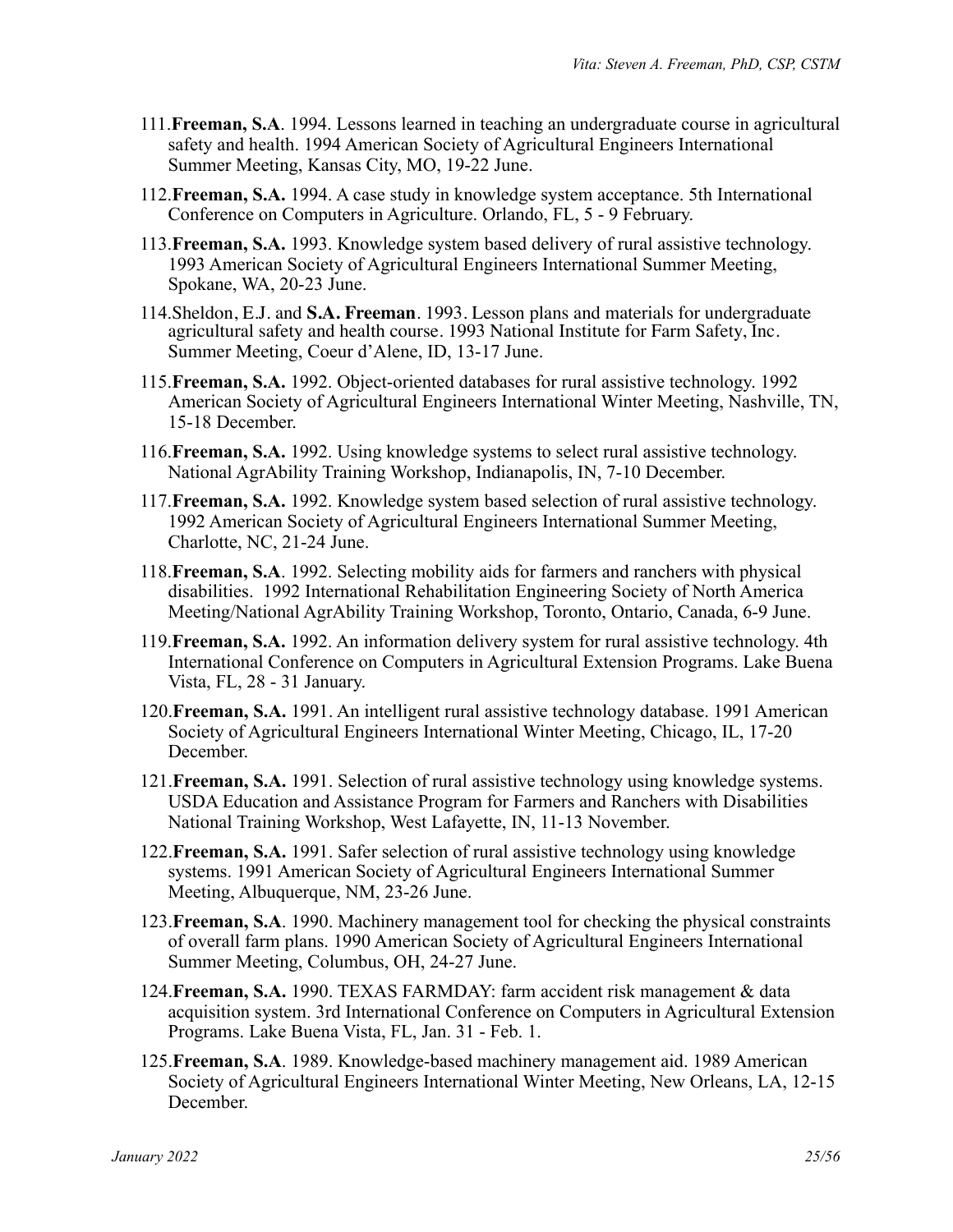#### **Other Conference Presentations (n=6)**

- 1. **Freeman, S.A.** 2010. Turning learning community activities into the scholarship of teaching and learning (SoTL). Learning Communities Mini-Institute. Ames, IA, 29 January.
- 2. **Freeman, S.A.**, L.N. Ancar, and T. Daniels. 2010. Best practices for increasing studentfaculty interaction with minimal expense. Learning Communities Mini-Institute. Ames, IA, 29 January.
- 3. Hendrich, S., **S.A. Freeman**, and J. Thompson. 2008. Resilient habits of thinking abilities for academic success. 10th Annual Learning Communities Institute. Ames, IA, 12 May.
- 4. Saunders, K.P., **S.A. Freeman**, A.M. Oldham, G.R. Nonnecke, and S.K. Mickelson. 2007. Assessing student learning in learning communities (panel discussion).  $9<sup>th</sup>$  Annual Learning Communities Institute: The Adventure Starts Here. Ames, IA, 7 May.
- 5. Ancar, L.N., **S.A. Freeman**, and D.W. Field. 2003. Technology learning community: Enhancing traditional undergraduate education. 5th Annual Learning Communities Institute: The road less traveled...and that has made all the difference. Ames, IA, 13 May.
- 6. Field, D.W., **S.A. Freeman**, M.J. Dyrenfurth, D. Hunter, and C. Traynor. 2001. Event history analysis as an assessment methodology in the technology learning community. 3rd Annual Learning Communities Institute: Expanding the Community of Learners. Ames, IA, 7 May.

### *Faculty/Staff Development Workshops and Seminars (n=67)*

- 1. *AGEP Graduate Inclusion Graduate/Post-Doc Workshop: Graduate College Emerging Leaders Academy.* 2021. Role: co-facilitator as part of ISU CIRTL AGEP NSF Project on graduate inclusion.
- 2. *Servant Leadership.* 2021. Role: facilitator as part of ISU Graduate College Emerging Leaders Academy
- 3. *Strengths Based Leadership.* 2021. Role: co-facilitator as part of ISU Graduate College Emerging Leaders Academy
- 4. *AGEP Graduate Inclusion Graduate/Post-Doc Workshop: Graduate College Emerging Leaders Academy.* 2021. Role: co-facilitator as part of ISU CIRTL AGEP NSF Project on graduate inclusion.
- 5. *Servant Leadership.* 2020. Role: facilitator as part of ISU Graduate College Emerging Leaders Academy
- 6. *Strengths Based Leadership.* 2020. Role: co-facilitator as part of ISU Graduate College Emerging Leaders Academy
- 7. *Servant Leadership.* 2020. Role: facilitator as part of ISU Graduate College Emerging Leaders Academy.
- 8. *AGEP Graduate Inclusion Graduate/Post-Doc Workshop: Graduate College Emerging Leaders Academy.* 2019. Role: co-facilitator as part of ISU CIRTL AGEP NSF Project on graduate inclusion.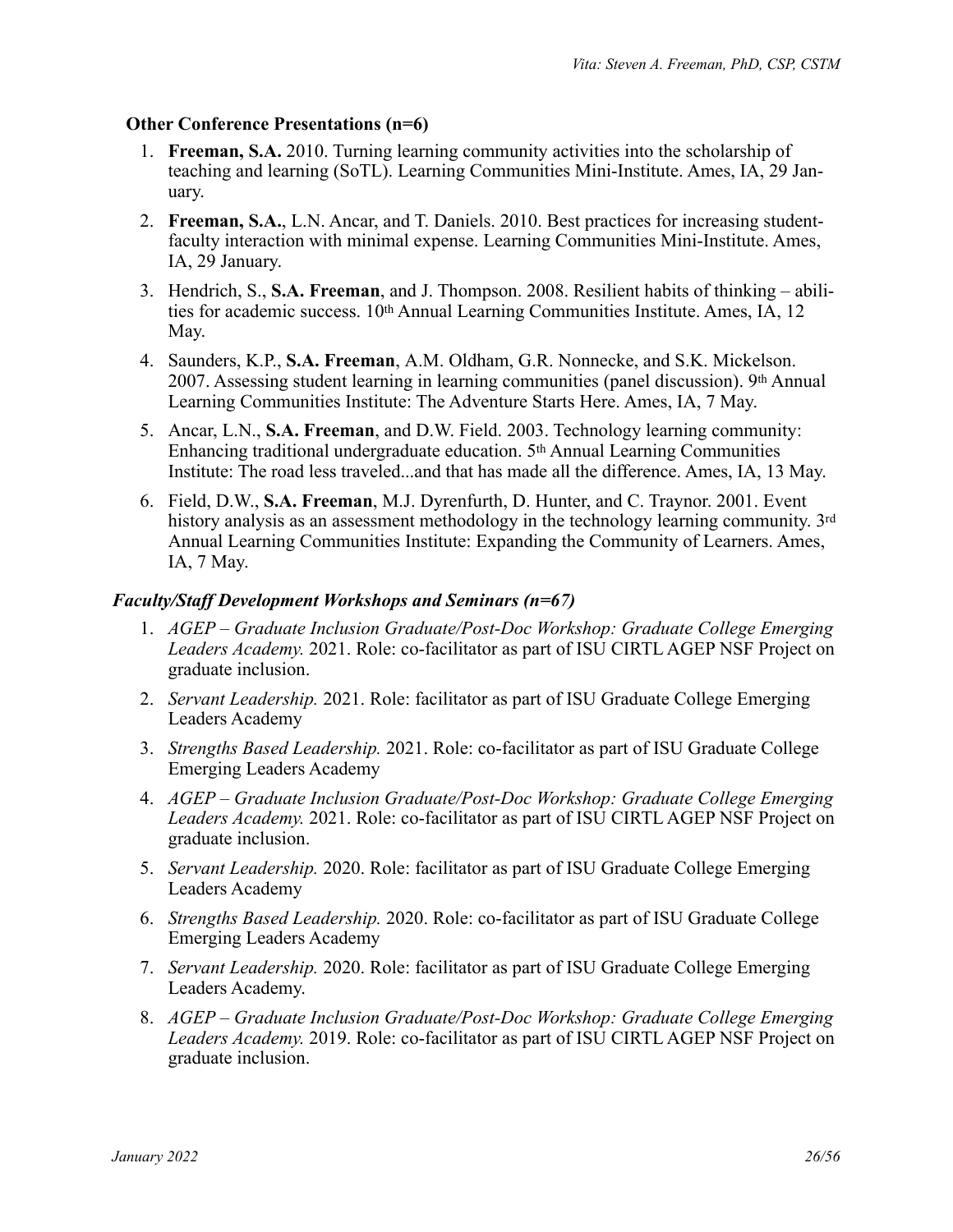- 9. *AGEP Graduate Inclusion Faculty Workshop: Department of Department of Chemical and Biological Engineering.* 2018. Role: co-facilitator as part of ISU CIRTL AGEP NSF Project on graduate inclusion.
- 10. *AGEP Graduate Inclusion Faculty Workshop: Department of Biochemistry, Biophysics, and Molecular Biology.* 2018. Role: co-facilitator as part of ISU CIRTL AGEP NSF Project on graduate inclusion.
- 11. *Inclusion Workshops: Mechanical Engineering.* 2018. Role: co-presenter as part of ISU CIRTL AGEP NSF Project on graduate inclusion.
- 12. *Teaching and Learning Circle: Crucial Conversations*. 2015. Role: coordinator and discussion leader.
- 13. *Faculty Policies Related to Classroom Management*. 2015. Role: presenter as part of the 2015 CELT Teaching Symposium sponsored by the Center for Excellence in Learning and Teaching.
- 14. *Addressing Classroom Behavior Issues*. 2015. Role: invited presenter sponsored by Iowa State University Preparing Future Faculty Program.
- 15. *Leadership Panel*. 2014. Role: panelist as part of the 2014 Iowa State University Emerging Leaders Academy sponsored by the Office of the Senior Vice President and Provost.
- 16. *Addressing Classroom Behavior Issues*. 2014. Role: presenter as part of the 2014 Iowa State University Teaching Seminar sponsored by the Center for Excellence in Learning and Teaching.
- 17. *Did You Know? ISU Policies and Procedures*. 2014. Role: co-presenter as part of the 2014 Iowa State University Teaching Seminar sponsored by the Center for Excellence in Learning and Teaching.
- 18. *Addressing Classroom Behavior Issues*. 2014. Role: invited presenter sponsored by Iowa State University Preparing Future Faculty Program.
- 19. *Teaching and Learning Circle for New Department Chairs and Administrators: Faculty Incivility, The Rise of the Academic Bully Culture and What to Do About It*. 2013. Role: coordinator and discussion leader. Sponsored by Office of the Senior Vice President and Provost.
- 20. *Leadership Panel*. 2013. Role: panelist as part of the 2013 Iowa State University Emerging Leaders Academy sponsored by the Office of the Senior Vice President and Provost.
- 21. *Addressing Classroom Behavior Issues*. 2013. Role: presenter as part of the 2013 Iowa State University Teaching Seminar sponsored by the Center for Excellence in Learning and Teaching.
- 22. *Did You Know? ISU Policies and Procedures*. 2013. Role: co-presenter as part of the 2013 Iowa State University Teaching Seminar sponsored by the Center for Excellence in Learning and Teaching.
- 23. *Addressing Classroom Behavior Issues*. 2013. Role: invited presenter sponsored by Iowa State University Preparing Future Faculty Program.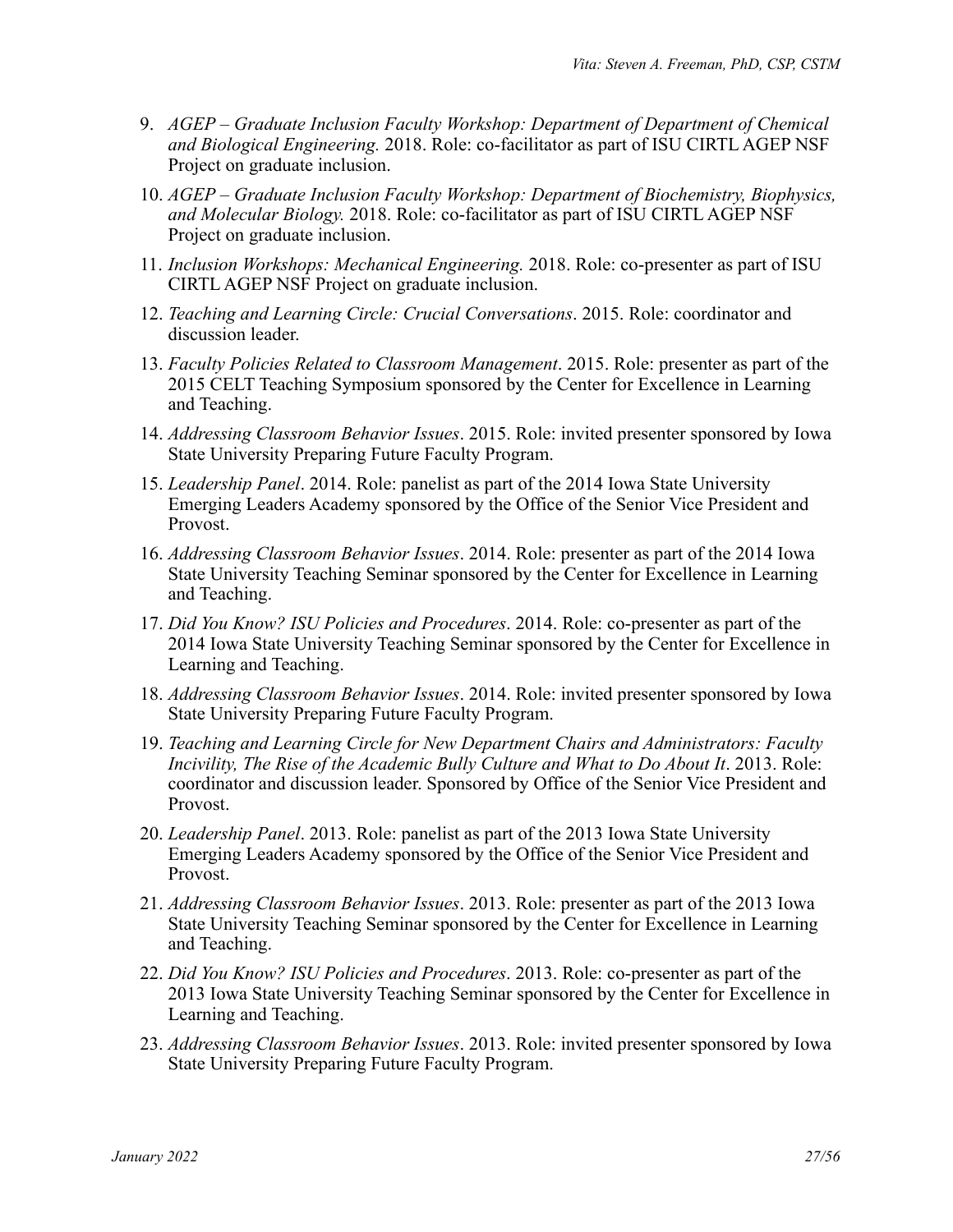- 24. *Exploring the Scholarship of Teaching and Learning*. 2013. Role: invited presenter sponsored by Iowa State University Preparing Future Faculty Program.
- 25. *Exploring the Scholarship of Teaching and Learning*. 2013. Role: invited presenter sponsored by HHMI Faculty Learning Community.
- 26. *Addressing Classroom Behavior Issues*. 2012. Role: presenter as part of the 2012 Iowa State University Teaching Seminar sponsored by the Center for Excellence in Learning and Teaching.
- 27. *Exploring the Scholarship of Teaching and Learning*. 2012. Role: invited presenter sponsored by Iowa State University Preparing Future Faculty Program.
- 28. *Scholarship of Teaching and Learning at ISU*. 2011. Role: presenter as part of the 2011 New Faculty Orientation sponsored by the Office of the Executive Vice President and Provost.
- 29. *Addressing Classroom Behavior Issues*. 2011. Role: presenter as part of the 2011 Iowa State University Teaching Seminar sponsored by the Center for Excellence in Learning and Teaching.
- 30. *The Importance of Teaching in Academic Positions at Research Universities*. 2011. Role: invited presenter, Psychology Graduate Seminar.
- 31. *The Role of Departmental/University Citizenship*. 2011. Role: invited presenter sponsored by Iowa State University Preparing Future Faculty Program.
- 32. *The Importance of a Teaching Philosophy Statement*. 2011. Role: invited presenter as part of part of the Animal Science Teaching Workshop Series.
- 33. *Classroom Management*. 2011. Role: invited presenter sponsored by Iowa State University Preparing Future Faculty Program.
- 34. *Scholarship of Teaching and Learning at ISU*. 2010. Role: presenter as part of the 2010 New Faculty Orientation sponsored by the Office of the Executive Vice President and Provost.
- 35. *Addressing Classroom Behavior Issues*. 2010. Role: presenter (two sessions) as part of the 2010 Iowa State University Teaching Seminar sponsored by the Center for Excellence in Learning and Teaching.
- 36. *CELT/LC Scholarship of Teaching and Learning Institute.* 2010. Role: coordinator, discussion leader, and presenter for a two day workshop.
- 37. *Teaching and Learning Circle: Faculty Incivility*. 2010. Role: coordinator and discussion leader.
- 38. *In-Class Assessment: Techniques to Assess Student Learning Quickly*. 2009. Role: presenter (two sessions) as part of the 2009 Iowa State University Teaching Seminar sponsored by the Center for Excellence in Learning and Teaching.
- 39. *CELT/LT Scholarship of Teaching and Learning Institute.* 2009. Role: coordinator, discussion leader, and presenter for a two day workshop sponsored by the Center for Excellence in Learning and Teaching.
- 40. *What is the Scholarship of Teaching and Learning?.* 2009. Role: workshop presenter and discussion leader.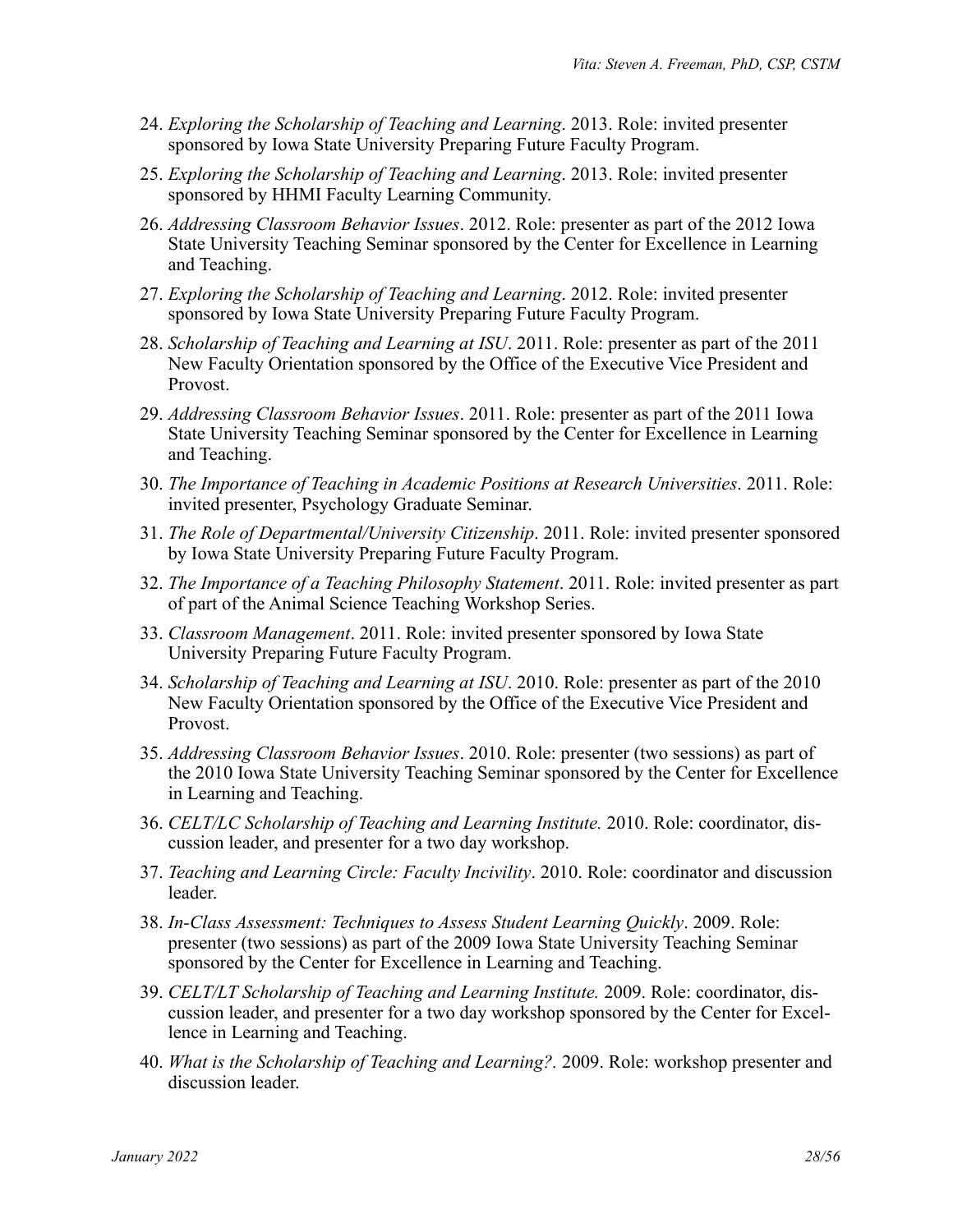- 41. *Teaching and Learning Circle: Big Questions, Worthy Dreams*. 2009. Role: cocoordinator and discussion leader.
- 42. *What is the Scholarship of Teaching and Learning?.* 2008. Role: workshop presenter and discussion leader.
- 43. *Teaching and Learning Circle: What the Best College Teachers Do*. 2008. Role: coordinator and discussion leader as part of the 2008/09 CELT Teaching Partners Program.
- 44. *In-Class Assessment: Techniques to Assess Student Learning Quickly*. 2008. Role: presenter (two sessions) as part of the 2008 Iowa State University Teaching Seminar sponsored by the Center for Excellence in Learning and Teaching.
- 45. *Motivating and Engaging Engineering Students.* 2008. Role: workshop co-presenter (with Susan Yager) for the Department of Electrical and Computer Engineering.
- 46. *Classroom Assessment Techniques for Measuring Course Related Knowledge and Skills.*  2008. Role: workshop presenter and discussion leader for the Department of Horticulture.
- 47. *Teaching and Learning Circle: What the Best College Teachers Do*. 2007. Role: coordinator and discussion leader as part of the 2007/08 CELT Teaching Partners Program.
- 48. *In-Class Assessment: Techniques to Assess Student Learning Quickly*. 2007. Role: presenter (two sessions) as part of the 2007 Iowa State University Teaching Seminar sponsored by the Center for Excellence in Learning and Teaching.
- 49. *Miller Scholarship of Teaching and Learning Institute.* 2007. Role: coordinator, discussion leader, and co-presenter (with Kevin Saunders) for a two day workshop.
- 50. *Teaching and Learning Circle: What the Best College Teachers Do*. 2007. Role: coordinator and discussion leader.
- 51. *Scholarship of Teaching and Learning: Preparing a P&T Portfolio.* 2006. Role: workshop co-presenter with Corly Brooke for the Department of Curriculum and Instruction.
- 52. *Preparing a Teaching Portfolio: Showcasing Teaching.* 2006. Role: workshop copresenter with Corly Brooke as part of a workshop series for the Department of World Languages and Cultures.
- 53. *Collecting Classroom Data for Scholarship of Teaching and Learning*. 2006. Role: workshop co-presenter with Kevin Saunders.
- 54. *Scholarship of Teaching and Learning in Communication*. 2006. Role: presenter as part of the Advanced Communication 2006 Workshop sponsored by the English Department.
- 55. *In-Class Assessment: Techniques to Assess Student Learning Quickly*. 2006. Role: presenter as part of the 2006 Iowa State University Teaching Seminar sponsored by the Center for Excellence in Learning and Teaching.
- 56. *Scholarship of Teaching and Learning*. 2006. Role: presenter as part of the 2006 Iowa State University Teaching Seminar sponsored by the Center for Excellence in Learning and Teaching.
- 57. *Teaching and Learning Circle: What the Best College Teachers Do*. 2005. Role: coordinator and discussion leader.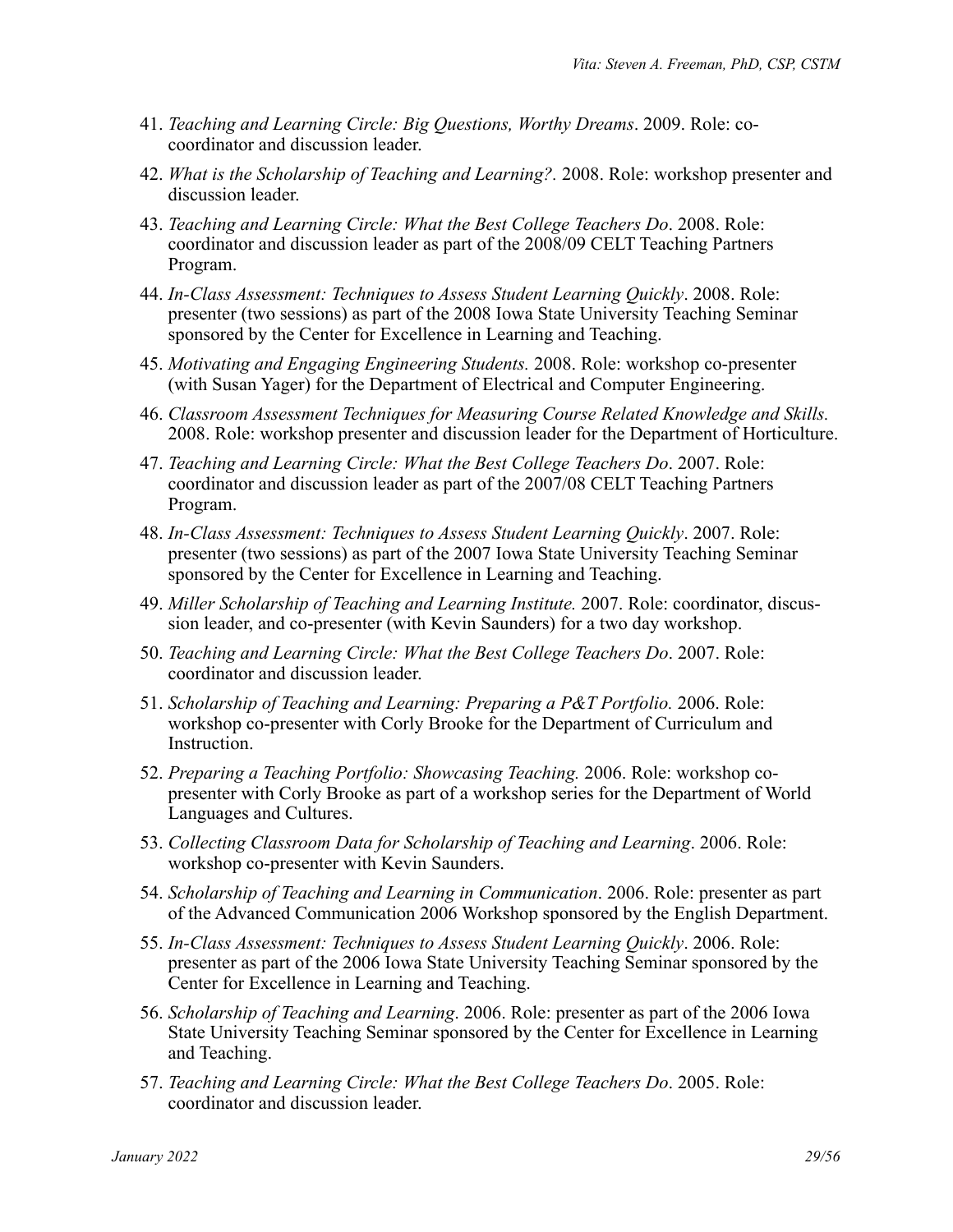- 58. *Scholarship of Teaching and Learning in Engineering/Technology.* 2005. Role: presenter as part of a seminar series sponsored by the Agricultural and Biosystems Engineering Graduate Organization.
- 59. *In-Class Assessment: Techniques to Assess Student Learning Quickly*. 2005. Role: presenter as part of the 2005 Iowa State University Teaching Seminar sponsored by the Center for Excellence in Learning and Teaching.
- 60. *Teaching and Learning Circle: What the Best College Teachers Do*. 2005. Role: cocoordinator and discussion leader.
- 61. *Teaching and Learning Circle: Balancing Acts*. 2004. Role: coordinator and discussion leader.
- 62. *Scholarship of Teaching and Learning*. 2004. Role: presenter. Sponsored by the Iowa State University Preparing Future Faculty Program.
- 63. *Your Course Syllabus: Planning, Outcomes, Student Learning*. 2004. Role: presenter as part of the 2004 Iowa State University Teaching Seminar sponsored by the Center for Excellence in Learning and Teaching.
- 64. *Are Students Learning What I'm Teaching? One-Minute Assessment Techniques*. 2004. Role: presenter as part of the 2004 Iowa State University Teaching Seminar sponsored by the Center for Excellence in Learning and Teaching.
- 65. *Surviving the P&T Process*. 2004. Role: presenter as part of Promotion and Tenure Workshop III sponsored by the Colleges of Agriculture, Education, & Family and Consumer Sciences.
- 66. *Peer Review of Teaching*. 2004. Role: workshop coordinator and discussion leader.
- 67. *Teaching and Learning Circle: Tuesday's with Morrie*. 2003. Role: coordinator and discussion leader.

#### *Grants and Projects (n=48) (Total = \$6,013,980)*

#### **Principal or Co-Principal Investigator (\$5,196,677)**

- 1. **Co-Principal Investigator** of a \$916,795 graduate training grant at part of the Heartland Center: Occupational Safety Program. Department of Agricultural and Biosystems Engineering: 7/1/19-6/30/24. Funded by the National Institute for Occupational Safety and Health. This is ISU's component of a larger NIOSH Center to the University of Iowa. (ISU P.I. - N. Keren)
- 2. **Co-Principal Investigator** of a \$170,730 training grant, to provide occupational safety and health training in the Republic of Georgia. Department go Agricultural and Biosystems Engineering: 9/1/16-8/27/18. Funded by Georgian Railway Transport College. This is ISU's component of a \$3,771,790 grant to the Georgian Railway Transport College from the Millennium Challenge Account. (ISU P.I. - S.K. Mickelson)
- 3. **Principal Investigator** of a \$710,000 student success grant, MAAPS: Monitoring Advising Analytics to Promote Success: A Validation Study Proposed by the University Innovation Alliance . Department of Agricultural and Biosystems Engineering: 10/1/15-9/30/19. Funded by the U.S. Department of Education, First in the World initiative. This is ISU's component of an \$8,696,114 grant obtained by the University Innovation Alliance made up of 11 public research universities (overall P.I. - T. Renick, Georgia State University).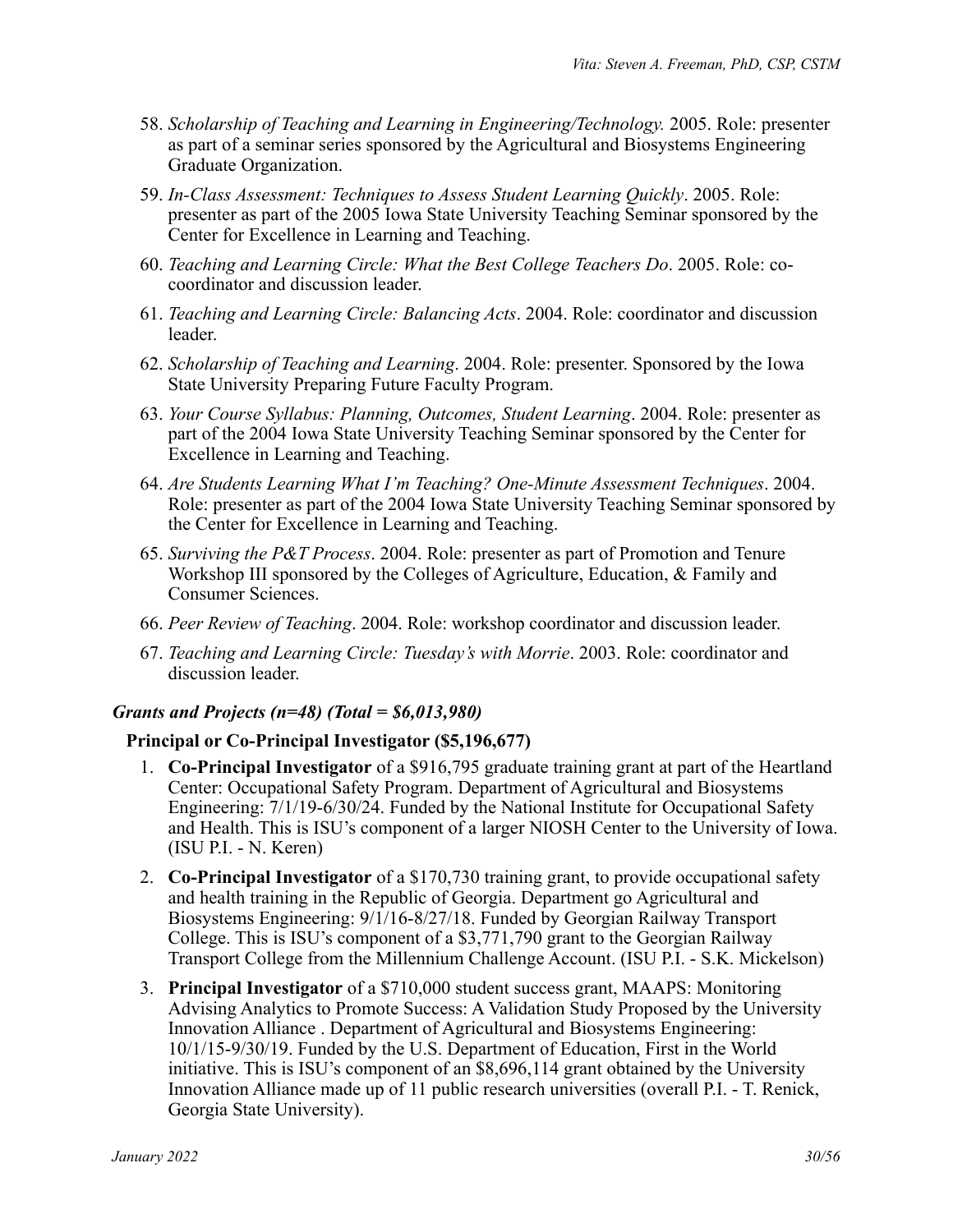- 4. **Principal Investigator** of a \$568,124 university innovation grant to enhance student success through the expansion of institutional capacity and the use of predictive analytics. Department of Agricultural and Biosystems Engineering: 2/2/15-6/30/18. Funded by Arizona State University. This is ISU's component of an approximately \$6M funding program obtained by the University Innovation Alliance made up of 11 public research universities.
- 5. **Principal Investigator** of a \$9,000 curriculum development grant, Scholarship of Teaching and Learning. Department of Agricultural and Biosystems Engineering: 6/1/14-5/30/15. Funded by Engineering-LAS Online Learning, the Center for Excellence in Learning and Teaching, the Center for the Integration of Research, Teaching and Learning, and the Graduate College, Iowa State University.
- 6. **Co-Principal Investigator** on a \$126,000 curriculum development grant, Georgian Technical University (Republic of Georgia) Supporting the Establishment of an Agricultural Faculty, to help establish new agricultural curricula. Department of Agricultural and Biosystems Engineering: 4/10/14-12/31/14. Funded by the Georgian Technical University. (P.I. - S.K. Mickelson)
- 7. **Principal Investigator** of a \$15,000 planning grant, Planning Grant-Establishment of the University Alliance. Department of Agricultural and Biosystems Engineering: 8/1/13-3/31/14. Funded by Arizona State University.
- 8. **Principal Investigator** of a \$6,500 development grant, Occupational Safety in Great Britain: A Study Experience. Department of Agricultural and Biosystems Engineering: 1/15/14-6/30/14. Funded by the Council on International Programs, Iowa State University.
- 9. **Co-Principal Investigator** on a \$13,806 2013/2014 Miller Faculty Fellowship development grant, Development of Stand-Alone Safety Modules to Supplement and Enhance Students' Discipline-Specific Safety Knowledge, to provide safety management fundamentals to non-safety students in the College of Agriculture and Life Sciences. Department of Agricultural and Biosystems Engineering. Funded by the Provost's Office and the Center for Excellence in Learning and Teaching, Iowa State University. (P.I. - G.A. Mosher)
- 10. **Co-Principal Investigator** of a \$15,000 pilot grant to explore student perceptions of safety and quality concerns in agricultural work environments. Department of Agricultural and Biosystems Engineering: 1/1/13-6/30/14. Funded by the Central States Center of Agricultural Safety and Health, University of Nebraska Medical Center. (P.I. - G.A. Mosher)
- 11. **Co-Principal Investigator** of a \$149,617 of a Minority Graduate Education Activity Grant, IOWA AGEP Evaluation Study, to provide evidence of the impact of past programming among the three Iowa Regents Universities and program elements to improve progression of under-represented minorities to the professoriate. My role (8.3% FTE) is to direct the ISU component. University of Iowa, Iowa State University and University of Northern Iowa: 6/1/11-5/31/12. Funded by the National Science Foundation. (P.I. - J.C. Keller, University of Iowa)
- 12. **Co-Principal Investigator** of a \$24,000 curriculum development grant to deliver TSM 270, TSM 276, and TSM 470 in an asynchronous web-based format. Department of Agricultural and Biosystems Engineering: 9/1/09-6/30/11. Funded by the Brenton Center, College of Agricultural and Life Sciences, Iowa State University. (P.I. - C.V. Schwab)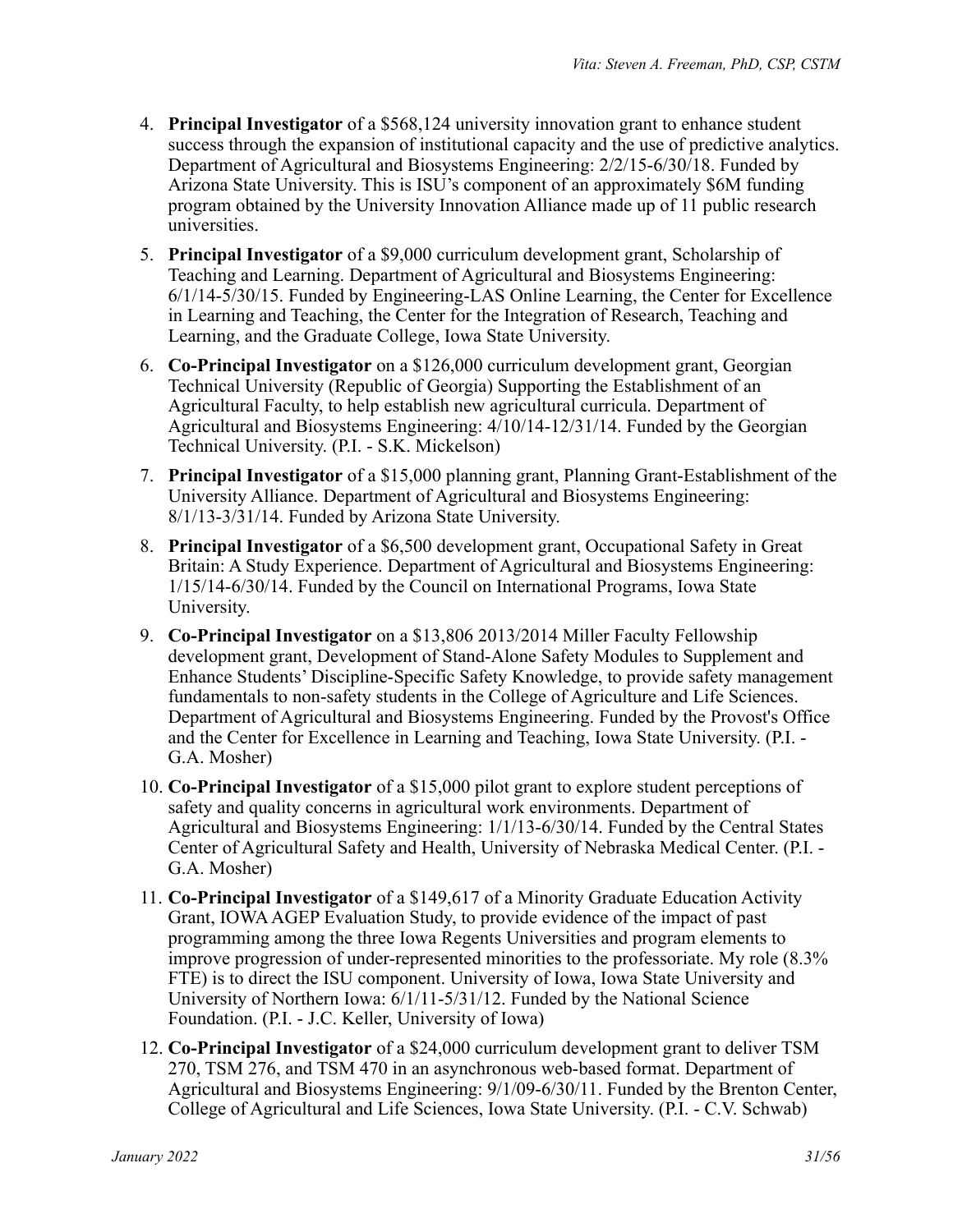- 13. **Principal Investigator** of a \$6,500 development grant, Iowa State University Occupational Safety Partnerships with the Republic of Georgia. Department of Agricultural and Biosystems Engineering: 7/1/08-6/30/09. Funded by the Council on International Programs, Iowa State University.
- 14. **Co-Principal Investigator** on a \$35,030 2008/2009 Miller Faculty Fellowship development grant, Design and Implementation of an Autonomous on-line Safety Engineering Curriculum Module for Engineering Seniors, to provide safety fundamentals to engineering students prior to their senior design sequence. Funded by the Provost's Office and the Center for Excellence in Learning and Teaching, Iowa State University. (P.I. - N. Keren)
- 15. **Co-Principal Investigator** on a \$35,000 2008/2009 Miller Faculty Fellowship development grant, Cultivating Resilient Habits of Mind: New Ways to Educate Leaders, to help students develop independence, problem solving skills, team skills, and a strong sense of purpose. Funded by the Provost's Office and the Center for Excellence in Learning and Teaching, Iowa State University. (P.I. - S. Hendrich)
- 16. **Principal Investigator** of a \$5,000 gift to support PTO entanglement modeling and advancement of agricultural engineering: 2008. Funded by the GNK Foundation.
- 17. **Principal Investigator** of a \$7,500 curriculum development grant to help develop an undergraduate certificate in Occupational Safety. Department of Agricultural and Biosystems Engineering: 1/1/08-6/30/09. Funded by the College of Agricultural and Life Sciences, Iowa State University.
- 18. **Co-Principal Investigator** of a \$21,000 curriculum development grant to deliver TSM 272, TSM 370, and TSM 372 in an asynchronous web-based format. Department of Agricultural and Biosystems Engineering: 1/1/08-6/30/09. Funded by the Brenton Center, College of Agricultural and Life Sciences, Iowa State University. (P.I. - C.V. Schwab)
- 19. **Co-Principal Investigator** of a \$31,534 2007/2008 Miller Faculty Fellowship development grant, Utilization of the Process Tracing Methodology to Directly Assess Student Competency in 'Customer Focus', to develop a process to assess student competencies as a direct measure of student thinking. Funded by the Provost's Office and the Center for Excellence in Learning and Teaching, Iowa State University. (P.I. - N. Keren)
- 20. **Co-Principal Investigator** of a \$9,354 research grant, Risk of Secondary Injury Induced by the Implementation of Assistive Technology. Department of Agricultural and Biosystems Engineering: 7/1/07-6/30/08. Funded by the National Institute of Occupational Safety and Health through the Heartland Center for Occupational Health and Safety, University of Iowa. (P.I. - N. Keren)
- 21. **Co-Principal Investigator** of a \$7,000 development grant, Global Alliance for Loss Prevention. Department of Agricultural and Biosystems Engineering: 1/1/07-6/30/07. Funded by the College of Agriculture and the Council on International Programs, Iowa State University. (P.I. - N. Keren)
- 22. **Co-Principal Investigator** of a \$146,566 Higher Education Challenge Grant, Cultivating New Leaders in Global Agriculture: Undergraduate Experiential Learning to Develop Multiple Perspectives, to support emersion study abroad experiences in Uganda and India. My role (18%) is to assist in curriculum development and co-lead student study abroad experiences in India. Department of Horticulture, College of Agriculture: 10/1/06-9/30/09. Funded by the United States Department of Agriculture Cooperative State Research, Education and Extension Service. (P.I. - G.R. Nonnecke)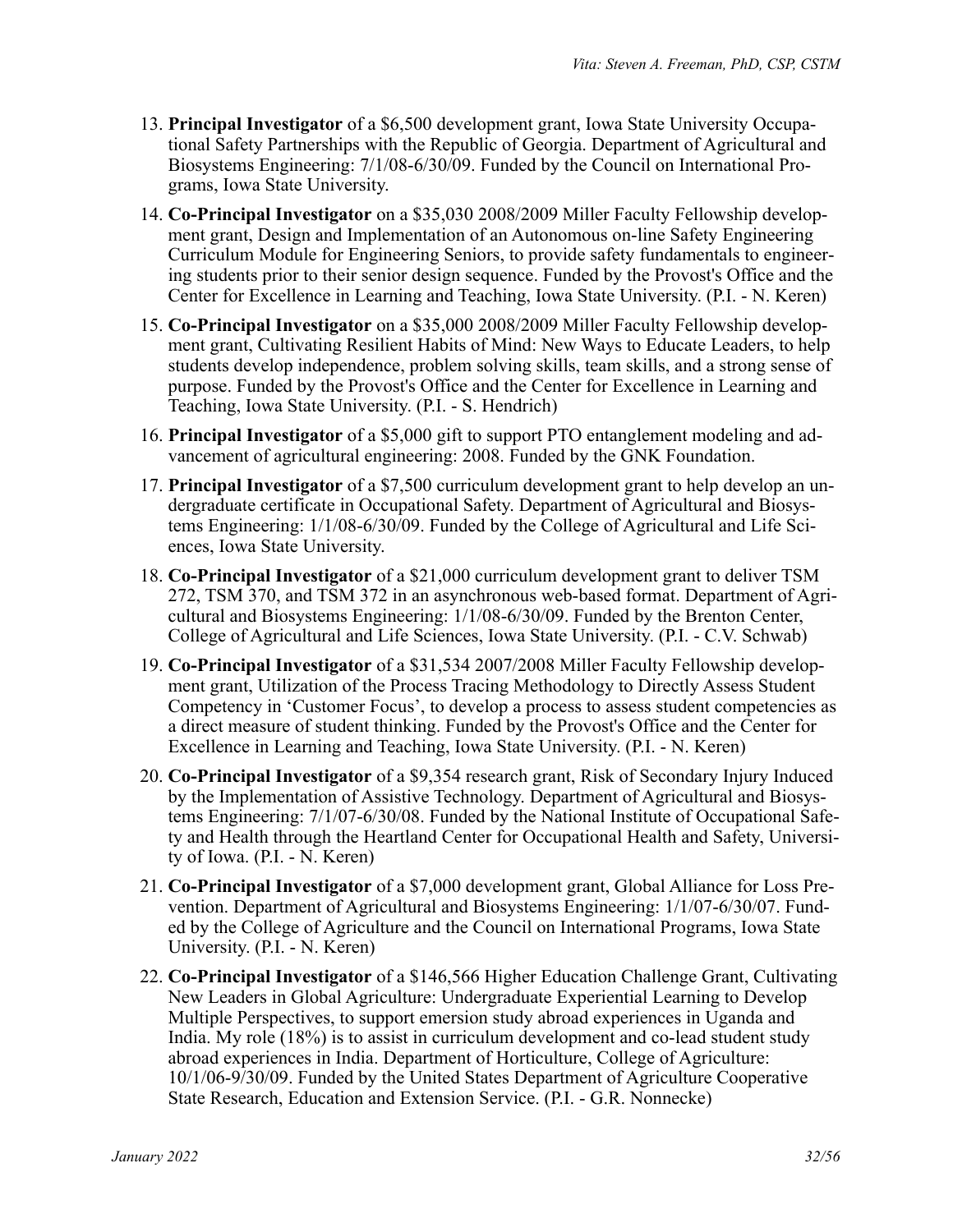- 23. **Co-Principal Investigator** of a \$13,045 Learning Community Grant to support the Technology Learning Communities within the Department of Agricultural and Biosystems Engineering. Department of Agricultural and Biosystems Engineering: 2006/2007. Funded by the Vice Provost for Undergraduate Education and the Vice President for Student Affairs, Iowa State University. (P.I. - T.J. Brumm)
- 24. **Principal Investigator** of a \$9,850 development grant, Expanding Connections and Collaborations Between Iowa State University and the Republic of Georgia. Department of Agricultural and Biosystems Engineering: 1/1/06-6/30/06. Funded by the Council on International Programs, Iowa State University.
- 25. **Co-Principal Investigator** of a \$149,032 Higher Education Challenge Grant, Preparing Mindful Professionals and Citizens: A Pilot Academy for Leadership in Learning, to support faculty development and improved student learning. My role (3%) will be to assist with faculty development workshops and the development of undergraduate courses on leadership. Department of Natural Resource Ecology and Management, College of Agriculture: 8/1/05-7/31/08. Funded by the United States Department of Agriculture Cooperative State Research, Education and Extension Service. (P.I. - S.E. Jungst)
- 26. **Co-Principal Investigator** on a \$23,815 2005/2006 Miller Faculty Fellowship development grant, Useful and Effective Evaluation and Review of Instruction, to develop a student evaluation of instruction and peer review of instruction process focused on student learning and instruction improvement. Funded by the Provost's Office and the Center for Excellence in Learning and Teaching, Iowa State University. (P.I. - T.J. Brumm)
- 27. **Co-Principal Investigator** on a \$150,000 extension/research project, Iowa AgrAbility: Innovations That Work for Home and Farm, to provide assistance and technical support to Iowa farm families affected by disabilities. My role (5% FTE) is providing agricultural engineering expertise, coordinating rural safety issues and workplace safety issues for older farmers, and supervising the safety evaluation of recommended assistive technology. Iowa State University Cooperative Extension Service: 4/16/05-4/15/06. Funded the United States Department of Agriculture Extension Service. (P.I. - M.H. Yearns) [Note: Renewal Application]
- 28. **Co-Principal Investigator** of a \$16,600 Learning Community Grant to support the Technology Learning Communities within the Department of Agricultural and Biosystems Engineering. Department of Agricultural and Biosystems Engineering: 2005/2006. Funded by the Vice Provost for Undergraduate Education and the Vice President for Student Affairs, Iowa State University. (P.I. - T.J. Brumm)
- 29. **Co-Principal Investigator** on a \$150,000 extension/research project, Iowa AgrAbility: Innovations That Work for Home and Farm, to provide assistance and technical support to Iowa farm families affected by disabilities. My role (5% FTE) is providing agricultural engineering expertise, coordinating rural safety issues and workplace safety issues for older farmers, and supervising the safety evaluation of recommended assistive technology. Iowa State University Cooperative Extension Service: 4/16/04-4/15/05. Funded the United States Department of Agriculture Extension Service. (P.I. - M.H. Yearns) [Note: Renewal Application]
- 30. **Principal Investigator** (with D.W. Field) of a \$16,358 Learning Community Grant to support the Technology Learning Community within the Department of Industrial Education and Technology. Department of Industrial Education and Technology: 2004/2005. Funded by the Vice Provost for Undergraduate Education and the Vice President for Stu-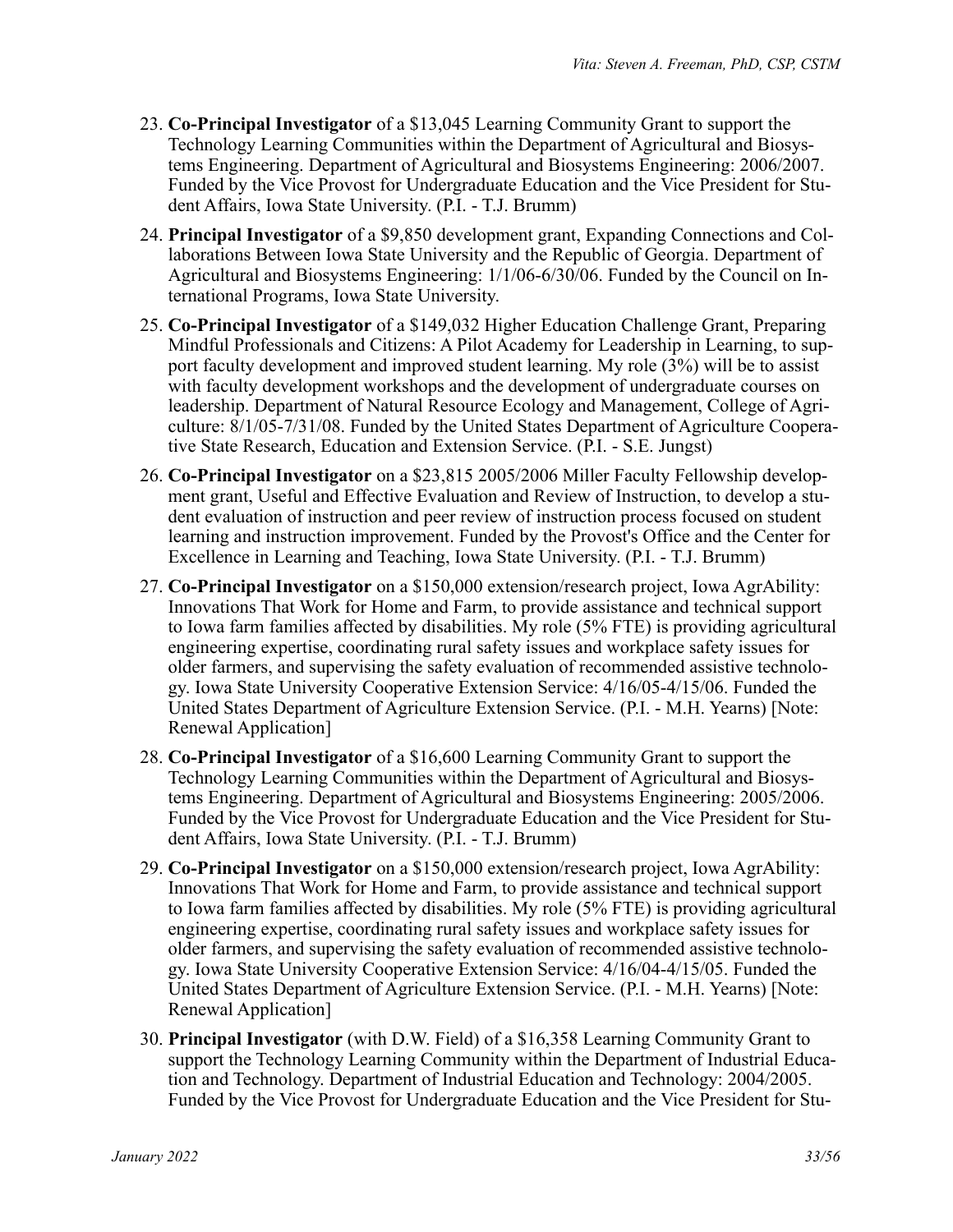dent Affairs, Department of Industrial Education and Technology, and College of Education, Iowa State University.

- 31. **Co-Principal Investigator** on a \$766,500 research project, Evaluation of Occupational Carrying Tasks for Farm Youth, to investigate potential risk factors for farm children performing occupational carrying tasks to make recommendations regarding the loading (unilateral vs. bilateral) and the container size used for performing these tasks. My role (25% FTE) is the development of the carrying recommendations and associated educational materials. Department of Agricultural and Biosystems Engineering: 9/1/03-8/31/06. Funded the National Institutes of Health: National Institute for Occupational Safety and Health. (P.I. - C.V. Schwab)
- 32. **Co-Principal Investigator** on a \$150,000 extension/research project, Iowa AgrAbility: Innovations That Work for Home and Farm, to provide assistance and technical support to Iowa farm families affected by disabilities. My role (5% FTE) is providing agricultural engineering expertise, coordinating rural safety issues and workplace safety issues for older farmers, and supervising the safety evaluation of recommended assistive technology. Iowa State University Cooperative Extension Service: 4/1/03-3/31/04. Funded the United States Department of Agriculture Extension Service. (P.I. - M.H. Yearns) [Note: Renewal Application]
- 33. **Principal Investigator** (with D.W. Field) of a \$17,750 Learning Community Grant to support the Technology Learning Community within the Department of Industrial Education and Technology. Department of Industrial Education and Technology: 2003/2004. Funded by the Vice Provost for Undergraduate Education and the Vice President for Student Affairs, Department of Industrial Education and Technology, and College of Education, Iowa State University
- 34. **Co-Principal Investigator** on a \$20,000 internationalization curriculum and investment grant, Partnerships in Intercultural Graduate Education, to enhance intercultural exchanges in graduate education through technology. Dr. Freeman's role is working with graduate students and faculty interested in intercultural exchanges to identify and develop funding proposals to support these activities. College of Education: 7/1/02-6/30/03. Funded by the Council on International Programs, Iowa State University. (P.I. - N.E. Davis)
- 35. **Co-Principal Investigator** on a \$150,000 extension/research project, Iowa AgrAbility: Innovations That Work for Home and Farm, to provide assistance and technical support to Iowa farm families affected by disabilities. Dr. Freeman's role is providing agricultural engineering expertise, coordinating rural safety issues and workplace safety issues for older farmers, and supervising the safety evaluation of recommended assistive technology. Iowa State University Cooperative Extension Service: 4/15/02-4/14/03. Funded by the United States Department of Agriculture Extension Service. (P.I. - M.H. Yearns)
- 36. **Principal Investigator** (with D.W. Field) of a \$24,090 Learning Community Grant to support the Technology Learning Community within the Department of Industrial Education and Technology. Department of Industrial Education and Technology: 2002/2003. Funded by the Vice Provost for Undergraduate Education and the Vice President for Student Affairs, Department of Industrial Education and Technology, and College of Education, Iowa State University.
- 37. **Co-Principal Investigator** on a \$174,476 extension/research project, Iowa AgrAbility: Innovations That Work for Home and Farm, to provide assistance and technical support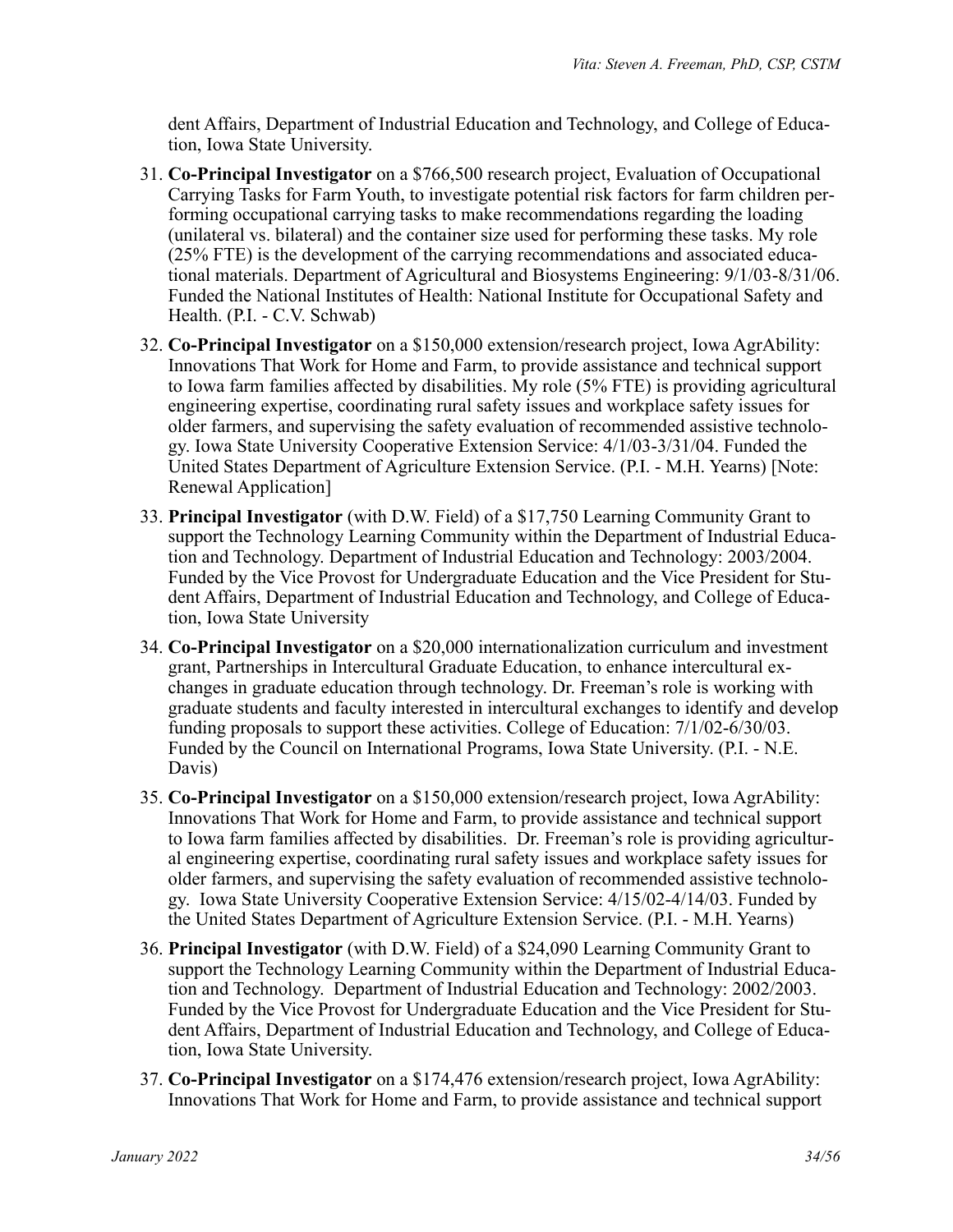to Iowa farm families affected by disabilities. Dr. Freeman's role is providing agricultural engineering expertise and coordinating rural safety issues and workplace safety issues for older farmers. Iowa State University Cooperative Extension Service: 4/1/01-3/31/02. Funded by the United States Department of Agriculture Extension Service. (P.I. - M.H. Yearns) [Note: Renewal Application]

- 38. **Principal Investigator** (with D.W. Field, M.J. Dyrenfurth) of a \$13,400 Learning Community Grant to support the Technology Learning Community within the Department of Industrial Education and Technology. Department of Industrial Education and Technology: 2001/2002. Funded by the Vice Provost for Undergraduate Education and the Vice President for Student Affairs, Iowa State University.
- 39. **Co-Principal Investigator** on a \$181,223 extension/research project, Iowa AgrAbility: Innovations That Work for Home and Farm, to provide assistance and technical support to Iowa farm families affected by disabilities. Dr. Freeman's role is providing agricultural engineering expertise and coordinating rural safety issues and workplace safety issues for older farmers. Iowa State University Cooperative Extension Service: 4/1/2000-3/31/2001. Funded by United States Department of Agriculture Extension Service. (P.I. - M.H. Yearns) [Note: Renewal Application]
- 40. **Principal Investigator** (with D.W. Field, M.J. Dyrenfurth) of a \$27,000 Learning Community Grant to support the Technology Learning Community within the Department of Industrial Education and Technology. Department of Industrial Education and Technology: 2000/2001. Funded by the Vice Provost for Undergraduate Education and the Vice President for Student Affairs, Iowa State University.
- 41. **Principal Investigator** (with D.W. Field, M.J. Dyrenfurth, and I. Lewis-McCormick) of a \$24,000 Learning Community Initiative Grant to develop a learning community designed to integrate new students into Industrial Technology. Department of Industrial Education and Technology: 1999/2000. Funded by the Vice Provost for Undergraduate Education and the Vice President for Student Affairs, Iowa State University.
- 42. **Principal Investigator** of a \$14,247 Experimental Distance Education Grant to develop on-line course material to allow off-campus students to take Safety in Manufacturing (ITEC 392) as a stand-alone on-line course. Department of Industrial Education and Technology: 1998/1999. Funded by Extended and Continuing Education, Iowa State University.
- 43. **Principal Investigator** of a \$5,235 research project to track the sales of tractors without roll-over protective structures in central Iowa to gauge the impact of proposed retrofit requirements for farm implement dealers prior to the resale of used equipment. Department of Industrial Education and Technology: 1998. Funded by the College of Education, Iowa State University.
- 44. **Co-Director** (with D.A. Maier) of a \$71,000 research contract to determine optimal methods of rescue for individuals entrapped in commercial grain facilities. Activities included: writing the proposal, analyzing entrapment data, and the development of a training video and other educational materials. Department of Agricultural and Biological Engineering, Purdue University: 1995-1997. Funded by the National Grain and Feed Foundation.

# **Faculty Associate (\$817,303)**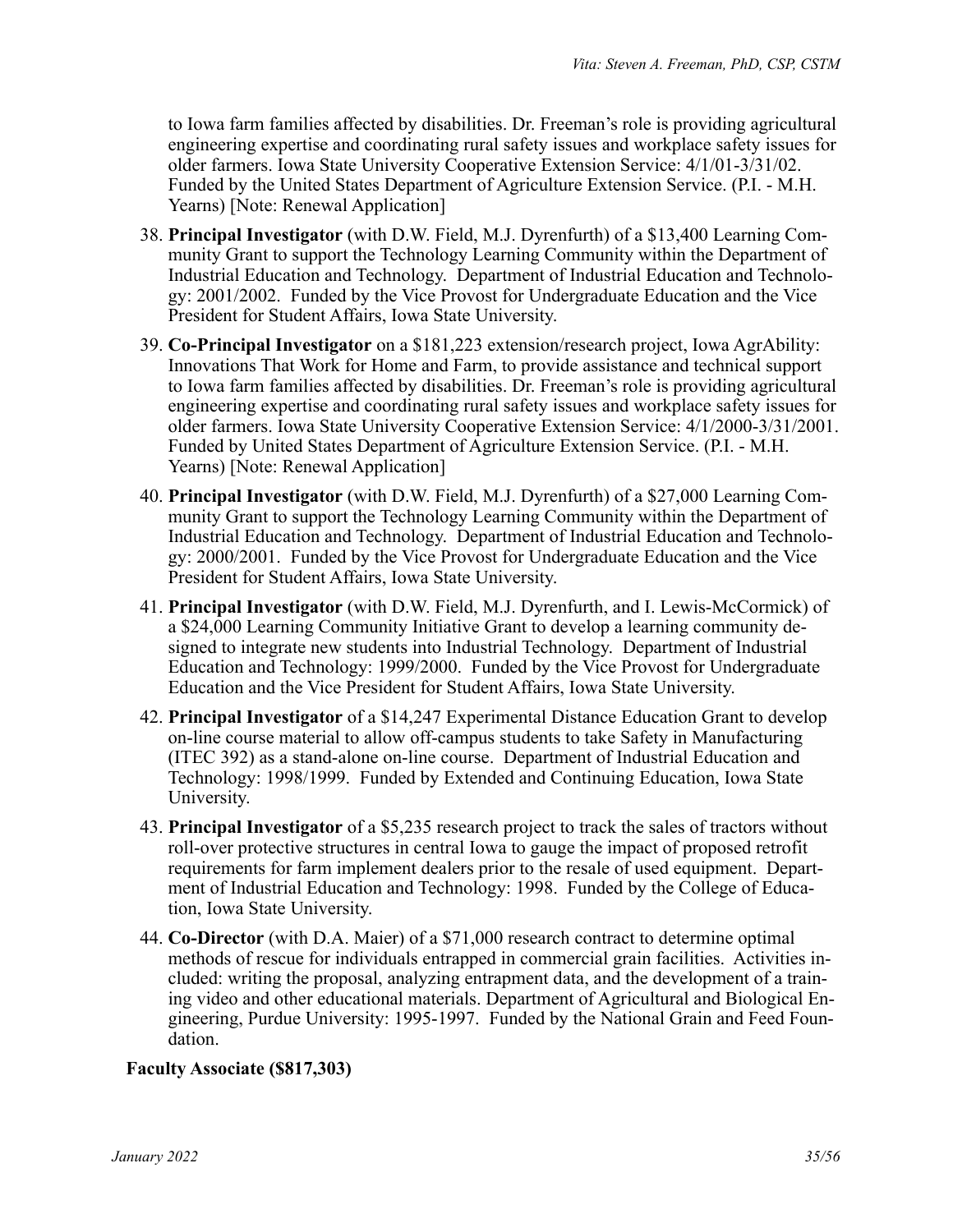- 45. **Faculty Associate** on a \$7,500 curriculum development grant to help develop an undergraduate minor in Learning and Leadership Sciences. Departments of Food Science and Human Nutrition, Natural Resource Ecology Management, Horticulture, Agricultural and Biosystems Engineering, and Educational Leadership and Policy Studies: 1/1/08-6/30/09. Funded by the College of Agricultural and Life Sciences, Iowa State University. (P.I. - S. Hendrich)
- 46. **Faculty Associate** on a \$14,483 instructional training grant to participate in the SENCER Summer Institute to develop a course on *International Development and Sustainable Engineering*. Department of Agricultural and Biosystems Engineering: 8/1/05 - 8/31/05. Funded by National Center for Science and Civic Engagement, National Science Foundation. (P.I. - B.L. Steward)
- 47. **Faculty Associate** on a \$25,000 2001/2002 Miller Faculty Fellowship development grant, Learning-Centered Assessment: Teaching Goals, Educator Action. Collaborating departments: Educational Leadership and Policy Studies; Food Science and Human Nutrition; Electrical Engineering and Computer Engineering; Industrial Education and Technology; Hotel, Restaurant, and Institutional Management; Agricultural and Biosystems Engineering; Forestry; and Agronomy. Funded by the Provost's Office and the Center for Teaching Excellence, Iowa State University. (P.I. - B.L. Licklider)
- 48. **Faculty Associate** on a \$530,000 extension project addressing Y2K issues for agricultural producers and small to midsize agribusinesses, manufactures, and other service organizations and businesses. Dr. Freeman's role was developing Y2K action planning and assessment curriculum appropriate for the target audiences and overall organization of the curriculum materials as part of the \$171,500 curriculum development subcontract under the direction of D.W. Field. Iowa State University Cooperative Extension Service: 2/1/99-6/30/2000. Funded by United States Department of Agriculture Extension Service. (P.I. - W. Bakker and S.R. Johnson)
- 49. **Faculty Associate** on a \$240,320 extension/research project, Iowa AgrAbility: Innovations That Work for Home and Farm, to provide assistance and technical support to Iowa farm families affected by disabilities. Dr. Freeman's role is providing agricultural engineering expertise and coordinating rural safety issues and workplace safety issues for older farmers. Iowa State University Cooperative Extension Service: 4/1/1999-3/31/2000. Funded by United States Department of Agriculture Extension Service. (P.I. - M.H. Yearns) [Note: Renewal Application]

# *Graduate Committees (n=116)*

#### **Major Professor (n=35)**

- 1. Benjamin, Remon N. Current Ph.D. student, Industrial and Agricultural Technology, Iowa State University.
- 2. Harvey, Matthew E. Current Ph.D. student, Industrial and Agricultural Technology, Iowa State University.
- 3. Hirakawa Sugajara, Tammy. Current Ph.D. student, Industrial and Agricultural Technology, Iowa State University.
- 4. Senecal, Caleb. Current M.S. student, Industrial and Agricultural Technology, Iowa State University.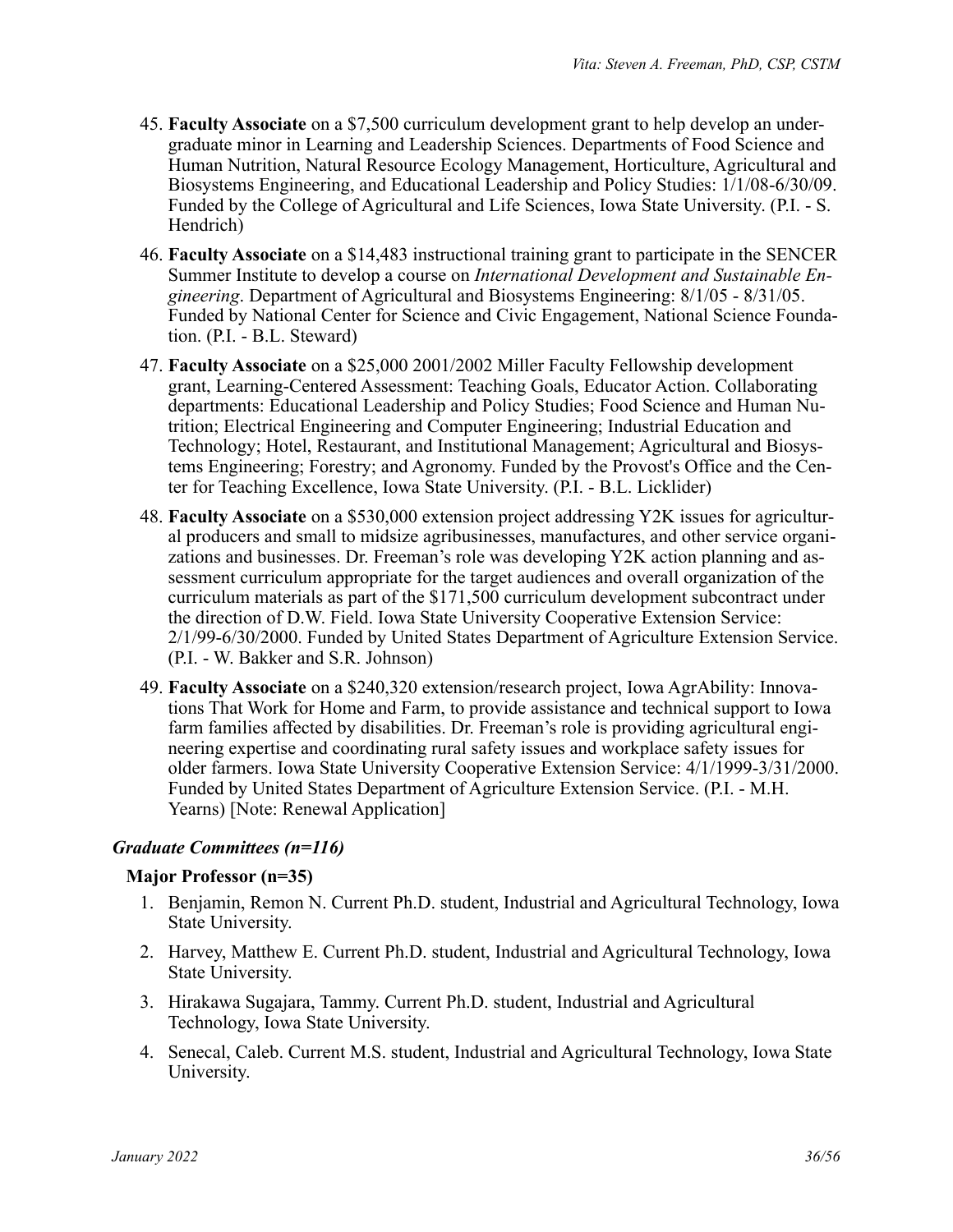- 5. Best, R. David. 2021. **M.S.** Industrial and Agricultural Technology, Iowa State University.
- 6. Davoudi Kakhki, Fatemeh. 2018. *Predictive analytics in agribusiness industries*. **Ph.D.** Industrial and Agricultural Technology, Iowa State University.
- 7. Schaufenbuel, Jason. 2017. *Analysis of commercial lines insurance claims in the nursing home industry*. **Ph.D.** Industrial and Agricultural Technology, Iowa State University.
- 8. Simpson, Stephen A. 2015. *A study of safety climate and employees' trust of their organizational leadership in university research laboratories*. **Ph.D.** Industrial and Agricultural Technology, Iowa State University.
- 9. Laingen, Mark A. 2014. *Assessing engineering students' demonstration of workplace competencies in experiential learning environments through internships and cooperative work experiences*. **Ph.D.** Industrial and Agricultural Technology, Iowa State University.
- 10. Weldon, Linda C. 2014. *Measuring difference in knowledge achievement and satisfaction between viewing interactive and linear online learning modules*. **M.S.** Industrial and Agricultural Technology, Iowa State University.
- 11. DeBower, Anthony K. 2014. **M.S.** Industrial and Agricultural Technology, Iowa State University.
- 12. Boylon-Ashraf, Anne C. (Peggy). 2013. *A new paradigm in teaching large engineering mechanics courses*. **Ph.D.** Industrial and Agricultural Technology, Iowa State University.
- 13. Mujeeb, Ahad B. 2013. **M.S.** Industrial and Agricultural Technology, Iowa State University.
- 14. Braymen, Nathan T. 2012. **M.S.** Industrial and Agricultural Technology, Iowa State University.
- 15. Madsen, Jocelyn D. 2011. **M.S.** Industrial and Agricultural Technology, Iowa State University.
- 16. Ibrahim, Norhayati. 2011. *Exploring factors affecting part-time students' academic success in Malaysian polytechnic institutions*. **Ph.D.** Industrial and Agricultural Technology, Iowa State University.
- 17. Withers, James H. 2011. *Chemical safety training: Lessons learned from a model for evaluating effectiveness*. **Ph.D.** Industrial Education and Technology, Iowa State University.
- 18. Goodwin, Mary E. 2008. *Gender role conflict, depression and personality's effect on help seeking behaviors, attitudes and academic performance*. **Ph.D.** Industrial Education and Technology, Iowa State University.
- 19. Ancar, LeQuetia N. 2008. *Social and academic factors of success and retention for students of color at a predominantly white institution in agricultural and engineering based disciplines*. **Ph.D.** Industrial and Agricultural Technology, Iowa State University.
- 20. Sgro, Sergio D. 2006. *The efficacy of teaching oxyacetylene welding prior to gas metal arc welding for introductory materials and process courses in industrial technology*. **Ph.D.** Industrial and Agricultural Technology, Iowa State University.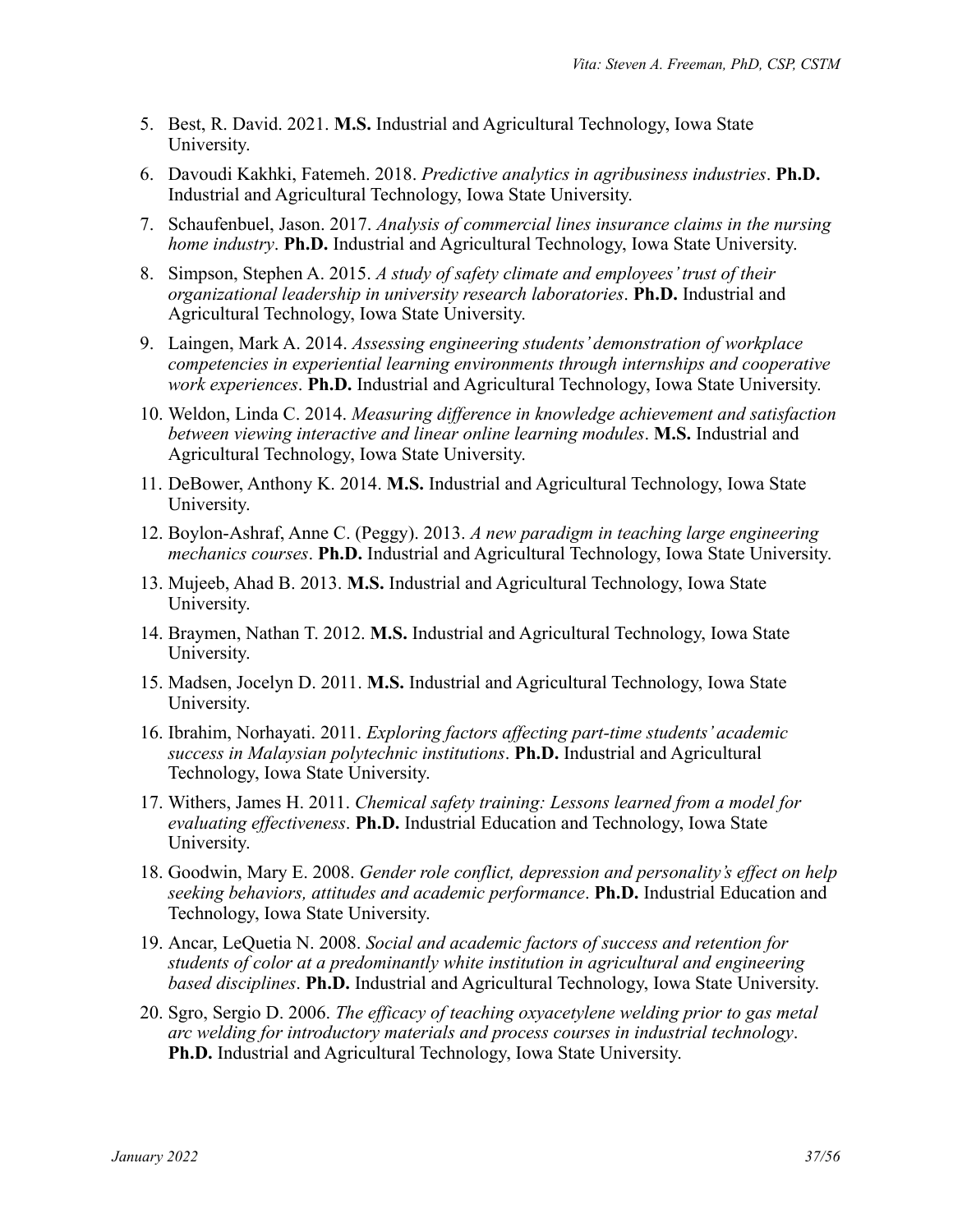- 21. Flann, Steven G. 2006. *An analysis of effect of local exhaust ventilation on tritium surface contamination in a governmental facility*. **M.S.** Industrial Education and Technology, Iowa State University.
- 22. Jiang, Qi. 2006. *Statistical analysis of safety and health issues*. **Ph.D.** Statistics and Industrial Education and Technology, Iowa State University
- 23. Hill-Lott, Chandra W. 2006. *An evaluation of the safety content in the National Association of Industrial Technology certification exam.* **M.S.** Industrial Education and Technology, Iowa State University.
- 24. Hoffa, David W. 2006. *Synopsis laboratory reports: Effects on student learning and curricular benefits*. **Ph.D.** Industrial Education and Technology, Iowa State University.
- 25. Vlad, Maria. 2005. **M.S.** Industrial Education and Technology, Iowa State University.
- 26. Ancar, LeQuetia N. 2004. *Investigating personal and professional connections through the Technology Learning Community*. **M.S.** Industrial Education and Technology, Iowa State University.
- 27. Peters, James G. 2004. **M.S.** Interdisciplinary Graduate Studies, Iowa State University.
- 28. Judge, Jon L. P. 2004. *An investigation of the physical parameters of PTO entanglements*. **M.S.** Industrial Education and Technology, Iowa State University.
- 29. Nagel, Stephen G. 2004. *The correlation of flammable liquid residential fires with socioeconomic and climate factors*. **M.S.** Industrial Education and Technology, Iowa State University.
- 30. Kaune, Jeffery S. 2004. **M.S.** Industrial Education and Technology, Iowa State University.
- 31. Kornegay, Alton L. 2003. *A study of the impact of minority undergraduate student interventions on academic success as measured by cumulative GPA*. **Ph.D.** Industrial Education and Technology, Iowa State University.
- 32. Hite, Daniel A. 2003. **M.S.** Industrial Education and Technology, Iowa State University.
- 33. Wright, James O. 2003. *Evaluation of workplace safety performance: A case study of an auditing process*. **Ph.D.** Industrial Education and Technology, Iowa State University.
- 34. Bounds, Frederick S. 2000. *Safety management in rural hospitals: An exploration of the relationships between the workers' compensation experience rating and hospital loss control management practices*. **M.S.** Industrial Education and Technology, Iowa State University.
- 35. Shelton, Patrick A. 1998. **M.S.** Industrial Education and Technology, Iowa State University.

#### **Committee Membership (n=81)**

- 1. Fairman, Jason. Current Ph.D. student, School of Education, Iowa State University.
- 2. Leifeld, Robert. Current Ph.D. student, School of Education, Iowa State University.
- 3. Miller, Jan. Current Ph.D. student, Occupational Safety, University of the West of Scotland.
- 4. Olaniba, Oyetunji Steven. Current Ph.D. student, Industrial and Agricultural Technology, Iowa State University.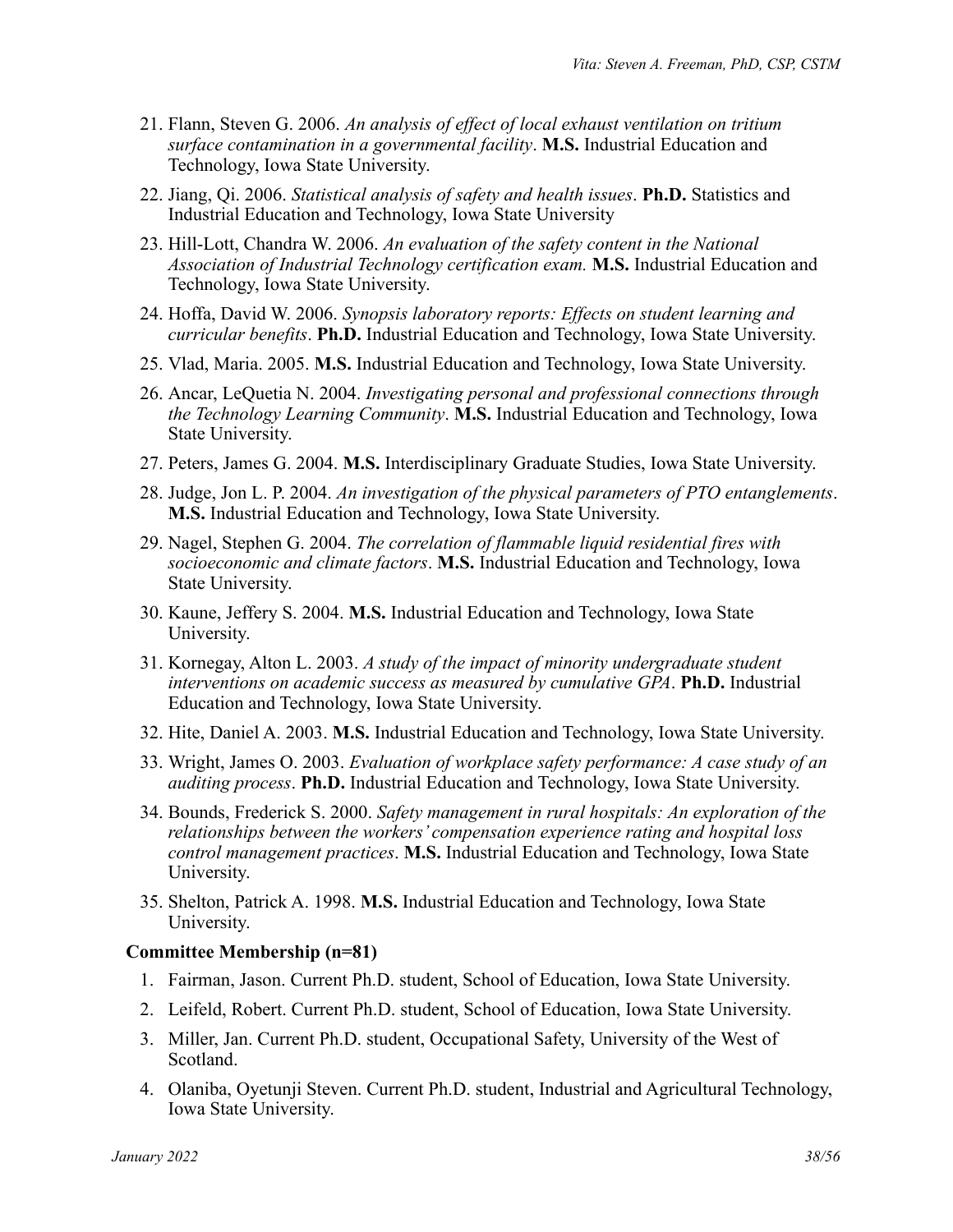- 5. Ridgely, Lance W. Current Ph.D. student, School of Education, Iowa State University.
- 6. Schnell, Marlana D. Current Ph.D. student, School of Education, Iowa State University.
- 7. Sager, Julia L. Current M.S. student, Industrial and Agricultural Technology, Iowa State University.
- 8. Schultz, Michael S. Current M.S. student, Industrial and Agricultural Technology, Iowa State University.
- 9. Walls, Kayla. 2020. Understanding parent influences on youth decisions to enter agricultural grain storage facilities. **M.S.** Industrial and Agricultural Technology, Iowa State University.
- 10. Ryan, Saxon J. 2020. Student strengths and success: Characterization of student strengths, leadership domains and perceptions. **Ph.D.** Industrial and Agricultural Technology, Iowa State University.
- 11. Yedla, Anurag D. 2019. Predicting injury outcomes in mining industry a machine learning approach. **M.S.** Computer Science, Iowa State University.
- 12. Mohd-Zainudin, Nurhaizan. 2019. Identification and analysis of worker safety hazards in midwest agricultural construction work sites. **Ph.D.** Industrial and Agricultural Technology, Iowa State University.
- 13. Kim, Laura M. 2018. Utility of stress in occupational and life decisions of correctional officers. **M.S.** Industrial and Agricultural Technology, Iowa State University.
- 14. Judge, Jon L. P. 2018. *Examination of safety climate through mixed methods and informed constructivist grounded theory*. **Ph.D.** Industrial and Agricultural Technology, Iowa State University.
- 15. Devlin, Steven L. 2017. *Modeling of filament deposition rapid prototyping process with a closed form solution*. **Ph.D.** Industrial and Agricultural Technology, Iowa State University.
- 16. Haughery, John R. 2017. *Student motivation and academic success: Examining the influences, differences, and economics of mechatronic experiences in fundamental undergraduate courses*. **Ph.D.** Industrial and Agricultural Technology, Iowa State University.
- 17. Geisinger, Lee. 2017. *Investigating administrators and faculty perception regarding applied baccalaureate degrees at a midwestern university*. **Ph.D**. School of Education, Iowa State University.
- 18. Reynolds, Karen R. 2017. *Case study on early reports: the midwest community college*. **Ph.D**. School of Education, Iowa State University.
- 19. Carson, David. 2017. *The influence of college readiness and institutional intervention upon intention to persist among GED credentialed community college students*. **Ph.D**. School of Education, Iowa State University.
- 20. Ramaswamy, Sai Kumar. 2017. *Statistical analysis and decision tree modeling of workers' compensation claims data for improving safety outcomes in agribusiness industries*. **Ph.D.** Industrial and Agricultural Technology, Iowa State University.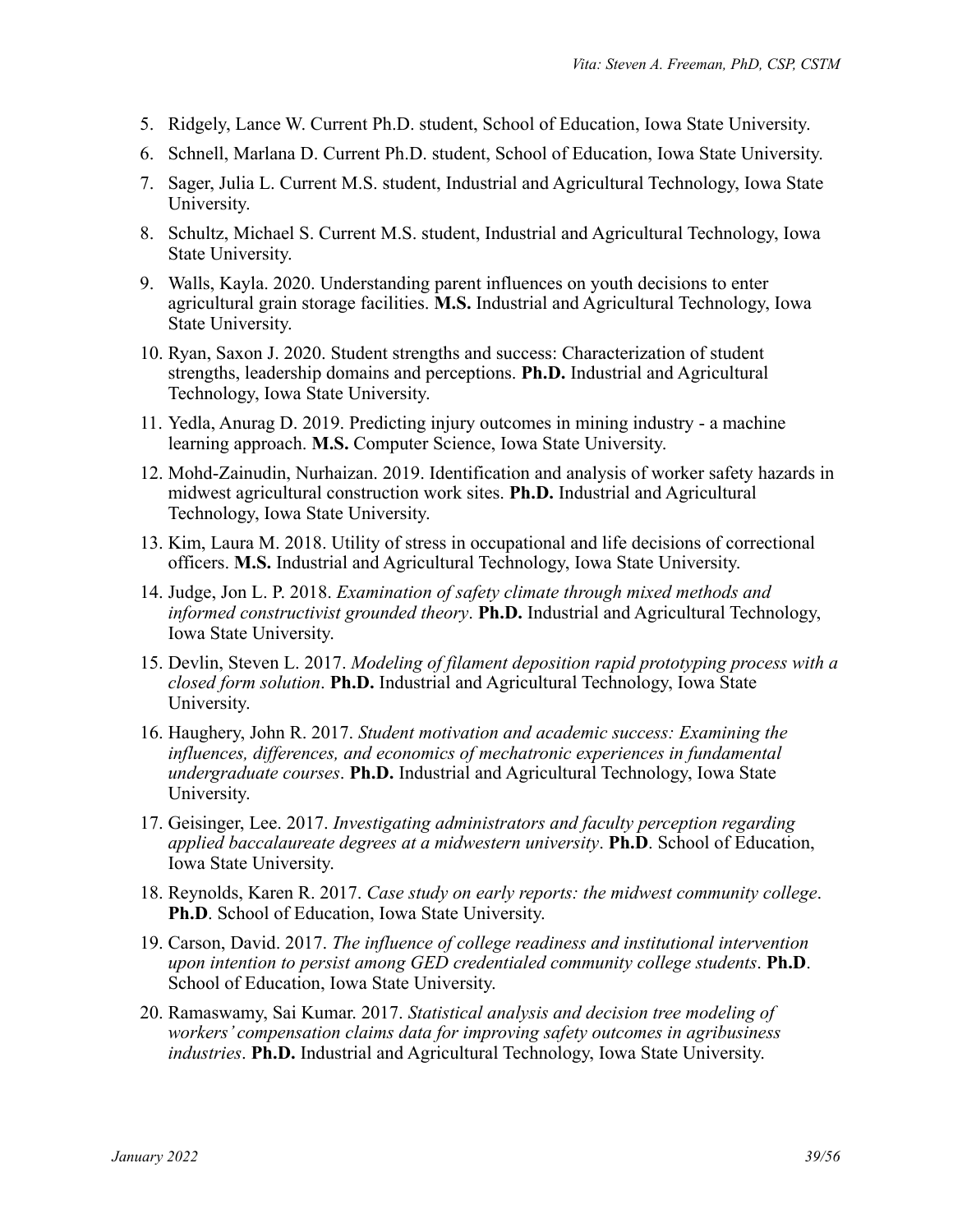- 21. Weatherly, Mark A. 2016. *The effect of athletic identity, occupational decision-making self-efficacy on academic motivation among revenue and nonrevenue-status sport NCAA Division II student-athletes*. **Ph.D.** School of Education, Iowa State University.
- 22. Upah, Sylvester C. 2016. *The impact of predictive analytics based advising on the selection of major among first-year, first-term students in engineering*. **Ph.D.** School of Education, Iowa State University.
- 23. Gorenz, Sally A. 2015. **M.S.** Agricultural Education, Iowa State University.
- 24. Seliger, Jared D. 2015. *The role of professional development in adjunct nursing faculty identity salience*. **Ph.D.** School of Education, Iowa State University.
- 25. Twait, Christine L. 2014. *Socialized scholarship: The role of departmental socialization on the institutionalization of Boyer's scholarship at one large research institution*. **Ph.D.** School of Education, Iowa State University.
- 26. Ramaswamy, Sai Kumar. 2014. *Pre-professional perception of safety and quality concerns in agricultural work environments*. **M.S.** Industrial and Agricultural Technology, Iowa State University.
- 27. Laugerman, Marcia R. 2012. *Academic and social integration variables influencing the success of community college transfer students in undergraduate engineering programs*. **Ph.D.** Industrial and Agricultural Technology, Iowa State University
- 28. Thomas, Phil. 2012. *Seamless transfer or crooked seams? The differentiated outcomes of associated's degree types completing the baccalaureate degree*. **Ph.D.** Educational Leadership and Policy Studies, Iowa State University.
- 29. Baughman, Jacqulyn A. 2012. *Student professional development: Competency-based learning and assessment in an undergraduate industrial technology course*. **Ph.D.** Industrial and Agricultural Technology and Biorenewable Resources and Technology, Iowa State University.
- 30. Shawn Bayouth. 2011. *Examining firefighter decision making process and choice in virtual reality*. **Ph.D.** Industrial and Agricultural Technology, Iowa State University.
- 31. Demmer, Brian J. 2011. *Comparison and analysis of biobased/biodegradable and petrochemical cutlery flexibility*. **M.S.** Industrial and Agricultural Technology, Iowa State University.
- 32. Chen, Kuen-Min (Alfie). 2011. *The development of an on-line RFID-based facility performance monitoring system*. **M.S.** Industrial and Agricultural Technology, Iowa State University.
- 33. Mosher, Gretchen. 2011. *Measurement and analysis of the relationship between employee perceptions and safety and quality decision-making in the country grain elevator.* **Ph.D.** Industrial and Agricultural Technology, Iowa State University.
- 34. Rockwood, Pamela R. 2010. *Board and superintendent perceptions of the Illinois Professional Standards for school leaders critical for superintendent success.* **Ph.D.** Educational Leadership and Policy Studies, Iowa State University.
- 35. Kepner, Gregory G. 2010. **M.Ed.** Educational Leadership and Policy Studies, Iowa State University.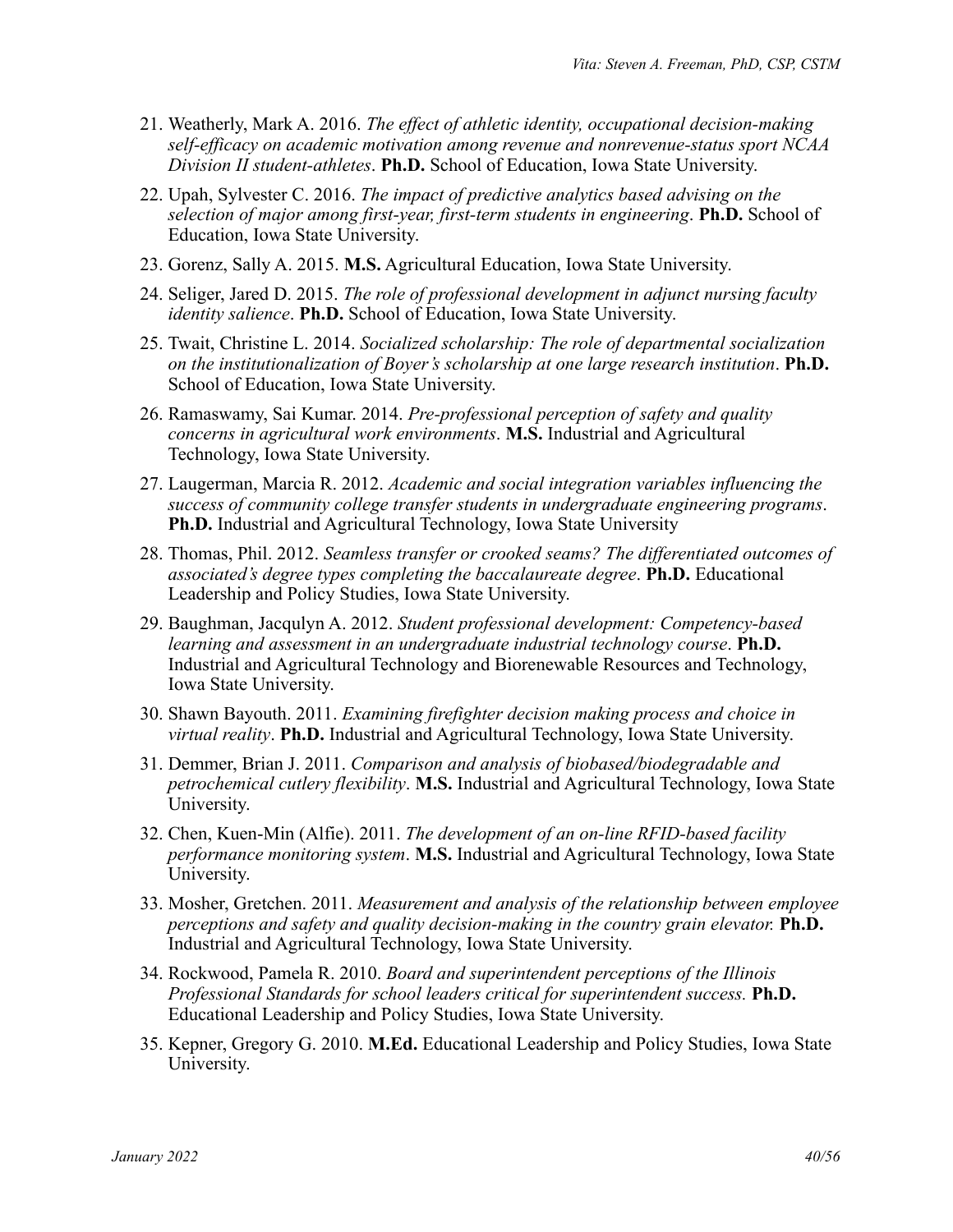- 36. Zuo, Jianying (Angela). 2010. *Analysis of window-observation recurrence data*. **Ph.D.** Statistics, Iowa State University.
- 37. Shady, Brett. 2009. *The Development of a RFID based leanness monitoring system*. **M.S**. Industrial and Agricultural Technology, Iowa State University.
- 38. Mead, Randy A. 2009. *A comparison of enrollment and academic success of dual credit and non-dual credit students at Des Moines Area Community College*. **Ph.D.** Educational Leadership and Policy Studies, Iowa State University.
- 39. Maguire, Kenneth J. 2009. *Economic impact of a community college experience: Understanding the factors that influence the post-college earnings of Iowa community college career and technical students from selected career clusters.* **Ph.D.** Educational Leadership and Policy Studies, Iowa State University.
- 40. Mills, Troy R. 2007. *The effects of safety climate on safety decision making*. **M.S.** Industrial and Agricultural Technology, Iowa State University.
- 41. Cena, Lorenzo. 2007. *A full Bayesian assessment of the effect of highway bypasses on crashes, crash rates and citizens' safety in Iowa communities*. **M.S.** Industrial Education and Technology, Iowa State University.
- 42. Voraphani, Natthapongs. 2007 *Color vision screening using eye movements*. **Ph.D.** Industrial and Agricultural Technology, Iowa State University.
- 43. Samuel, Carlos. 2007 *Frequency analysis of hazardous material transportation incidents as a function of distance from origin to site of impact*. **M.S.** Industrial and Agricultural Technology, Iowa State University.
- 44. Laux, Chad M. 2007. *The impacts of a formal quality management system: A case study of implementing ISO 9000 at Farmer's Cooperative*. **Ph.D**. Industrial and Agricultural Technology, Iowa State University.
- 45. Klein, Karly L. 2007. **M.Ed.** Educational Leadership and Policy Studies, Iowa State University.
- 46. Harmon, Gregory D. 2007. **M.S.** Interdisciplinary Graduate Studies, Iowa State University.
- 47. Batemon, Brice. 2006. **M.S.** Interdisciplinary Graduate Studies, Iowa State University.
- 48. Maxson, Connie G. 2006. *Schoolboard member and superintendent dispositions relating to student achievement*. **Ph.D.** Educational Leadership and Policy Studies, Iowa State University.
- 49. Ocken, Scott J. 2006. **M.Ed.** Educational Leadership and Policy Studies, Iowa State University.
- 50. Li, Wenqing. 2006. **M.S.** Statistics, Iowa State University.
- 51. Ramos, Barbara K. 2006. *Academic achievement of year-round and traditional calendar elementary students in a school-within-a-school setting*. **Ph.D.** Educational Leadership and Policy Studies, Iowa State University.
- 52. Chang, Shu-Hui H. (Susan). 2006. *An assessment of the effectiveness of interaction in distance education based on student satisfaction with the learner-centered paradigm*. **Ph.D.** Industrial Education and Technology, Iowa State University.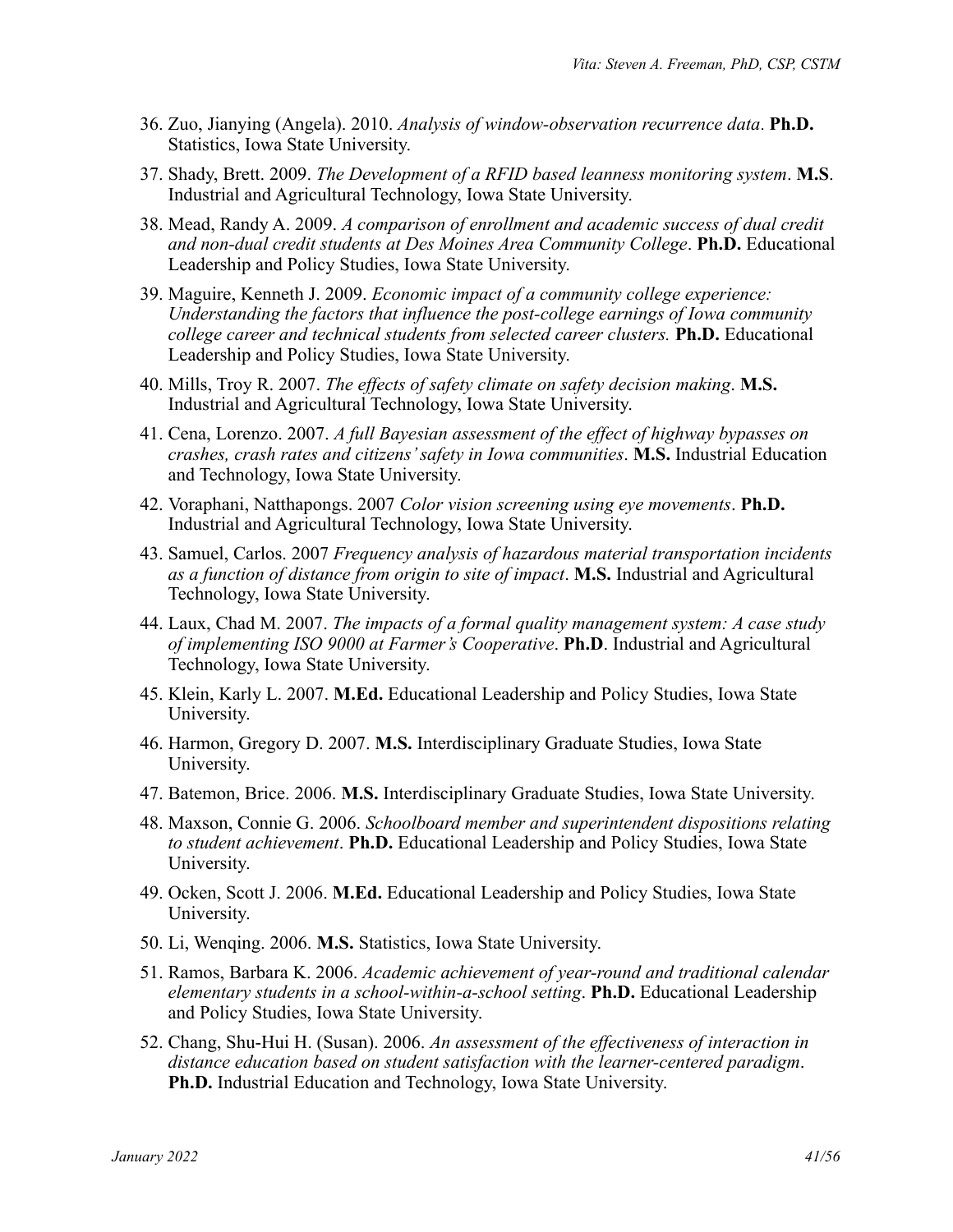- 53. Lee, Sooyen (Samson). 2006. *In-process tool condition monitoring systems in CNC turning operations*. **Ph.D.** Industrial Education and Technology, Iowa State University.
- 54. Meyer, Daniel J. 2006. **M.Ed.** Educational Leadership and Policy Studies, Iowa State University.
- 55. Johnson, Brian L. 2006. **M.Ed.** Educational Leadership and Policy Studies, Iowa State University.
- 56. Tiala, Sylvia T. 2005. *Virtual reality in the k-12 classroom*. **Ph.D.** Industrial Education and Technology, Iowa State University.
- 57. Herold, Therese. 2005. **M.Ed.** Educational Leadership and Policy Studies, Iowa State University.
- 58. Zhang, Zhe (Julie). 2005. *In-process pokayoke development in multiple automatic manufacturing processes*. **Ph.D.** Industrial Education and Technology, Iowa State University.
- 59. Kirby, E. Dan. 2005. *Development of a fuzzy-nets-based in-process adaptive surface roughness controls system for CNC turning operations*. **Ph.D.** Industrial Education and Technology, Iowa State University.
- 60. Eljaam, Bassam A. 2005. *Customer satisfaction with cellular network performance: Issues and analysis*. **Ph.D.** Industrial Education and Technology, Iowa State University.
- 61. Thamma, Ravindra. 2004. *Theory and prediction of position error for automated guided vehicles with ultrasonic sensing based on time-of-flight theory*. **Ph.D.** Industrial Education and Technology, Iowa State University.
- 62. Kennedy, Sara K. 2004. **M.Ed.** Educational Leadership and Policy Studies, Iowa State University.
- 63. Chrusciel, Donald. 2004. *Considerations for dealing with significant organizational change*. **Ph.D.** Industrial Education and Technology, Iowa State University.
- 64. Wunn, Lisa J. 2004. **M.Ed.** Educational Leadership and Policy Studies, Iowa State University.
- 65. Larson, David J. 2004. **M.S.** Industrial Education and Technology, Iowa State University.
- 66. Earney, Nancy J. 2004. **MPA**. Political Science, Iowa State University.
- 67. Glackin, Douglas A. 2003. **M.Ed.** Educational Leadership and Policy Studies, Iowa State University.
- 68. Steffen, John J. 2003. **M.Ed.** Educational Leadership and Policy Studies, Iowa State University.
- 69. Kiger, Jill L. 2003. **M.Ed.** Educational Leadership and Policy Studies, Iowa State University.
- 70. Jeschke, Korey K. 2003. **M.Ed.** Educational Leadership and Policy Studies, Iowa State University.
- 71. Neel, Scott G. 2003. **M.Ed.** Educational Leadership and Policy Studies, Iowa State University.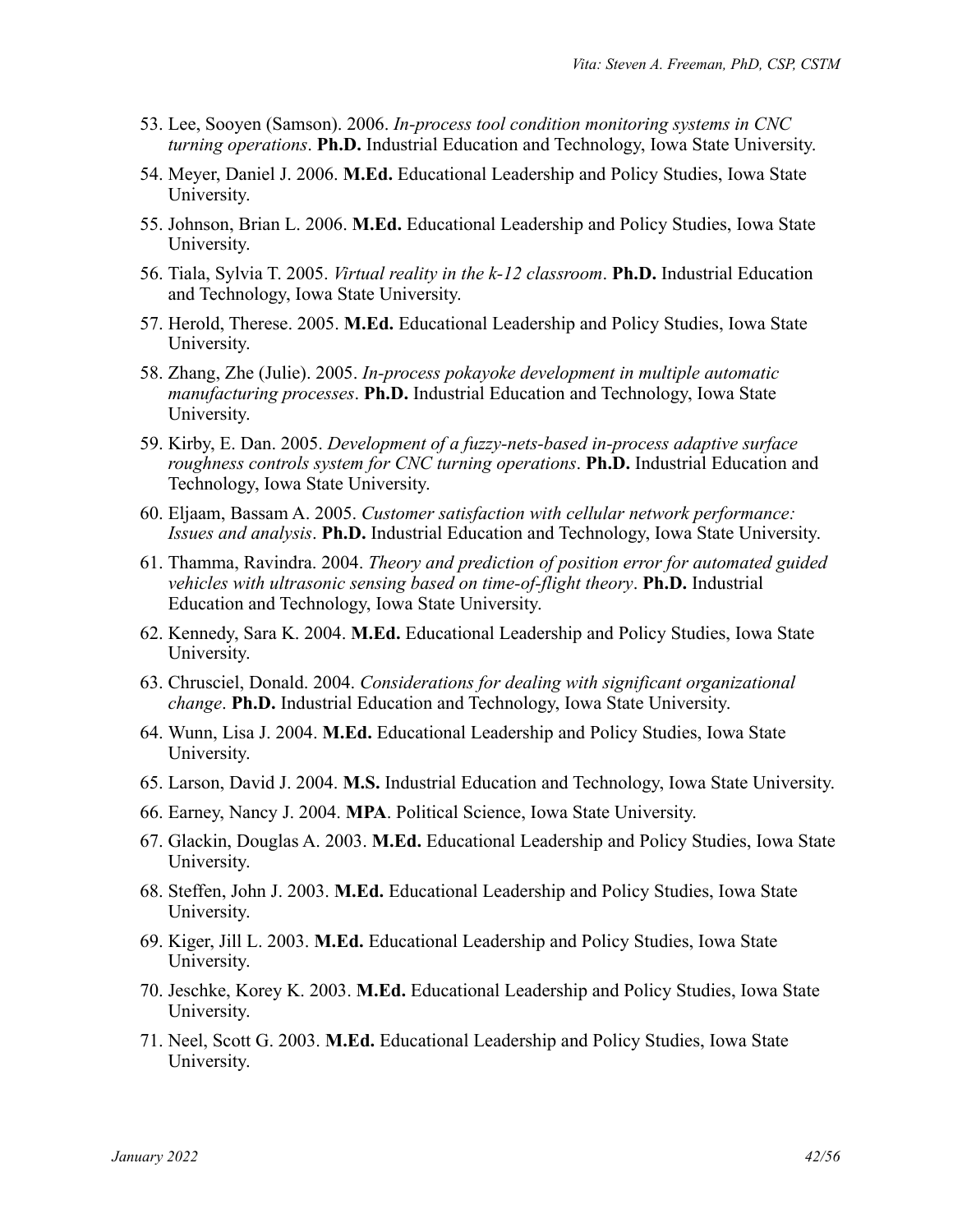- 72. McCue, Douglas L. 2003. *The National Association of Industrial Technology certification exam: Quality control assessment using item response theory and classical test theory methodologies*. **Ph.D.** Industrial Education and Technology, Iowa State University.
- 73. Lin, Shu-Huei (Lisa). 2003. *The relationships between student perception of constructivist learning environment, self-directed learning readiness, problem solving skills, and teamwork skills*. **Ph.D.** Industrial Education and Technology, Iowa State University.
- 74. Hoekstra, Erik. 2003. *An exploration of the value profit chain for training transfer: A study of the relationship of workplace transfer climate to business goals and objectives in one firm.* **Ph.D.** Educational Leadership and Policy Studies, Iowa State University.
- 75. Kerper, Marsha A. 2002. **M.Ed.** Educational Leadership and Policy Studies, Iowa State University.
- 76. Rogers, Jennifer L. 2001. *Gait changes with unilateral and bilateral upper extremity loading*. **M.S.** Health and Human Performance, Iowa State University.
- 77. Ehmer, Judith M. 2000. *Construction site safety from a project management perspective*. **M.S.** Construction Engineering & Management, Iowa State University.
- 78. Colón, Jr., Israel. 1998. *The study of standards in vocational-technical teacher preparation*. **Ph.D.** Industrial Education and Technology, Iowa State University.
- 79. Colen, Jr., Charles R. 1998. *A study to ascertain the viability of ultrasonic nondestructive testing to determine the mechanical characteristics of wood/agricultural hardboards with soybean based adhesives*. **Ph.D.** Industrial Education and Technology, Iowa State University.
- 80. Pollard, Thomas L. 1998. **M.Ag.** Professional Agriculture, Iowa State University.
- 81. Wilson, Dru M. 1998. *The effects of tensile, shear, and adhesive mechanical properties when recycled epoxy/fiberglass is used as an alternative for microballoons in fiberglass foam core sandwiches*. **Ph.D.** Industrial Education and Technology, Iowa State University.

# *Mentoring Responsibilities*

- 1. Director of the Graduate College Emerging Leaders Academy. 2019 present.
- 2. Damiano, Luis. Graduate College Emerging Leaders Academy. 2022. Graduate College, Iowa State University.
- 3. Dantes, Princess Tiffany. Graduate College Emerging Leaders Academy. 2020. Graduate College, Iowa State University.
- 4. Haughery, John R. Faculty Mentoring Program. 2019 2020. Department of Agricultural and Biosystems Engineering, Iowa State University.
- 5. Sissel, Kelsey. Graduate College Emerging Leaders Academy. 2019. Graduate College, Iowa State University.
- 6. Finseth, Tor. Preparing Future Faculty Program. 2018 2019. Ph.D. Department of Aerospace Engineering, Iowa State University.
- 7. Upadhyay, Pawan. Preparing Future Faculty Program. 2017 2018. Ph.D. Department of Agricultural and Biosystems Engineering, Iowa State University.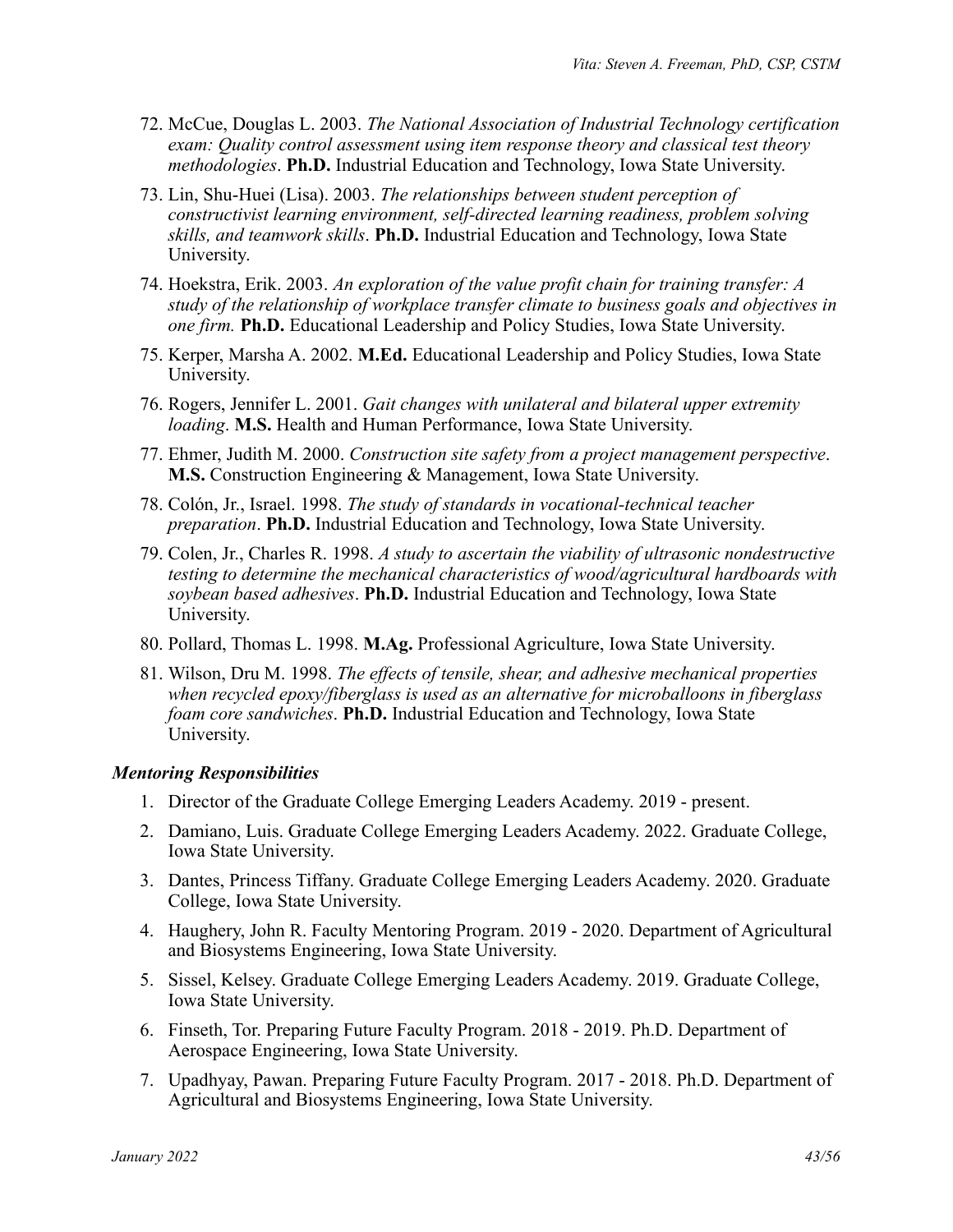- 8. Ryan, Saxon. Preparing Future Faculty Program. 2017-2018. Ph.D. Department of Agricultural and Biosystems Engineering, Iowa State University.
- 9. Ilgu, Muslum. Graduate College Emerging Leaders Academy. 2016. Graduate College, Iowa State University.
- 10. Gillon, Kathleen. University Innovation Alliance Post Doctoral Fellow. 2015 2016. Office of the President.
- 11. Keren, Nir. Faculty Mentoring Program. 2005 2015. Office of the Provost (2005-2006) and Department of Agricultural and Biosystems Engineering (2005 - 2015), Iowa State University.
- 12. Gillette, Meghan. Graduate College Emerging Leaders Academy. 2014. Graduate College, Iowa State University.
- 13. Baughman, Jacqulyn. Faculty Mentoring Program. 2012 2014. Department of Agricultural and Biosystems Engineering, Iowa State University.
- 14. Fowler, Chris. Emerging Leaders Academy. 2012 2013. Office of the Provost, Iowa State University.
- 15. Bayouth, Shawn. Preparing Future Faculty Program. 2008 2010. Ph.D. Department of Agricultural and Biosystems Engineering, Iowa State University.
- 16. Laux, Chad M. Preparing Future Faculty Program, 2005 2006. Ph.D. Department of Agricultural and Biosystems Engineering, Iowa State University.
- 17. Teaching mentor for departmental graduate teaching assistants and temporary instructors. 2004-2005. Department of Agricultural and Biosystems Engineering, Iowa State University.
- 18. Hoffa, David W. Preparing Future Faculty Program, 2004. Ph.D. Department of Agricultural and Biosystems Engineering, Iowa State University.
- 19. Siemek, Abby A. Freshman Honors Program, Spring 2004, Department of Industrial and Manufacturing Systems Engineering, Iowa State University.
- 20. Franco, Robert. Preparing Future Faculty Program, 2001 2002. MFA. Department of Interior Design, Iowa State University.
- 21. Dorenbush, Richelle M. Freshman Honors Program, Spring 2000, Department of Health and Human Performance, Iowa State University.

# *Teaching Responsibilities*

**Courses Taught at Iowa State University** (Primary Teaching Responsibilities)

| <b>Semester</b> | <b>Course number and Title</b>                           | <b>Credit</b> | Enrollment |
|-----------------|----------------------------------------------------------|---------------|------------|
| Fall 2021       | <b>ABE/TSM 694 Teaching Practicum</b>                    | 1/2/3         | 1/2/3      |
|                 | TSM 493D Occupational Safety Certificate Portfolio*      |               | 6          |
| Summer 2021     | TSM 493D Occupational Safety Certificate Portfolio*      |               |            |
|                 | TSM 657 Curriculum Develop. in Technology & Engineering* | 3             |            |
| Spring 2021     | <b>ABE/TSM 694 Teaching Practicum</b>                    |               |            |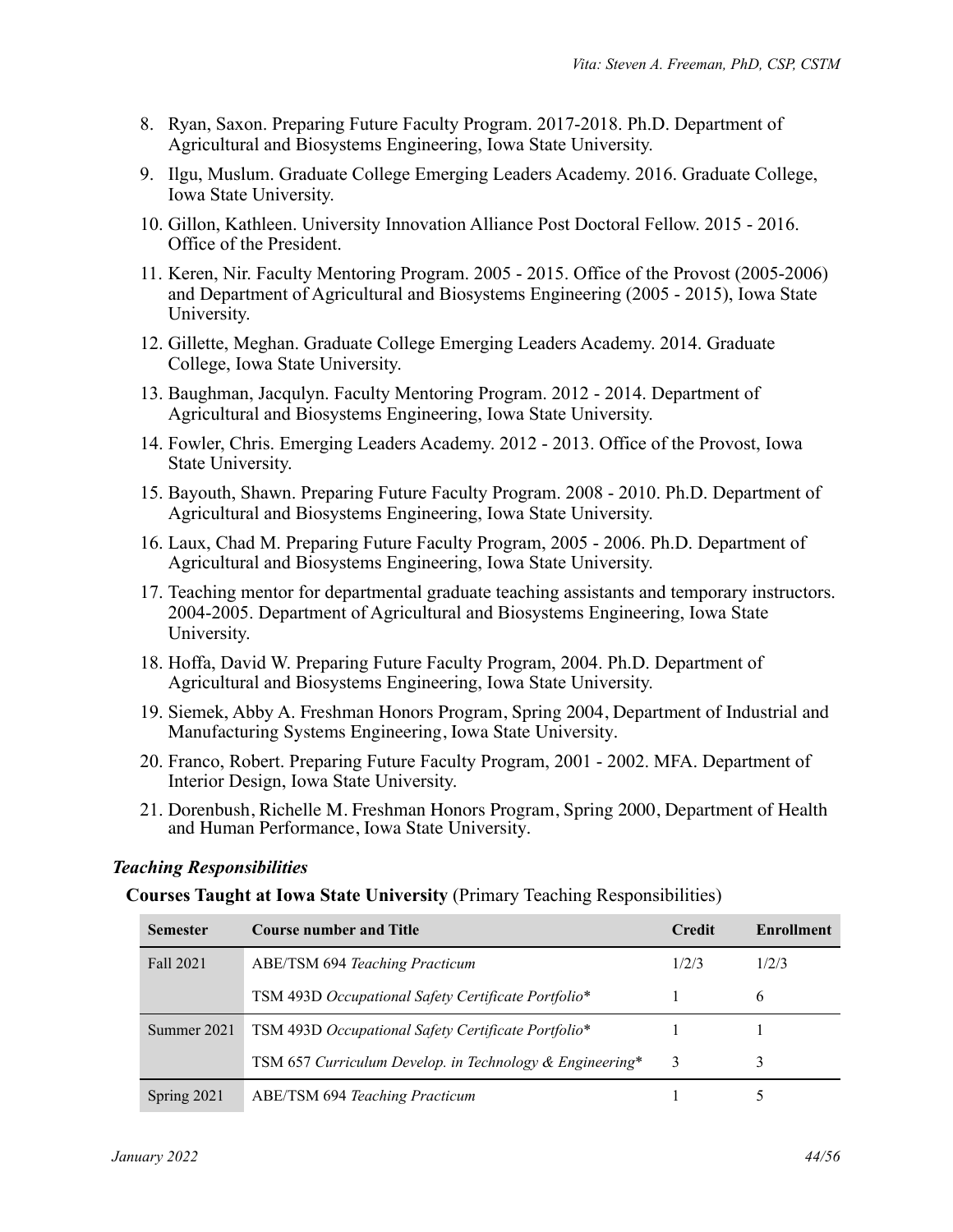| <b>Semester</b>  | <b>Course number and Title</b>                            | <b>Credit</b>  | <b>Enrollment</b> |
|------------------|-----------------------------------------------------------|----------------|-------------------|
|                  | TSM 493D Occupational Safety Certificate Portfolio*       | 1              | 3                 |
|                  | TSM 575 Safety and Public Health Issues in Modern Society | $\overline{2}$ | 5                 |
| Fall 2020        | <b>ABE/TSM 694 Teaching Practicum</b>                     | 1              | 3                 |
|                  | TSM 493D Occupational Safety Certificate Portfolio*       | 1              | 6                 |
| Summer 2020      | TSM 657 Curriculum Develop. in Technology & Engineering*  | $\overline{3}$ | 5                 |
| Spring 2020      | ABE/TSM 694 Teaching Practicum                            | 1/3            | 4/1               |
|                  | HON 322F Every Day Leadership                             | 1              | 15                |
|                  | TSM 493D Occupational Safety Certificate Portfolio*       | 1              | 5                 |
| Fall 2019        | <b>ABE/TSM 694 Teaching Practicum</b>                     | 1              | 1                 |
|                  | HON 321H Every Day Leadership                             | 1              | 15                |
|                  | TSM 493D Occupational Safety Certificate Portfolio*       | 1              | 2                 |
| Summer 2019      | TSM 657 Curriculum Develop. in Technology & Engineering*  | 3              | $\overline{2}$    |
| Spring 2019      | ABE/TSM 694 Teaching Practicum                            | 1              | 7                 |
|                  | HON 322D Every Day Leadership                             | 1              | 16                |
|                  | TSM 493D Occupational Safety Certificate Portfolio*       | 1              | 12                |
| <b>Fall 2018</b> | ABE/TSM 694 Teaching Practicum                            | 1/2/3          | 2/1/1             |
|                  | TSM 493D Occupational Safety Certificate Portfolio*       | 1              | 4                 |
| Spring 2018      | ABE/TSM 694 Teaching Practicum                            | 1/2            | 4/1               |
|                  | TSM 493D Occupational Safety Certificate Portfolio*       | 1              | 5                 |
| Fall 2017        | <b>ABE/TSM 694 Teaching Practicum</b>                     | 1              | 3                 |
|                  | TSM 493D Occupational Safety Certificate Portfolio*       | 1              | 2                 |
| Summer 2017      | TSM 657 Curriculum Develop. in Technology & Engineering*  | 3              | 5                 |
| Spring 2017      | <b>ABE/TSM 694 Teaching Practicum</b>                     | 1/3            | 7/1               |
|                  | TSM 493D Occupational Safety Certificate Portfolio*       | 1              | 2                 |
| Fall 2016        | GR ST 565 Responsible Conduct of Research                 | 1              | 9                 |
|                  | TSM 493D Occupational Safety Certificate Portfolio*       | 1              | 4                 |
| Spring 2016      | <b>ABE/TSM 694 Teaching Practicum</b>                     | 3              | $\overline{2}$    |
|                  | TSM 493D Occupational Safety Certificate Portfolio*       | 1              | 3                 |
| Fall 2015        | <b>ABE/TSM 694 Teaching Practicum</b>                     | 3              | $\mathbf{1}$      |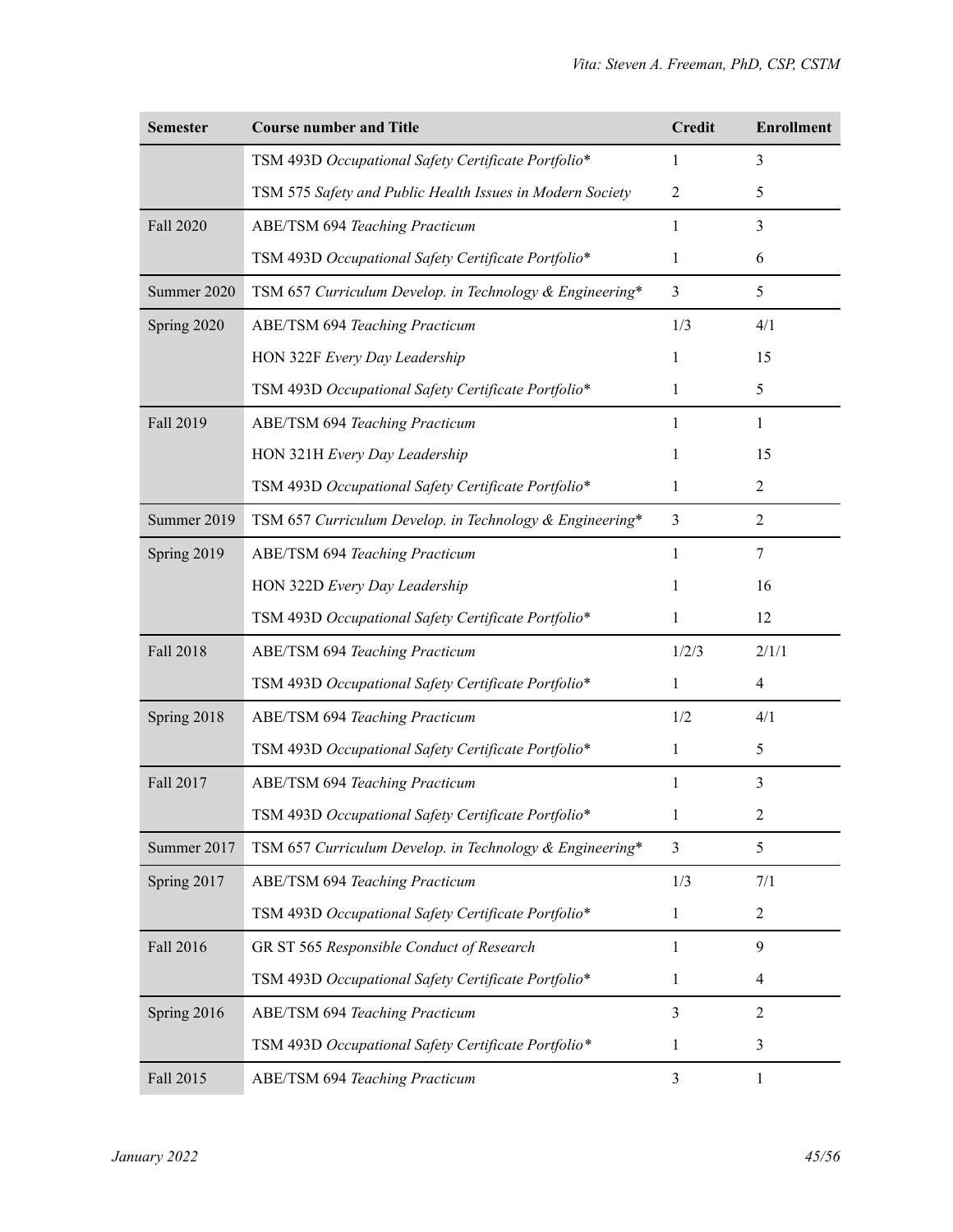| <b>Semester</b>  | <b>Course number and Title</b>                           | <b>Credit</b>  | <b>Enrollment</b> |
|------------------|----------------------------------------------------------|----------------|-------------------|
|                  | TSM 493D Occupational Safety Certificate Portfolio*      | 1              | 5                 |
| Summer 2015      | TSM 657 Curriculum Develop. in Technology & Engineering* | 3              | 3                 |
| Spring 2015      | ABE/TSM 694 Teaching Practicum                           | 1/3            | 1/1               |
|                  | TSM 371 Occupational Safety Management                   | $\overline{2}$ | 36                |
|                  | TSM 493D Occupational Safety Certificate Portfolio*      | T              | 1                 |
|                  | TSM/ABE/GRST 659X Scholarship of Teaching & Learning II  | $\overline{2}$ | $\,$ 8 $\,$       |
| <b>Fall 2014</b> | ABE/TSM 694 Teaching Practicum                           | 3              | $\overline{2}$    |
|                  | TSM 270 Principles of Injury Prevention                  | 3              | 182               |
|                  | TSM 493D Occupational Safety Certificate Portfolio*      | 1              | 1                 |
|                  | TSM/ABE/GRST 658X Scholarship of Teaching & Learning I   | 1              | 30                |
| Summer 2014      | TSM 657 Curriculum Develop. in Technology & Engineering* | $\mathfrak{Z}$ | 5                 |
| Spring 2014      | AE/TSM 694 Teaching Practicum                            | 1/2            | 2/1               |
|                  | TSM 371 Occupational Safety Management                   | 2              | 22                |
|                  | TSM 493D Occupational Safety Certificate Portfolio*      | 1              | 4                 |
| <b>Fall 2013</b> | TSM 270 Principles of Injury Prevention                  | 3              | 176               |
|                  | TSM 493D Occupational Safety Certificate Portfolio*      | 1              | 1                 |
| Summer 2013      | TSM 657 Curriculum Develop. in Technology & Engineering* | 3              | 3                 |
| Spring 2013      | TSM 371 Occupational Safety Management                   | $\overline{2}$ | 24                |
|                  | TSM 493D Occupational Safety Certificate Portfolio*      | 1              | 3                 |
| <b>Fall 2012</b> | TSM 270 Principles of Injury Prevention                  | 3              | 169               |
|                  | TSM 493D Occupational Safety Certificate Portfolio*      |                | 8                 |
| Summer 2012      | TSM 657 Curriculum Develop. in Technology & Engineering* | 3              | 1                 |
| Spring 2012      | TSM 371 Occupational Safety Management*                  | $\overline{2}$ | 36                |
|                  | TSM 493D Occupational Safety Certificate Portfolio*      | 1              | 6                 |
| Fall 2011        | TSM 270 Principles of Injury Prevention*                 | 3              | 119               |
|                  | TSM 493D Occupational Safety Certificate Portfolio*      | 1              | 1                 |
| Summer 2011      | TSM 657 Curriculum Develop. in Technology & Engineering* | 3              | 1                 |
| Spring 2011      | TSM 272 Occupational Safety Management*                  | $\overline{2}$ | 28                |
|                  | TSM 493G Occupational Safety Certificate Portfolio*      | 1              | 6                 |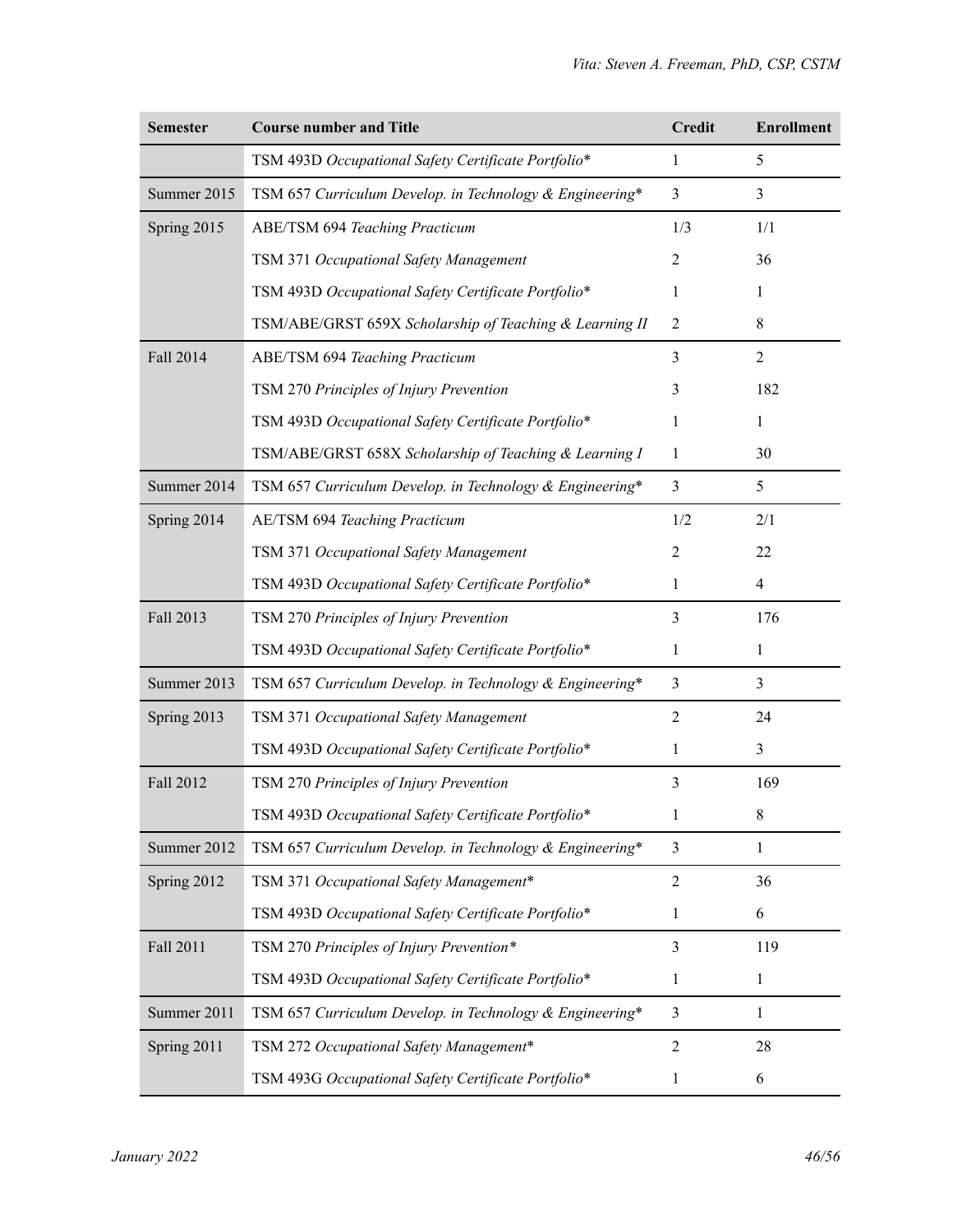| <b>Semester</b>  | <b>Course number and Title</b>                             | <b>Credit</b>  | <b>Enrollment</b> |
|------------------|------------------------------------------------------------|----------------|-------------------|
| <b>Fall 2010</b> | TSM 270 Principles of Injury Prevention*                   | 3              | 171               |
| Summer 2010      | FS HN/GLOBE 496 IN Travel Course - India*                  |                | 12                |
|                  | TSM 657 Curriculum Develop. in Technology & Engineering*   | 1              | 3                 |
| Spring 2010      | TSM 272 Occupational Safety Management                     | $\overline{2}$ | 28                |
| Fall 2009        | TSM 270 Principles of Injury Prevention                    | 3              | 202               |
| Summer 2009      | TSM 575 Safety and Public Health Issues in Modern Society  | $\overline{2}$ | 10                |
| Spring 2009      | TSM 272 Introduction to Occupational Safety                | $\overline{2}$ | 16                |
| <b>Fall 2008</b> | TSM 270 Principles of Injury Prevention                    | 3              | 77                |
| Summer 2008      | TSM 496X Technology Travel Course - India*                 | $\overline{4}$ | $\tau$            |
| Spring 2008      | TSM 370 Occupational Safety                                | 3              | 40                |
| <b>Fall 2007</b> | TSM 272 Introduction to Occupational Safety                | $\overline{2}$ | 22                |
| Summer 2007      | TSM 496X Technology Travel Course - India*                 | $\overline{4}$ | $\overline{4}$    |
|                  | TSM 657 Curriculum Development for Industrial Technology*  | 3              | $\overline{2}$    |
| Spring 2007      | TSM 575 Safety and Public Health Issues in Modern Society  | $\overline{2}$ | 20                |
| <b>Fall 2006</b> | TSM 273 Introduction to Occupational Safety                | $\overline{2}$ | 38                |
| Spring 2006      | AE 201 Sophomore Seminar in Agricultural Engineering*      | 1              | 32                |
|                  | AE 301 Junior Seminar in Agricultural Engineering*         | 1              | $\overline{4}$    |
|                  | AST 203 Sophomore Seminar in Technology*                   | 1              | 20                |
|                  | AST 303 Junior Seminar in Technology*                      | 1              | 8                 |
| Fall 2005        | ITEC 575 Safety and Public Health Issues in Modern Society | $\overline{2}$ | 11                |
| Spring 2005      | ITEC 272 Introduction to Occupational Safety               | $\overline{2}$ | 44                |
| <b>Fall 2004</b> | ITEC 392 Safety in Manufacturing                           | 3              | 58                |
| Spring 2004      | ITEC 575 Safety and Public Health Issues in Modern Society | $\overline{2}$ | 32                |
| Fall 2003        | ITEC 272 Introduction to Occupational Safety               | $\overline{2}$ | 28                |
|                  | ITEC 392 Safety in Manufacturing                           | 3              | 49                |
| Spring 2003      | <b>ITEC 270 Principles of Injury Prevention</b>            | 3              | 54                |
|                  | ITEC 392 Safety in Manufacturing                           | 3              | 28                |
| Fall 2002        | <b>ITEC 270 Principles of Injury Prevention</b>            | 3              | 63                |
|                  | ITEC 392 Safety in Manufacturing                           | 3              | 36                |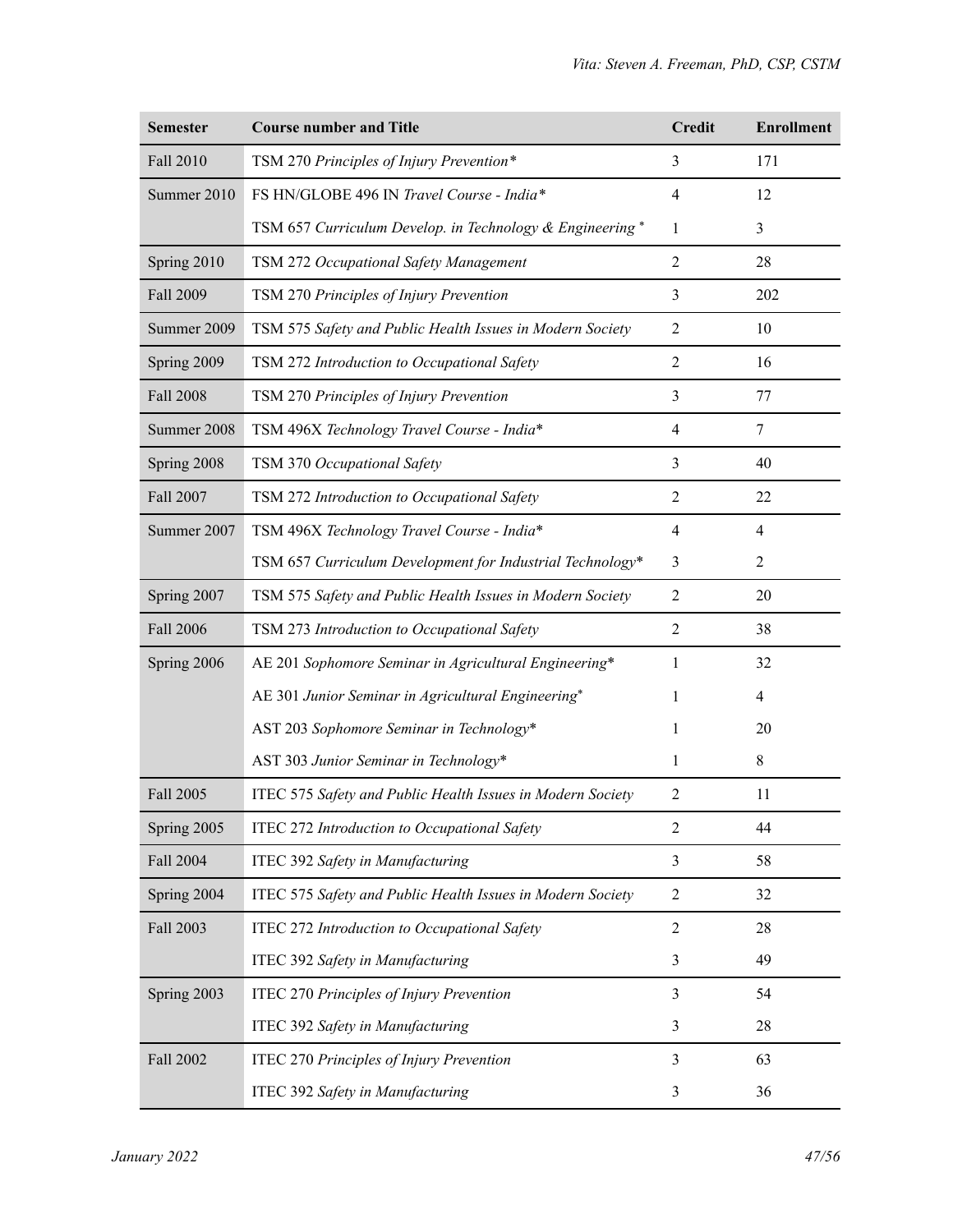| <b>Semester</b>  | <b>Course number and Title</b>                        | <b>Credit</b>  | <b>Enrollment</b> |
|------------------|-------------------------------------------------------|----------------|-------------------|
| Spring 2002      | ITEC 270 Principles of Injury Prevention              | 3              | 48                |
|                  | ITEC 392 Safety in Manufacturing                      | 3              | 35                |
| <b>Fall 2001</b> | ITEC 110 Introduction to Industrial Technology        | $\mathbf{1}$   | 36                |
|                  | <b>ITEC 270 Principles of Injury Prevention</b>       | 3              | 49                |
|                  | ITEC 392 Safety in Manufacturing                      | 3              | 47                |
| Spring 2001      | ITEC 270 Principles of Accident Prevention            | 3              | 55                |
|                  | ITEC 392 Safety in Manufacturing                      | 3              | 41                |
| <b>Fall 2000</b> | ITEC 270 Principles of Accident Prevention            | 3              | 49                |
|                  | ITEC 392 Safety in Manufacturing                      | 3              | 32                |
| Summer 2000      | <b>ITEC 270 Principles of Accident Prevention</b>     | $\mathfrak{Z}$ | $10\,$            |
| Spring 2000      | ITEC 111X Technology Learning Community*              | 0.5            | 26                |
|                  | <b>ITEC 270 Principles of Accident Prevention</b>     | 3              | 52                |
|                  | ITEC 392 Safety in Manufacturing                      | 3              | 19                |
| Fall 1999        | ITEC 111X Technology Learning Community*              | 0.5            | 25                |
|                  | <b>ITEC 270 Principles of Accident Prevention</b>     | 3              | 69                |
|                  | ITEC 392 Safety in Manufacturing                      | 3              | 35                |
| Spring 1999      | ITEC 270 Principles of Accident Prevention            | 3              | 39                |
|                  | ITEC 372 Handling of Products and Hazardous Materials | 3              | 23                |
| Fall 1998        | <b>ITEC 270 Principles of Accident Prevention</b>     | 3              | 47                |
|                  | ITEC 372 Handling of Products and Hazardous Materials | 3              | 24                |
| Spring 1998      | ITEC 372 Handling of Products and Hazardous Materials | 3              | 21                |
| Fall 1997        | ITEC 272 Introduction to Occupational Safety          | 3              | 17                |
|                  | ITEC 372 Handling of Products and Hazardous Materials | 3              | 52                |
|                  | $-11 - 1$ , and $-1 - 1 - 1$ , and $-1 - 1$           |                |                   |

These courses were collaboratively taught.

#### **Courses Taught Prior to Iowa State University**

- *Safety in Agriculture* (ASM 350), Collaboratively taught; Department of Agricultural and Biological Engineering, Purdue University (Spring semesters, 1992 - 1997)
- *Introductory Surveying* (AGEN 215); Department of Agricultural Engineering, Purdue University (Fall 1993, Spring 1994)
- *Artificial Intelligence Applications in Agriculture* (AGEN 689), teaching assistant; Department of Agricultural Engineering, Texas A&M University (Fall, 1989)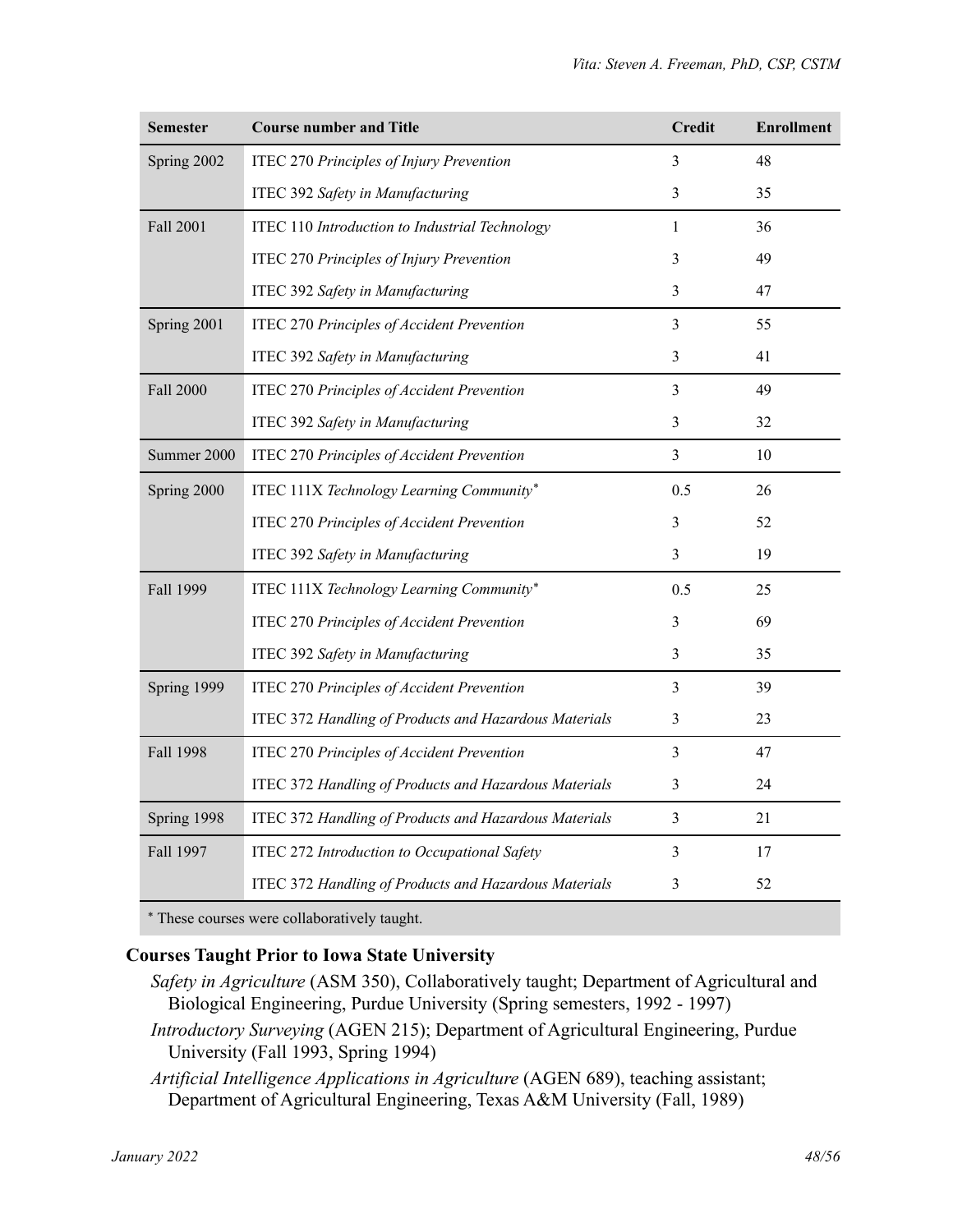# *Editorships*

# **International Journal of Environmental Research and Public Health**

Co-Editor, Special Issue: Safety Analytics in Occupational Settings (2020 - present)

# **Journal of Technology, Management, and Applied Engineering**

Chair, Journal of Technology, Management, & Applied Engineering Board (2009 - 2012) Chief Editor (2008 - 2009)

Assistant Editor (2007 - 2008)

# **National Safety Council (NSC)**

Agricultural Division (1997 - 2000)

# *Reviewer Experience*

# **Grants and Projects**

- National Center of Excellence for Prevention of Childhood Agricultural Injury (RFA-OH-20-007); National Institute for Occupational Safety and Health. (2021)
- Postdoctoral Seed Grants; Iowa State University (2020, 2021)

Brown Graduate Fellowships; Iowa State University (2021)

Research Proposals; Shota Rustaveli National Science Foundation. (2015)

- AgrAbility: Assistive Technology Program for Farmers with Disabilities; United States Department of Agriculture's National Institute of Food and Agriculture (2014)
- Research Proposals; Shota Rustaveli National Science Foundation. (2011, 2012, 2013, 2015)

Research Proposals; Ontario Workplace Safety & Insurance Board Research Advisory Council. (2000, 2004, 2005, 2009, 2010, 2012)

Centers for Agricultural Disease and Injury Research, Education, and Prevention (PAR-11-022); National Institute for Occupational Safety and Health. (2011)

Research Proposals; Agriculture & Food Council of Alberta. (2011)

Research Proposals; Georgian National Science Foundation. (2006, 2007, 2008, 2009)

Centers for Agricultural Disease and Injury Research, Education, and Prevention (PAR-06-057); National Institute for Occupational Safety and Health. (2006)

Competitive Supplement for NIOSH Centers for Agricultural Disease and Injury Research, Education, and Prevention (PAR OH-04-012); National Institute for Occupational Safety and Health. (2004)

Centers for Agricultural Disease and Injury Research, Education, and Prevention (RFA OH-01-004); National Institute for Occupational Safety and Health. (2001)

# **Journals**

- *Journal of Agricultural Safety and Health*; American Society of Agricultural and Biological Engineers
- *Journal of AgroMedicine*; Taylor & Francis

*Applied Engineering in Agriculture*; American Society of Agricultural and Biological Engineers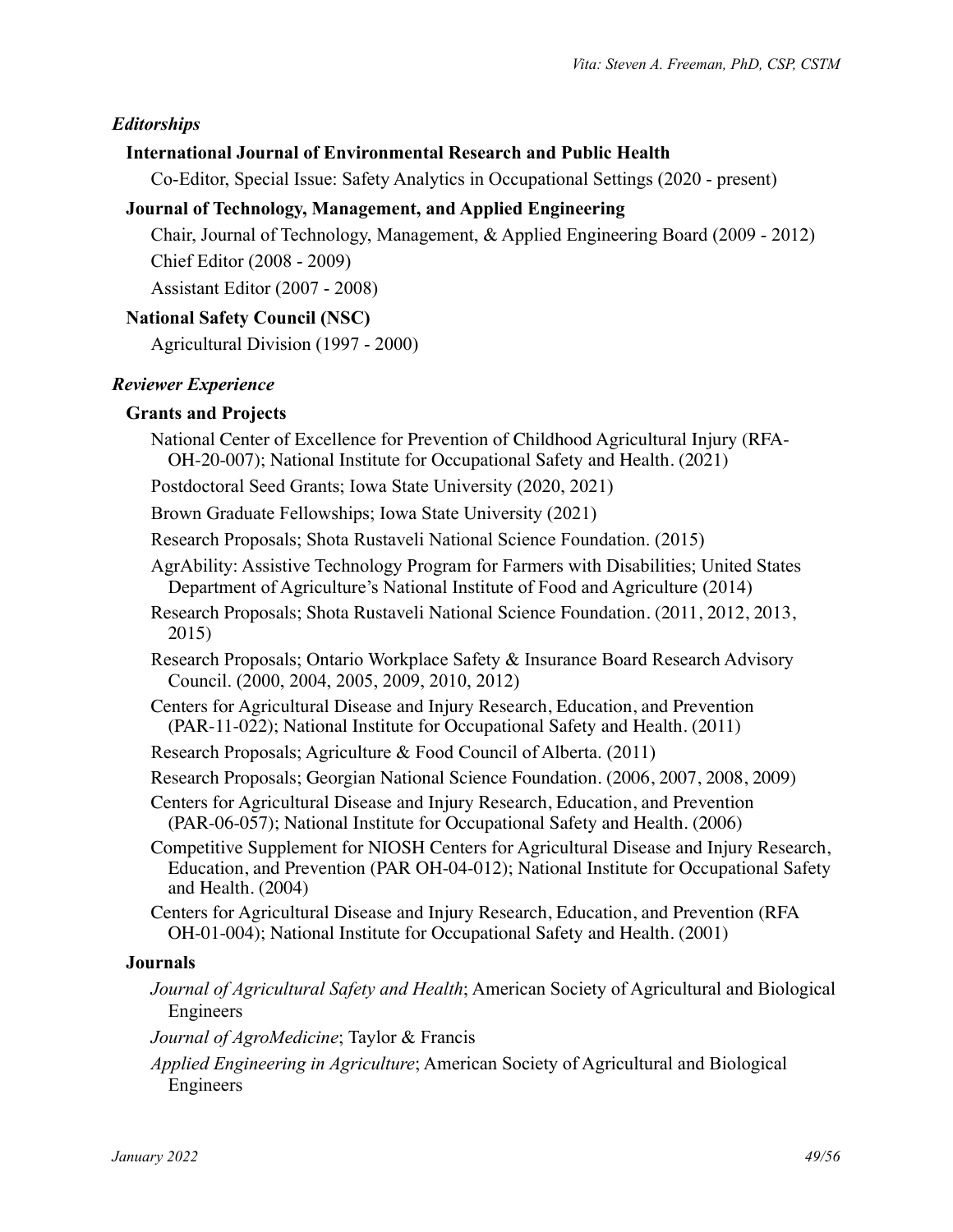*Journal of Research in Technical Careers,* University of Nevada, Las Vegas

*Journal of Technology, Management, and Applied Engineering*; Association of Technology, Management, and Applied Engineering.

*Journal of Industrial Technology*; National Association of Industrial Technology

*International Journal of Occupational and Environmental Health*; Taylor & Francis

*PLOS ONE*; multidisciplinary open access journal

*Resources*; MDPI

*Spanish Journal of Agricultural Research*; Spanish National Institute for Agricultural and Food Research and Technology

*The Surgery Journal*; Theime

*Transactions of the ASABE*; American Society of Agricultural and Biological Engineers *Universal Journal of Agricultural Research*, Horizon Research Publishing

#### **Conference Proceedings**

- *2021 ISASH Conference Proceedings*; International Society for Agricultural Safety and Health.
- *2019 ISASH Conference Proceedings*; International Society for Agricultural Safety and Health.
- *2018 ISASH Conference Proceedings*; International Society for Agricultural Safety and Health.
- *2017 ISASH Conference Proceedings*; International Society for Agricultural Safety and **Health**
- *2016 ISASH Conference Proceedings*; International Society for Agricultural Safety and Health.
- *2015 ISASH Conference Proceedings*; International Society for Agricultural Safety and Health.
- *Selected Papers 2014 Annual Convention*; Association of Technology, Management, and Applied Engineering
- *2014 ISASH Conference Proceedings*; International Society for Agricultural Safety and Health.
- *Selected Papers 2013 Annual Convention*; Association of Technology, Management, and Applied Engineering
- *2013 ISASH Conference Proceedings*; International Society for Agricultural Safety and Health.
- *Selected Papers 2012 Annual Convention*; Association of Technology, Management, and Applied Engineering
- *2012 ISASH Conference Proceedings*; International Society for Agricultural Safety and Health.
- *2011 ISASH Conference Proceedings*; International Society for Agricultural Safety and Health.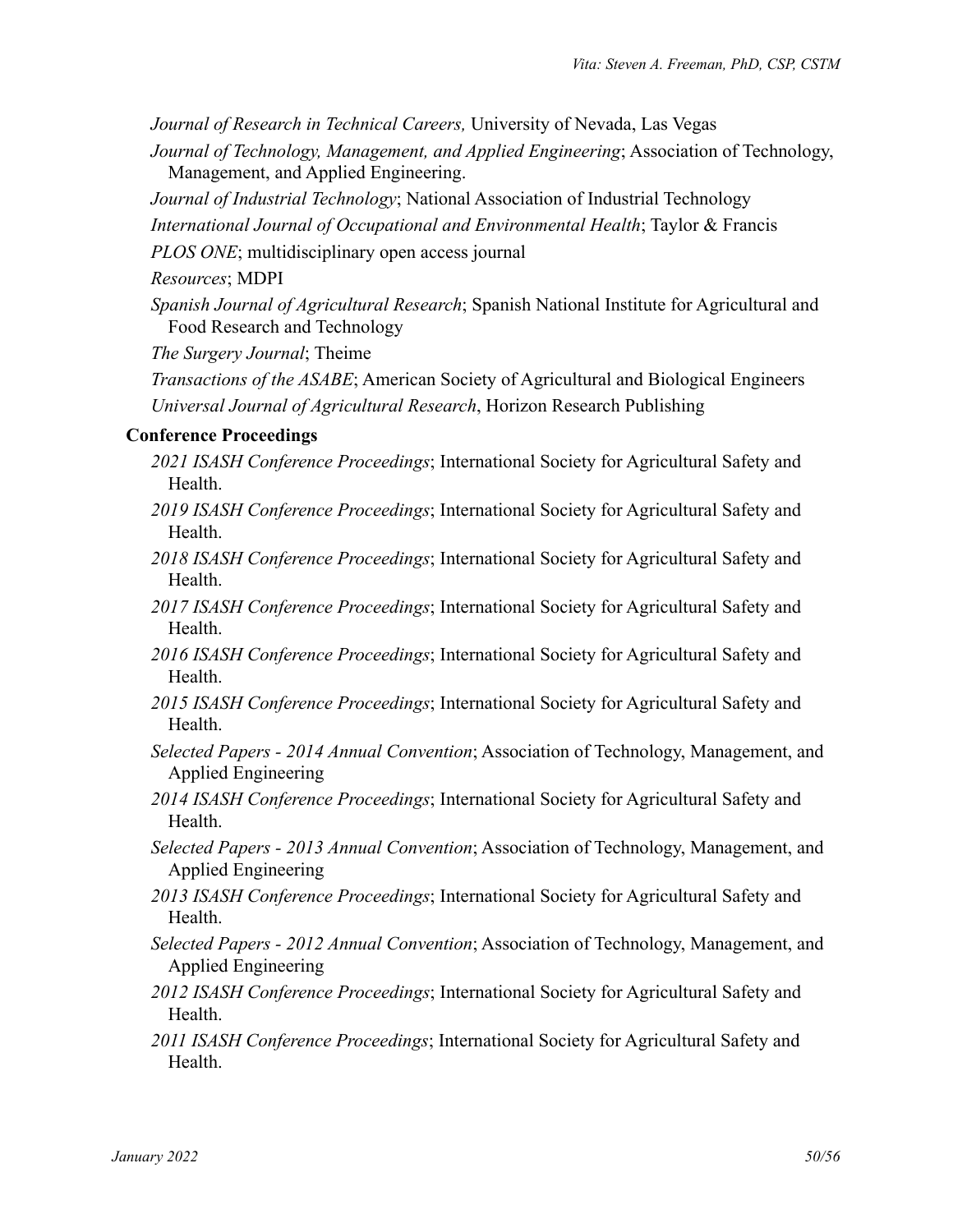*2010 ISASH Conference Proceedings*; International Society for Agricultural Safety and Health.

*2009 NIFS Conference Proceedings*; National Institute for Farm Safety.

*2008 NIFS Conference Proceedings*; National Institute for Farm Safety.

*Selected Papers - 39th Annual Convention*; National Association of Industrial Technology

*Selected Papers - 38th Annual Convention*; National Association of Industrial Technology

*Selected Papers - 37th Annual Convention*; National Association of Industrial Technology

*Selected Papers - 36th Annual Convention*; National Association of Industrial Technology

### **Textbooks**

*Occupational Safety and Health for Technologists, Engineers, and Managers*; Prentice Hall

### **ASABE Educational Aids**

*2020 ASABE Educational Aids Competition*

## *Professional Leadership Experience*

# **Association of Technology, Management, and Applied Engineering (ATMAE)**

**(1998 - present)** Executive Board (2002 - 2006) Past President; Safety Division (2004 - 2006) President; Safety Division (2002 - 2004) President Elect; Safety Division (2001 - 2002)

# **International Society for Agricultural Safety and Health (ISASH) (1993 - present)**

Professional Development Committee (2008 - present) Co-Chair (2008 - 2011) (2014 - present) Chair, Strategic Planning Committee (2021 - present) 2021 ISASH Annual Meeting Planning Committee (2020 - 2021) 2020 ISASH Annual Meeting Planning Committee (2019 - 2020) Co-Chair; 2019 ISASH Annual Meeting (2018 - 2019) 2005 NIFS Annual Meeting Planning Committee (2004 - 2005) NIFS Chair; 2004 National Symposium on Agricultural Health and Safety; A combined meeting of the National Institute for Farm Safety, NIOSH Agricultural Health & Safety Centers, and North American Agromedicine Consortium (2003 - 2004) Research and Development Committee (2000 - 2003) Chair; Home, Farmstead, and Leisure Time Committee (2000 - 2002) Vice Chair; Home, Farmstead, and Leisure Time Committee (1996 - 2000) Co-Chair; 1997 National Institute for Farm Safety's Summer Meeting (1996 - 1997) **American Society of Safety Professionals (ASSP) (1995 - present)** Faculty Advisor; Cyclone Student Section (1997 - 2019)

Student Section Subcommittee (2009 - 2013)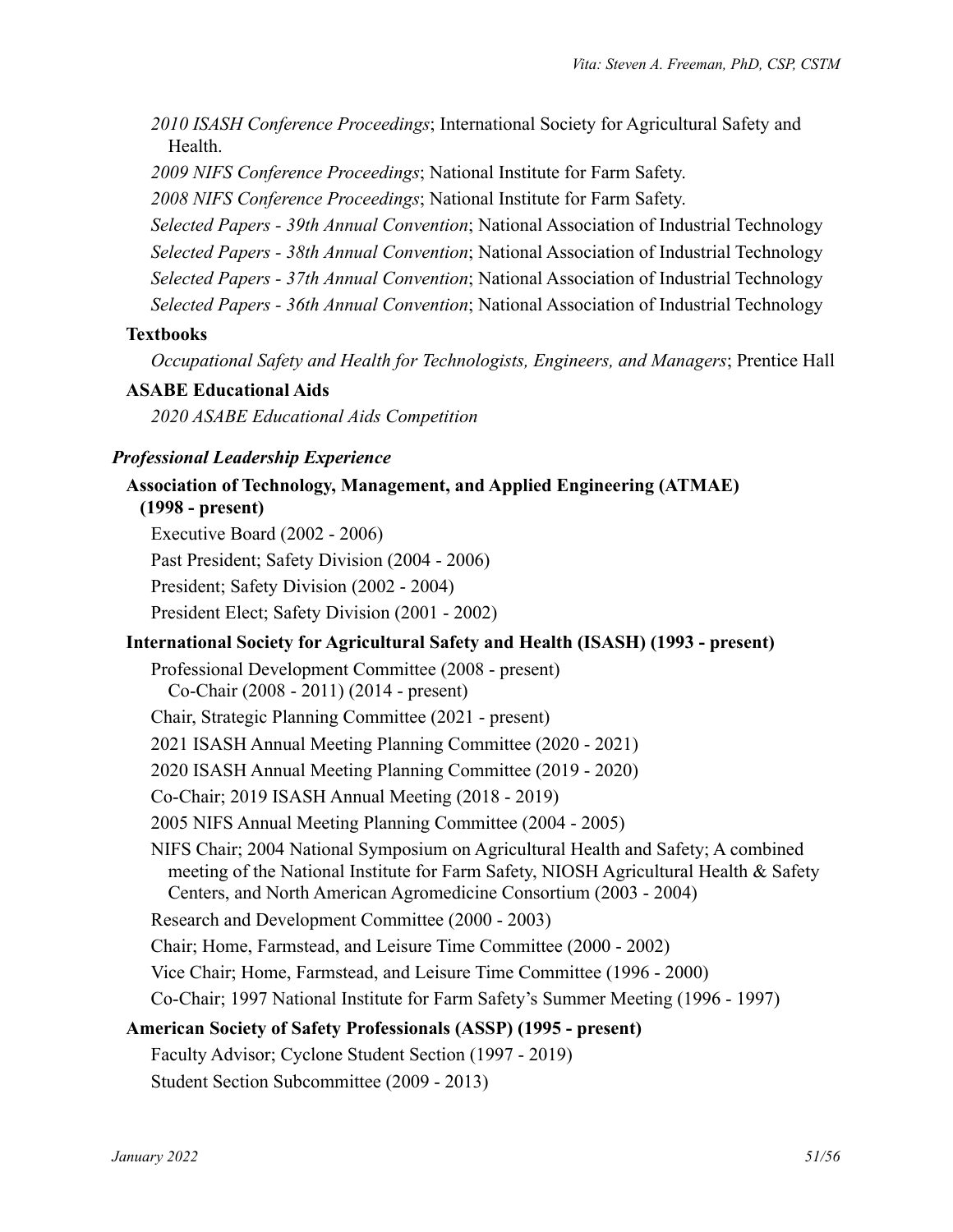| American Society of Agricultural and Biological Engineers (ASABE) (1986 - present)                                                                    |
|-------------------------------------------------------------------------------------------------------------------------------------------------------|
| Ergonomics, Safety, and Health Committee (1994 - present)                                                                                             |
| Vice Chair Awards, Iowa ASABE Section (2005 - 2006)                                                                                                   |
| Session Coordinator: Product Safety/Liability, 14th Annual Agricultural Machinery<br>Conference. Cedar Rapids, IA, May 3-5, 1999                      |
| Systems Analysis and Artificial Intelligence Committee (1988-1998)                                                                                    |
| Committee Officer; Systems Analysis and Artificial Intelligence Committee (1993-1997)                                                                 |
| Session Coordinator: <i>Innovative Decision Making Applications</i> , International Winter<br>Meeting of the ASAE. Atlanta, GA, December 13-16, 1994  |
| Session Coordinator: Risk Assessment and Supporting Software, International Summer<br>Meeting of the ASAE. Kansas City, MO, June 19-22, 1994          |
| Session Coordinator: Multimedia Knowledge-based Systems for Education, International<br>Winter Meeting of the ASAE. Chicago, IL, December 14-17, 1993 |
| Session Coordinator: Knowledge Systems Applications, International Summer Meeting of<br>the ASAE and CSAE. Spokane, WA, June 20-23, 1993              |
| Planning Committee for Application of Advanced Information Technologies for<br>Management of Natural Resources. Spokane, WA, June 17-19, 1993         |
| <b>Epsilon Pi Tau, Honor Society for Technology Professions (1999 - present)</b>                                                                      |
| Board of Directors (2021 - present)<br>Region 4 Director                                                                                              |
| Trustee; Alpha Xi Chapter (2020 - present)                                                                                                            |
| Co-Trustee; Alpha Xi Chapter (2002 - 2020)                                                                                                            |
| Alpha Epsilon, Honor Society of Agricultural Engineering (1986 - present)                                                                             |
| National Secretary/Treasurer (1994 - 1999)                                                                                                            |
| <b>Iowa Farm Safety Council (1997 - 2020)</b>                                                                                                         |
| Board of Directors (1998 - 2020)                                                                                                                      |
| President (2001 - 2003)                                                                                                                               |
| Vice President (1999 - 2001)                                                                                                                          |
| <b>Institutional Leadership/Service Experience</b>                                                                                                    |
| Department                                                                                                                                            |
| Trustee; Alpha Xi Chapter of Epsilon Pi Tau (2020 - present)                                                                                          |
| Occupational Safety Engineering Focus Group (2005 - present)<br>Group Leader (2020 - present)                                                         |

Graduate Programs Committee (2004 - 2010; 2012 - present)

Director of Graduate Education (2005 -2010; 2012 - present)

Promotion, Tenure, and Review Committee (2004 - 2005; 2005 - 2006; 2011 -2012; 2012 - 2013; 2013 - 2014; 2014 - 2015; 2016 - 2017; 2017 - 2018; 2018 - 2019; 2019 - 2020; 2020 - 2021; 2021 - 2022)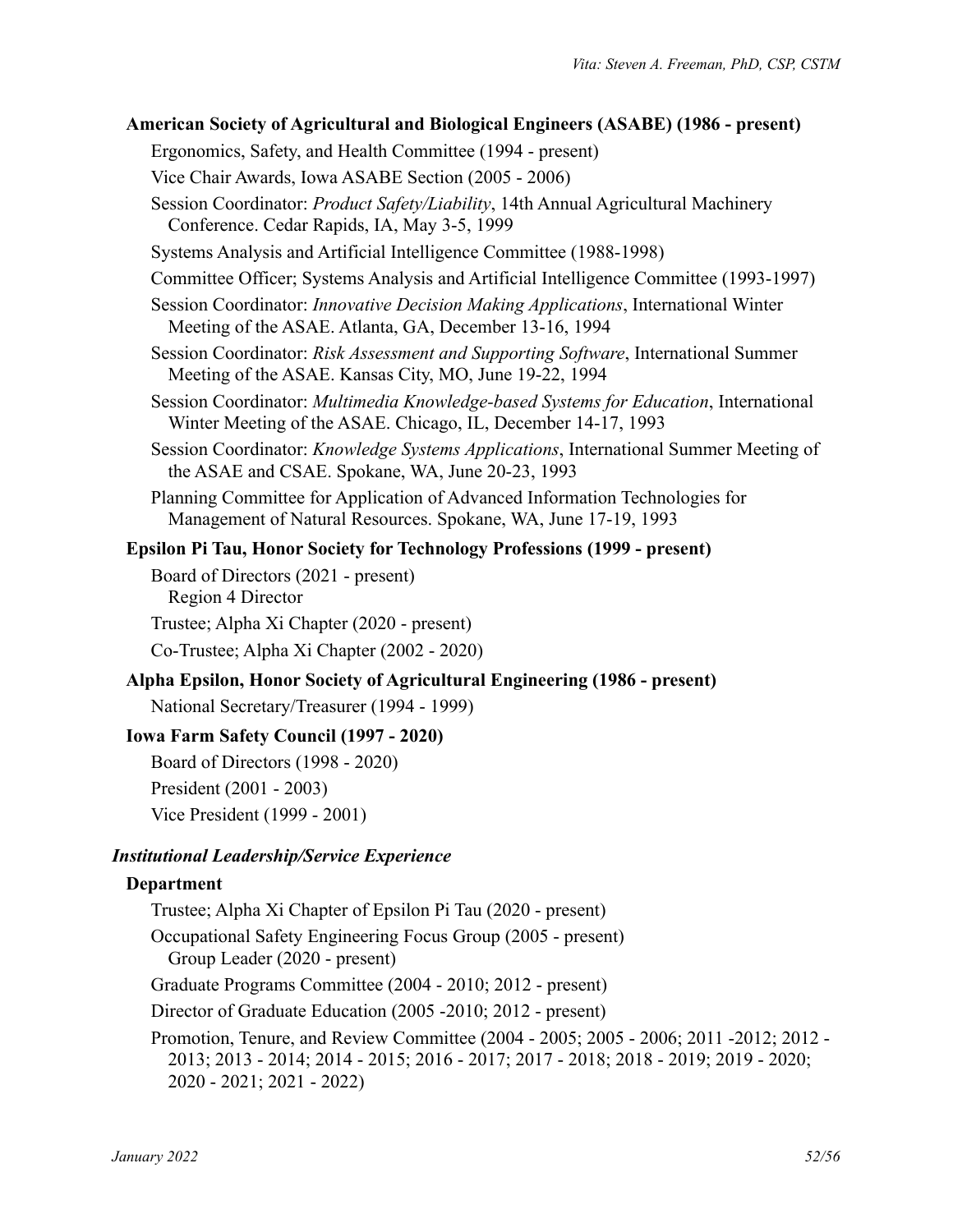Chair (2012 - 2013; 2013 - 2014; 2014 - 2015; 2016 - 2017; 2017 - 2018; 2018 - 2019; 2019 - 2020; 2020 - 2021) Agricultural and Biosystems Engineering Graduate Student Organization Faculty Advisor (2005 - present) Technology Curriculum Committee (2004 - present) Vice Chair (2004 - 2006; 2020 - present)) Coordinator of the Industrial Technology Occupational Safety option (1997 - present) Coordinator of the Occupational Safety Certificate (2010 - present) Faculty Search Committees (15 positions) (2000 - present) Awards and Honors Committee (2009 - 2010; 2018 - present) Chair (2009 - 2010) Equity, Diversity, and Inclusion Committee (2019 - present) Co-Trustee; Alpha Xi Chapter of Epsilon Pi Tau (2002 - 2020) Faculty Advisor; Cyclone Student Section of ASSP (1997 - 2019) Co-Advisor (2005 - 2019) ABE Faculty Senator (2006 - 2010; 2013 - 2019) International Programs Committee (2009 - 2010) ABE Delegation to Taiwan to establish an ABE Alumni Chapter (2008) Social Committee (2004 - 2008) Vice Chair (2004 - 2008) Technology Learning Community (1999 - 2007) Coordinator (1999 - 2005) Scholarship Committee (1999 - 2007) Chair (2002 - 2004) Career Guidance, Recruitment, Retention & Advising Committee (2006 - 2007) Space Committee (2004 - 2006) Advanced Machine Engineering Focus Group (2003 - 2005) Safety Director Search Committee (2005) Centennial Distinguished Speakers (2005) Department Program Assistant Search Committee (2005) Database Committee (2005) ITEC Curriculum Committee (1997 - 2004) Graduate Committee (2002 - 2004) Academic Advisor Search Committee (4 committees) (1999 - 2004) IEDT Faculty Senator (2001 - 2004) Promotion and Tenure Committee (2003 - 2004) IEDT/ABE Merger Committee (2003 - 2004) Adhoc Merger Committee (2003) Personnel Committee (2003)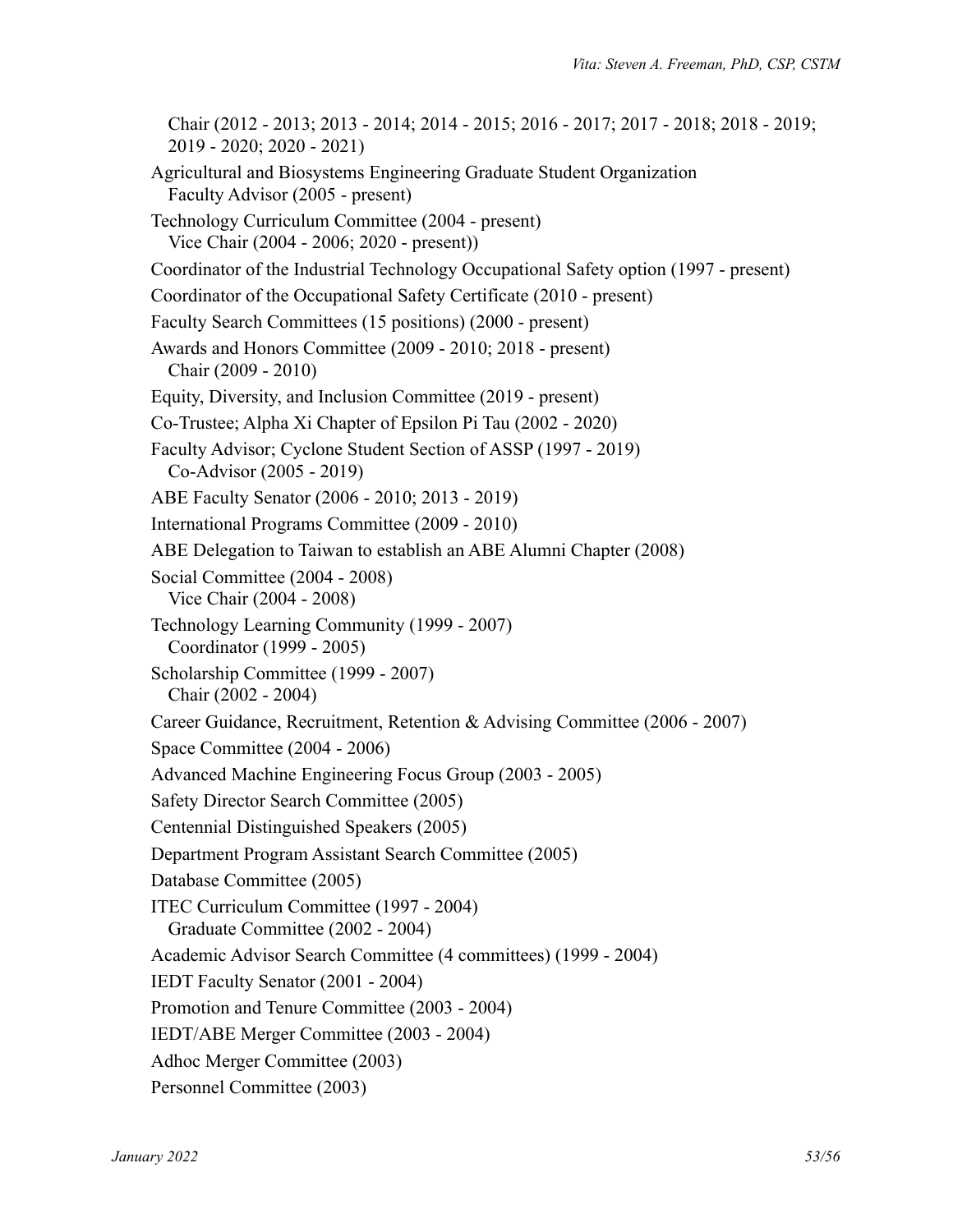Strategic Planning Learning Group (2002)

Computer Fee Committee (1997 - 2002) Chair (2001)

# **College**

- College of Agricultural and Life Sciences Faculty Senate Caucus (2006 2010; 2013 2019; 2020 - present) Chair (2015 - 2019)
- College of Agricultural and Life Sciences University Professor Committee (2019 -2020)
- College of Agricultural and Life Sciences Graduate Education Advisory Committee (2014 2019)
- College of Agricultural and Life Sciences University Professor Committee (2018 2019)
- College of Agricultural and Life Sciences Promotion and Tenure Committee (2015 2018) Chair (2017 - 2018)

Vice Chair (2016 - 2017)

College of Agricultural and Life Sciences Morrill Professor Committee (2017 - 2018)

College of Agricultural and Life Sciences Morrill Professor Committee (2016 - 2017)

- College of Agricultural and Life Sciences University Professor Committee (2015 2016)
- College of Agricultural and Life Sciences University Professor Committee (2014 2015)

College of Engineering Coordinator of Faculty Mentoring Activities (2012 - 2014)

College of Agricultural and Life Sciences Professional Development Committee (2010 - 2014)

Chair (2013 - 2014)

Department of Agricultural and Biosystems Engineering Chair Search Committee  $(2010 - 2011)$ 

College of Engineering Task Force on Student Fees (2010)

Engineering Minor Committee (2005)

College of Education Academic Standards and Admissions Committee (1998 - 2004)

College of Education Honors Program (2003 - 2004)

College of Education Awards Committee (2003)

College of Education Computer Advisory Committee (2001)

Department of Industrial Education and Technology Chair Search Committee (1997 - 1998)

# **University**

ISU Strategic Plan (2021- present) Knowledge and Discovery Working Group (2021 - present) WorkCyte Change Liaison Network (2021 - present) ISU Faculty Handbook Editor Review Committee (2021 - present) Graduate Council (2021 - present) Policy Library Advisory Committee (PLAC) (2020 - present)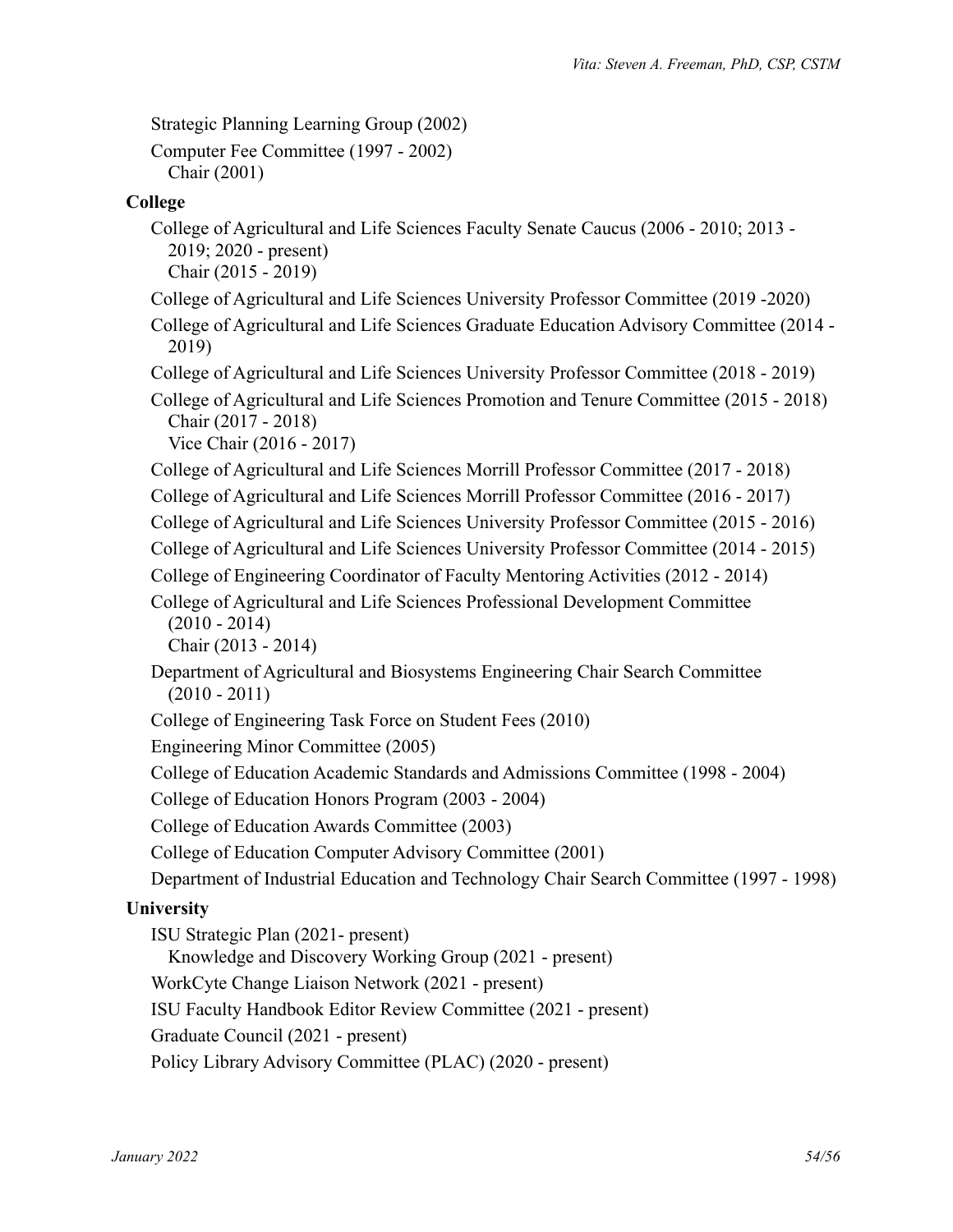NCERA-197 Agricultural Safety and Health Research and Extension Committee (2015 present) Iowa State University Inclusive Action Commission (2017 - present) Iowa State University Foundation Gift Acceptance Committee (2013 - present) Faculty Senate (2001 - 2004; 2006 - 2019; 2020 - present) Past President (2012 - 2013) President (2011 - 2012) President Elect (2010 - 2011) Faculty Senate Executive Board (2006 - 2019; 2020 - present) Faculty Senate Governance Council (2001 - 2002; 2010 - 2013; 2020 - present) Chair (2020 - present) Faculty Senate Committee on Honorary Degrees (2002 - 2008; 2019 - present) Chair (2019 - present) Learning Community Curriculum and Faculty Development Committee (2002 - 2003; 2004 - 2014; 2020 - present) Chair (2020-2021) Co-Chair (2012 - 2014) ISU Athletics Council (2014 - 2021) Chair (2015 - 2021) Chair, Student-Athlete Experience Committee (2014 - 2015) ISU Presidential Search Committee (2017) Student Affairs Advisory Board (2016 - 2017) ISU Strategic Planning Steering Committee, Chair (2015 - 2017) ISU TIER Academic Affairs Coordinator (2015 - 2017) Interdisciplinary Graduate Studies Program Administration (2006 -2016) International Development Studies Director (2006 - 2016) Promotion and Tenure Document Task Force (2004 - 2015) Chair (2005 - 2015) Faculty Senate Resource Policies and Allocation Council (2010 - 2015) Chair (2013 - 2015) Faculty Senate Recognition and Development Committee (2013 - 2014) Iowa Alliances for Graduate Education and the Professoriate (AGEP) Faculty Council  $(2006 - 2014)$ All-University Judicial Panel (2010 - 2013) Faculty Senate Committee on Appeals (2002 - 2011; 2012 - 2013) Chair (2006 - 2010); Vice-Chair (2012 - 2013) Morrill Professorship Review Committee (2013) University Learning Ecosystems Review Process Planning Committee (2012 - 2013) Faculty Senate RPA Student Affairs Committee (2009 - 2013) University Budget Advisory Committee (2010 - 2012) ISU Senior Vice President and Provost Search Committee (2012)